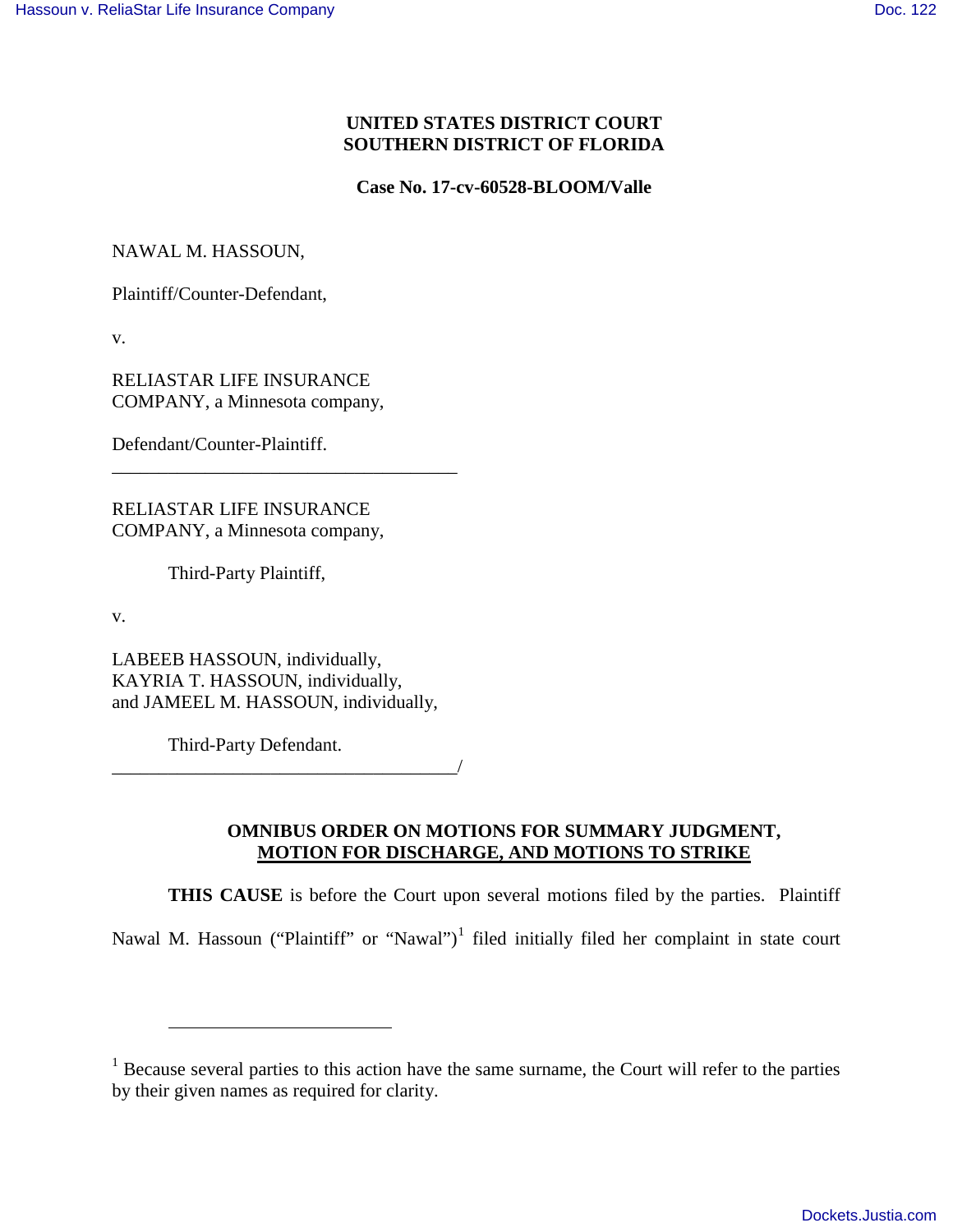seeking declaratory judgment. ECF No. [1-2]. Defendant and Third-Party Plaintiff, Reliastar Life Insurance Company ("Reliastar")<sup>[2](#page-1-0)</sup> timely removed. *See* ECF No. [1].

On August 15, 2017, Reliastar filed its operative Second Amended Counterclaim and Third-Party Complaint in Interpleader, interpleading Plaintiff; Labeeb Hassoun ("Labeeb"), now voluntarily dismissed from the action; and the Third Party Defendants Kayria T. Hassoun and Jameel M. Hassoun ("Kayria" and "Jameel," together, the "Third Party Defendants"). ECF No. [54] ("Interpleader Complaint"). In the Interpleader Complaint, Reliastar seeks an order requiring Nawal, Labeeb, Kayria, and Jameel to interplead their rights, discharging Reliastar from all liability, awarding Reliastar attorneys' fees, and dismissing it from the action. *Id.* at 5– 6.

Plaintiff filed her operative Second Amended Complaint on September 13, 2017 against Reliastar and the Third Party Defendants. ECF No. [64]. Plaintiff's Second Amended Complaint asserts a sole cause of action for declaratory judgment that (1) insurance policy in question was in full force and effect at the time of the insured Walid Hassoun's death; (2) that Walid Hassoun changed the beneficiary under the Policy to the Plaintiff; and (3) that Plaintiff is the beneficiary under the Policy. Plaintiff also seeks an award of attorneys' fees. *Id.* at 6–7.

Six motions are currently pending before the Court related to the operative pleadings as follows:

 $\overline{a}$ 

<span id="page-1-0"></span><sup>&</sup>lt;sup>2</sup> Throughout the relevant time period, Reliastar has been subject to several name and ownership changes. *See* Deposition of Mary Moerbitz, October 26 2017, 30(b)(6) Witness for Reliastar ("Moerbitz Tr.") at 10–11. For simplicity, the Court will use "Reliastar" to refer to the current entity and any relevant predecessor entities.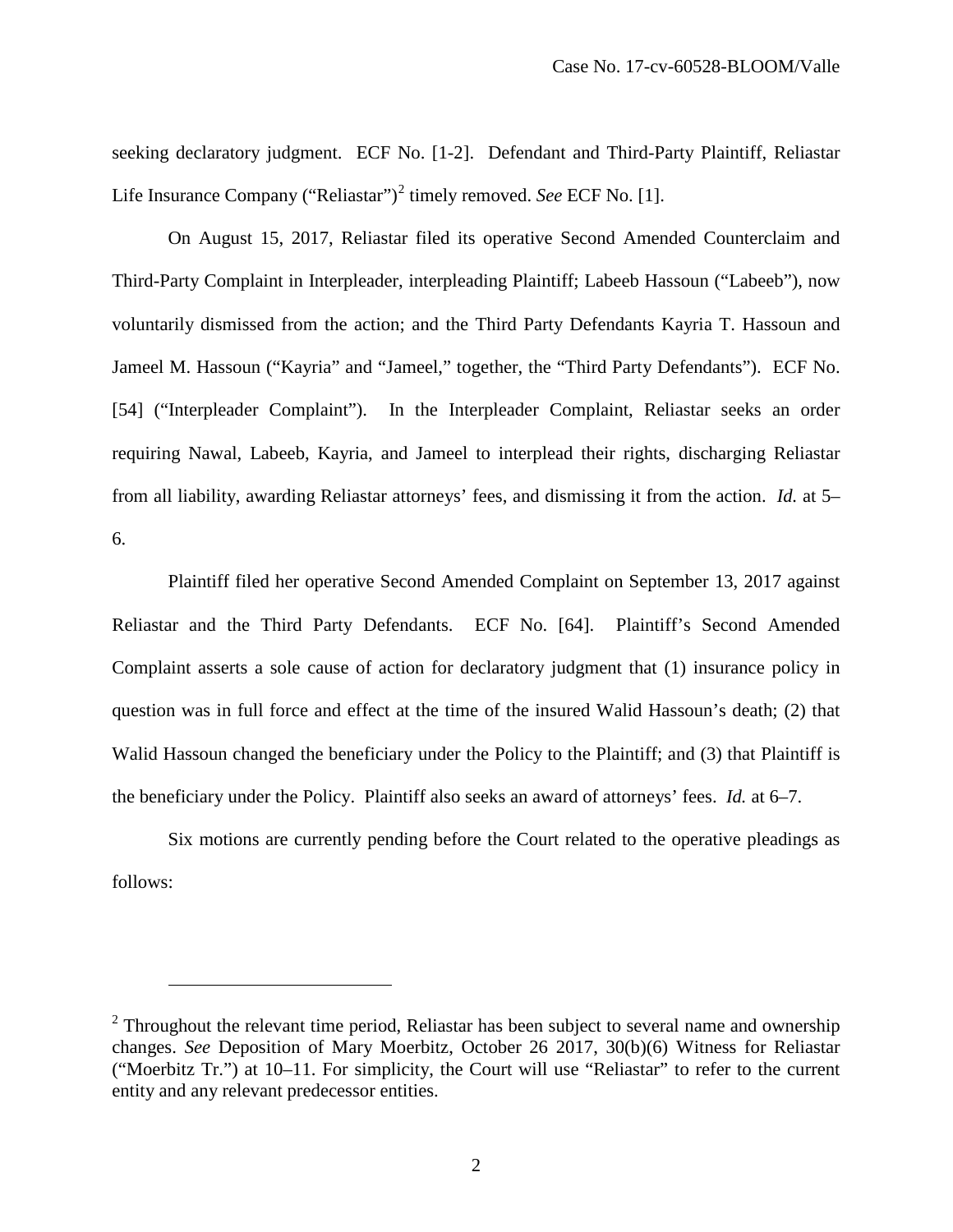- 1. Reliastar's Motion for Discharge from Action and Permanent Injunction from Future Claims and Incorporated Memorandum of Law, ECF No. [77];
- 2. Third-Party Defendants' Motion for Final Summary Judgment, ECF No. [82];
- 3. Reliastar's Motion for Summary Judgment and Memorandum of Law, ECF No. [84];
- 4. Plaintiff's Cross-Motion for Summary Judgment, ECF No. [87];
- 5. Third-Party Defendants' Motion to Strike Statement of Material Facts Pursuant to Local Rule 56.1(a), ECF No. [96];
- 6. Reliastar's Motion to Strike Declarations of Dr. Mustafa Hamed [D.E. 86-11] and Mahiatab Nayef Cheblac [D.E. 86-12] and Affidavit of Nawal Hassoun [D.E. 86-13], ECF No. [104]

The parties filed oppositions to each motion, and for all motions except Reliastar's Motion to Strike, ECF. No. [104], the movants each filed replies. All six motions are ripe for review.

# **I. FACTUAL BACKGROUND[3](#page-2-0)**

<u>.</u>

# **A. The Life Insurance Policy**

On January 18, 2016 Walid Hassoun ("Walid" or the "Insured") passed away in Tripoli, Lebanon, leaving behind a \$130,000 employer-sponsored life insurance policy under the Employee Retirement Income Security Act ("ERISA"), 29 U.S.C. § 1001 *et seq. See* ECF Nos. [85] ¶ 2; [86] ¶ 14; [86-5], [90-5], and [92-4] ("Death Certificate"); [86-11] ¶ 2; [90] ¶ 14; [92]

<span id="page-2-0"></span> $3$  In support of their respective motions for summary judgment, the parties have submitted statements of material facts, ECF Nos. [83], [85], and [86], and have also filed opposing statements of material facts, ECF Nos. [90], [92], [98], and [101]. Based on these statements, as well as the evidence in the record, the following facts are not genuinely in dispute unless otherwise noted.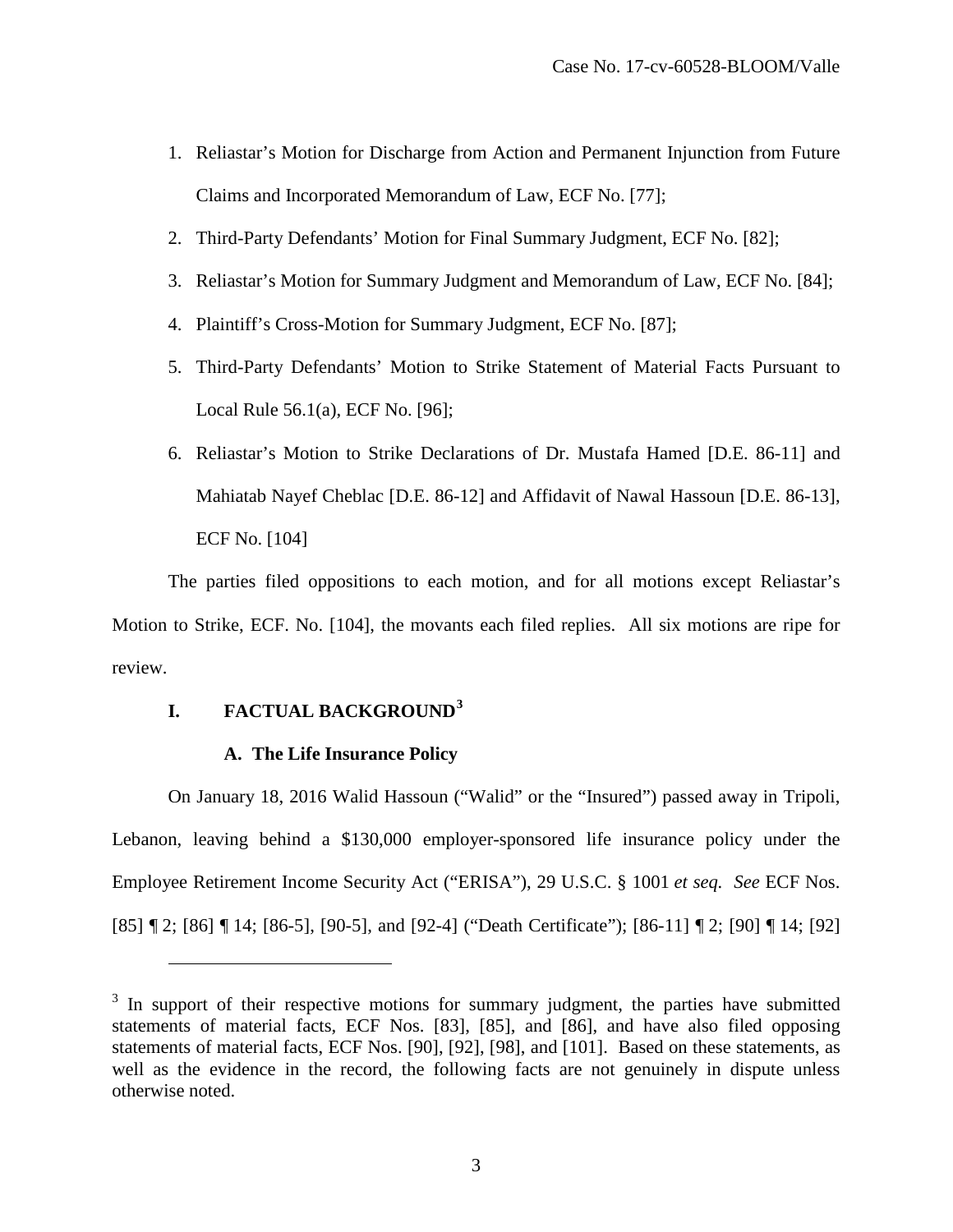¶ 14. The parties agree that the entirety of the insurance policy at issue contains three separate documents: a two page document entitled Schedule of Benefits, a booklet also entitled Schedule of Benefits ("Schedule of Benefits Booklet"), and a handwritten form which appears to memorialize the general terms of the group policy held between Walid's employer, the Law Companies Group, and Reliastar. *See* ECF Nos. [9-1], [22-1], [54-1], [86-1], [90-1], [92-1] ("Policy"). The Schedule of Benefits Booklet states that the Policyholder and Administrator is the Law Companies Group. *Id.* [4](#page-3-0)

Under the section entitled "Life Insurance," the Policy explains what a beneficiary is, how to change the beneficiary, and to whom the Policy proceeds are paid. The relevant contract terms state in full:

## **Beneficiary**

-

**The beneficiary** is named to receive the proceeds to be paid at your death. You may name one or more beneficiaries. You cannot name the Policyholder as beneficiary.

You may name, add, or change beneficiaries by written request as described below. You may also choose to name a beneficiary that you cannot change without his or her consent. This is an **irrevocable beneficiary.**

**How do you name, add, or change beneficiaries?** 

<span id="page-3-0"></span> $4$  Copies of Policy have been filed on the docket at ECF Nos. [9-1], [22-1], [54-1], [86-1], [90-1], and [92-1]. The handwritten form was only attached to those versions filed by Reliastar. *Cf.*  ECF No. [9-1], [22-1], [54-1] *with* [86-1]. [90-1], and [92-1]. The Court also notes that the handwritten form appears to state that the Planholder is Law Engineering, Inc., not the Law Companies, Inc., Walid's former employer. ECF Nos. [86] ¶ 1, [98] ¶ 1, [101] ¶ 1. In addition, the Schedule of Benefits Booklet has numbered pages, many of which are missing from all copies presented to the Court. For example, the pagination jumps from page 3 to pages 8 (*see*  ECF No, [54-1] at 4) and from page 25 to page 52 (*see id.* at 13). However, no party disputes the completeness or accuracy of the Policy filed with the Court, and the Court will treat it as such.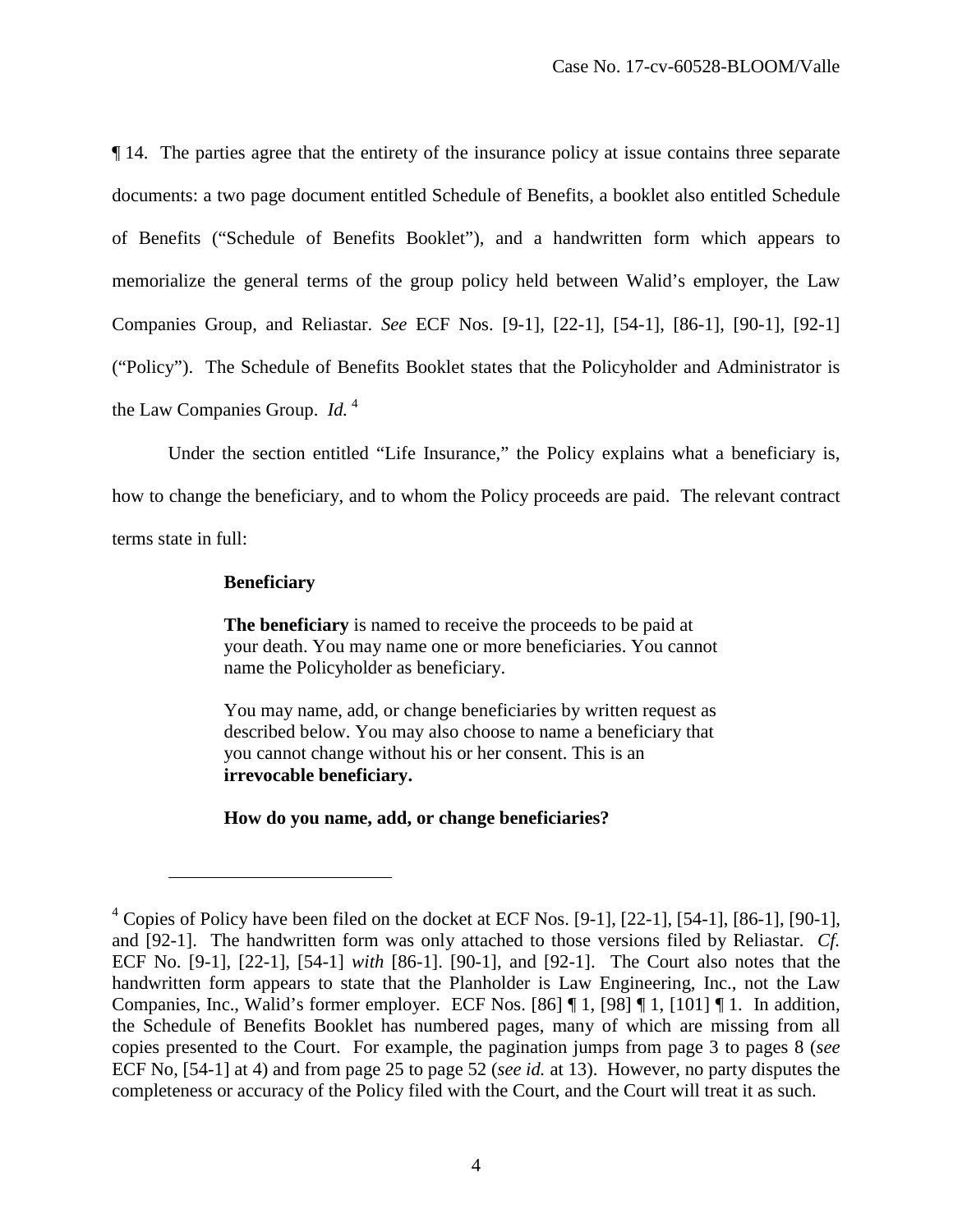You can name, add, or change beneficiaries by written request if all of these are true:

- Your coverage is in force.
- We have written consent of all irrevocable beneficiaries.
- You have not assigned the ownership of your insurance. The

rights of an assignee are described under the Assignment section.

All requests are subject to our approval. A change will take effect as of the date it is signed but will not affect any payment we make or action we take before receiving your notice.

#### **To whom do we pay proceeds?**

We pay proceeds to the beneficiary. If there is more than one beneficiary, each receives an equal share, unless you have requested another method in writing. To receive proceeds, a beneficiary must be living on the earlier of the following dates:

- The date we receive proof of your death.
- The 10th day after your death.

If there is no eligible beneficiary or if you did not name one, we pay proceeds to the persons listed below in order. The person must be living on the tenth day after your death:

- 1. Your spouse.
- 2. Your children.
- 3. Your parents.
- 4. Your estate.

ECF No. [54-1] at 11 (emphasis in original). The Definitions section defines "written, in writing" as "signed and dated and received at our Home Office in a form we accept." *Id.* at 16. The parties dispute whether the Policy requires that changes to a beneficiary require affirmative approval by Reliastar. ECF Nos. [83] ¶ 5–6; [85] ¶ 3; [86] ¶ 2; [90] ¶ 2; [92] ¶ 2; [98] ¶ 4.

Walid enrolled in the policy in the fall of 1995 using a form entitled "1996 Enrollment Form," naming his wife, Chafnaze Chablak, as the primary beneficiary and his brother, Labeeb Hassoun, as the contingent beneficiary. *See* ECF No. ECF Nos. [9-2], [22-2], [54-2], [86-2], [90-2], and [92-2] at 1 ("1996 Enrollment Form"); *see also* ECF Nos. [85] ¶ 4; [86] ¶ 7; [90] ¶ 7;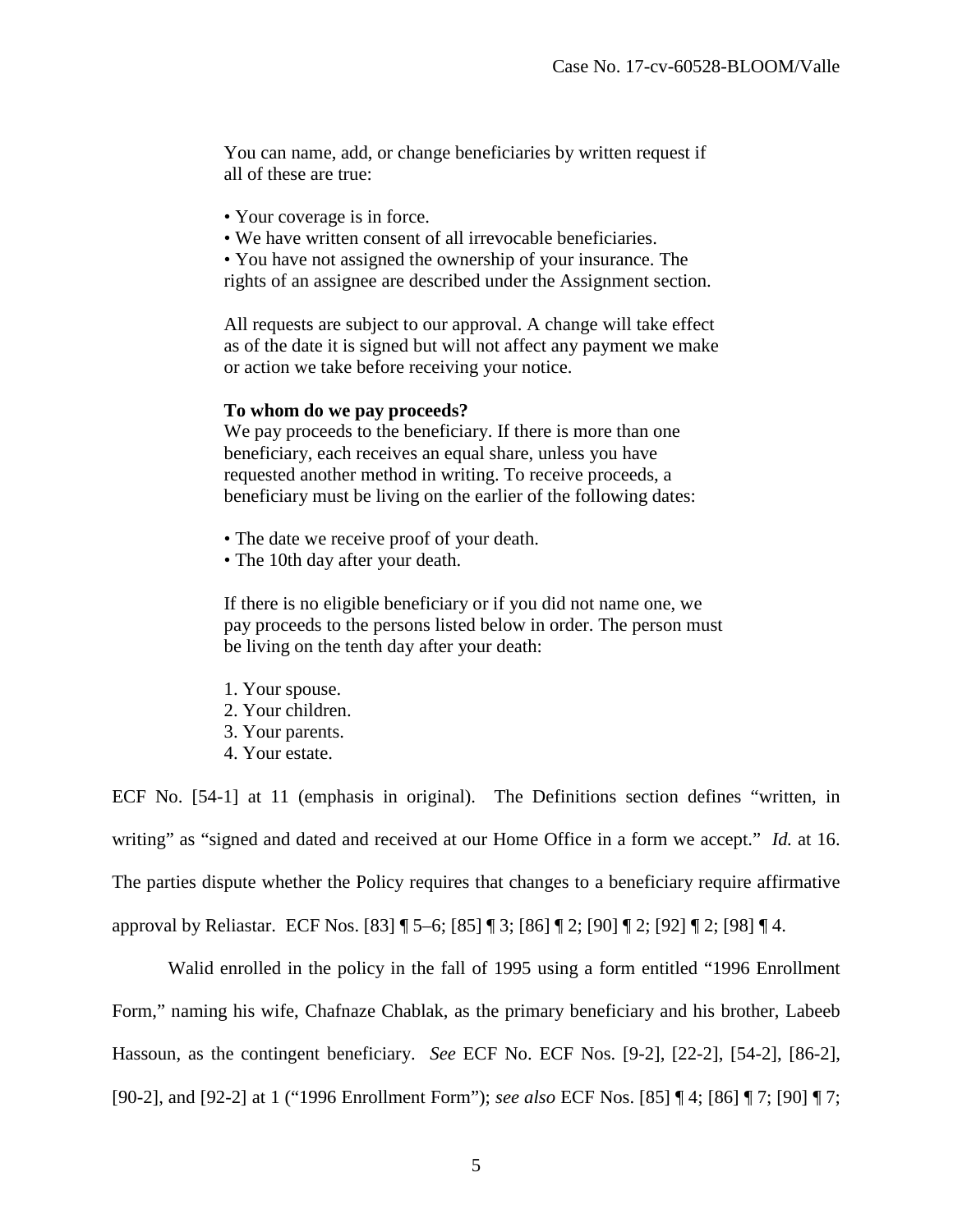[92] ¶ 7; [98] ¶ 7; [101] ¶ 7. The 1996 Enrollment Form is dated October 22, 1995 and bears a signature which reads "Walid Hassoun." ECF No. [54-2] at 1. The beneficiary form also bears a stamp which indicates it was received by Reliastar on July 18, 1996. *Id.* 

## **B. The 2006 Beneficiary Form**

On December 20, 2006, a beneficiary designation form was received by Reliastar ("2006 Beneficiary Form"). ECF No. [52-2], [54-3], [86-3], [90-3], and [92-3]; *see also* ECF Nos. [85] ¶ 8; [86] ¶ 8; [98] ¶ 8; [101] ¶ 8; [82-1], [83-1], and [86-10], Moerbitz Tr. at 126–27. The 2006 Beneficiary Form named four beneficiaries: Third Party Defendants (Walid's mother and brother) and Amal M. Hassoun and Siam M. Hassoun (two of Walid's sisters, now deceased). ECF No. [54-3] at 1; *see also* ECF Nos. [85] ¶ 5; [86] ¶ 8; [90] ¶ 8; [92] ¶ 8; [98] ¶ 6. The form is dated November 28, 2006 in Plantation, Florida; bears a signature which is dissimilar to the 1996 Enrollment Form; and is notarized. ECF Nos. [54-3] at 1; [85] ¶ 6; [86] ¶ 2; [98] ¶ 24. The instructions on the form to the insured state: "Type or print legibly in ink. Sign and date the form. Return the original and retain a copy for your records." ECF No. [54-3] at 1. The directions to the Plan Administrator state: "Send the completed form to the insurance company for approval if any of the following apply: 1) The wording used in the request differs from the examples given on the reverse side; 2) The policy/certificate has been assigned; 3) The previous beneficiary is irrevocable; or 4) The coverage is under an individual policy. . . . For forms that do not require insurance company approval, retain a copy of the approved form with the insured's records." *Id.* 

The 2006 Beneficiary Form contains a handwritten notation that Walid was "on wavier," meaning that Reliastar had determined he was completely disabled and no longer needed to pay premiums to maintain the Policy. *See* Moerbitz Tr. at 48, 67–68; [86] ¶ 5; [98] ¶ 5. Moerbitz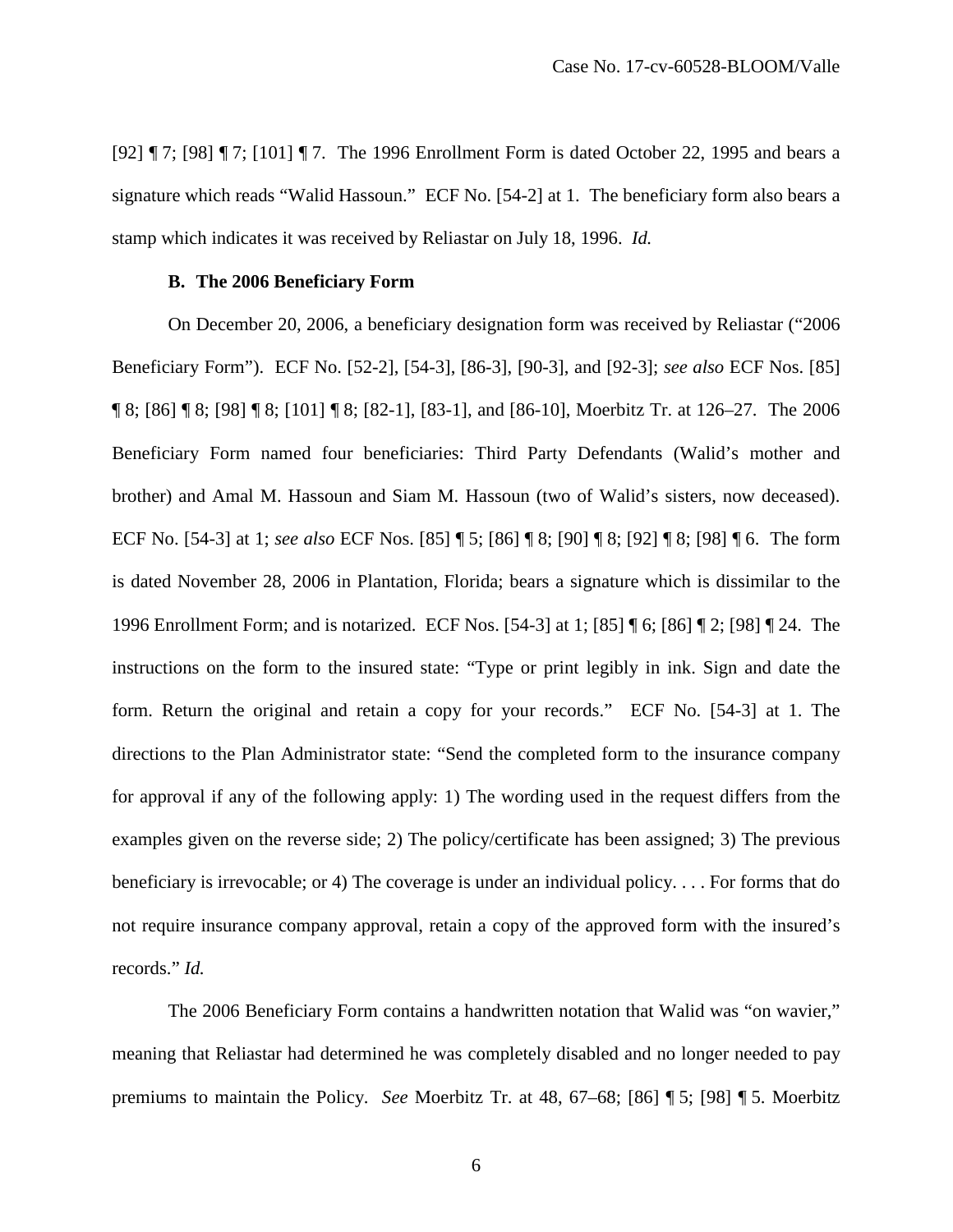testified that it is Reliastar's policy to maintain all change of beneficiary forms for insureds that are "on waiver." *See* Moerbitz Tr. at 67–68; ECF Nos. [86] ¶ 6 and [101] ¶ 6.<sup>[5](#page-6-0)</sup> By way of letter dated January 8, 2007, Reliastar acknowledged receipt of the 2006 Change of Beneficiary Form. ECF No. [54-4]; *see also* Moerbitz Tr. at 130–31; ECF Nos. [83] ¶ 4; [85] ¶ 7; [86] ¶ 8; [98] ¶ 8, 25; [101] ¶ 8, 16. Specifically, the letter states: "We have received and processed your request to change the beneficiary of your life insurance coverage." ECF No. [54-4]*.*

## **C. The 2008 Power of Attorney**

<u>.</u>

On November 22, 2008, Walid granted a power of attorney to Mahitab Nayef Cheblac (also spelled Shablak), his sister-in-law, "in order for [her] to help him with his affairs." *See*  ECF No. [86-12], Declaration of Mahitab Nayef Cheblac (Nayef Aff.) ¶ 2; *id.* at 4–8, Nayef Aff. Ex. 1, General Absolute Comprehensive Power of Attorney (Original and Certified Translation) ("Power of Attorney"); *see also* ECF No. [86] ¶ 11. Nayef avers that she "used to talk to him [Walid] daily and [] used to see him every month so that [she] could help him take care of his needs." *Id.*  $\llbracket 2$ . She states that "[d]ue to his medical condition, he could not move his hands, so he could not use his hands to eat or write. He could not sign documents with a written signature. He told me that his [sic] used his fingerprint or thumbprint to sign documents." *Id.*; *see also*  ECF No. [86] If 10. The original, untranslated version of the Power of Attorney bears a mark on each page which appears to be a thumbprint. *Id.* at 6, 7, 8. Nayef avers that this mark is Walid's

<span id="page-6-0"></span><sup>&</sup>lt;sup>5</sup> But see [98] ¶ 5. The Third Party Defendants dispute Reliastar's characterization of its own duties to maintain the forms for an insured that is "on waiver," but cite no facts to support this contention.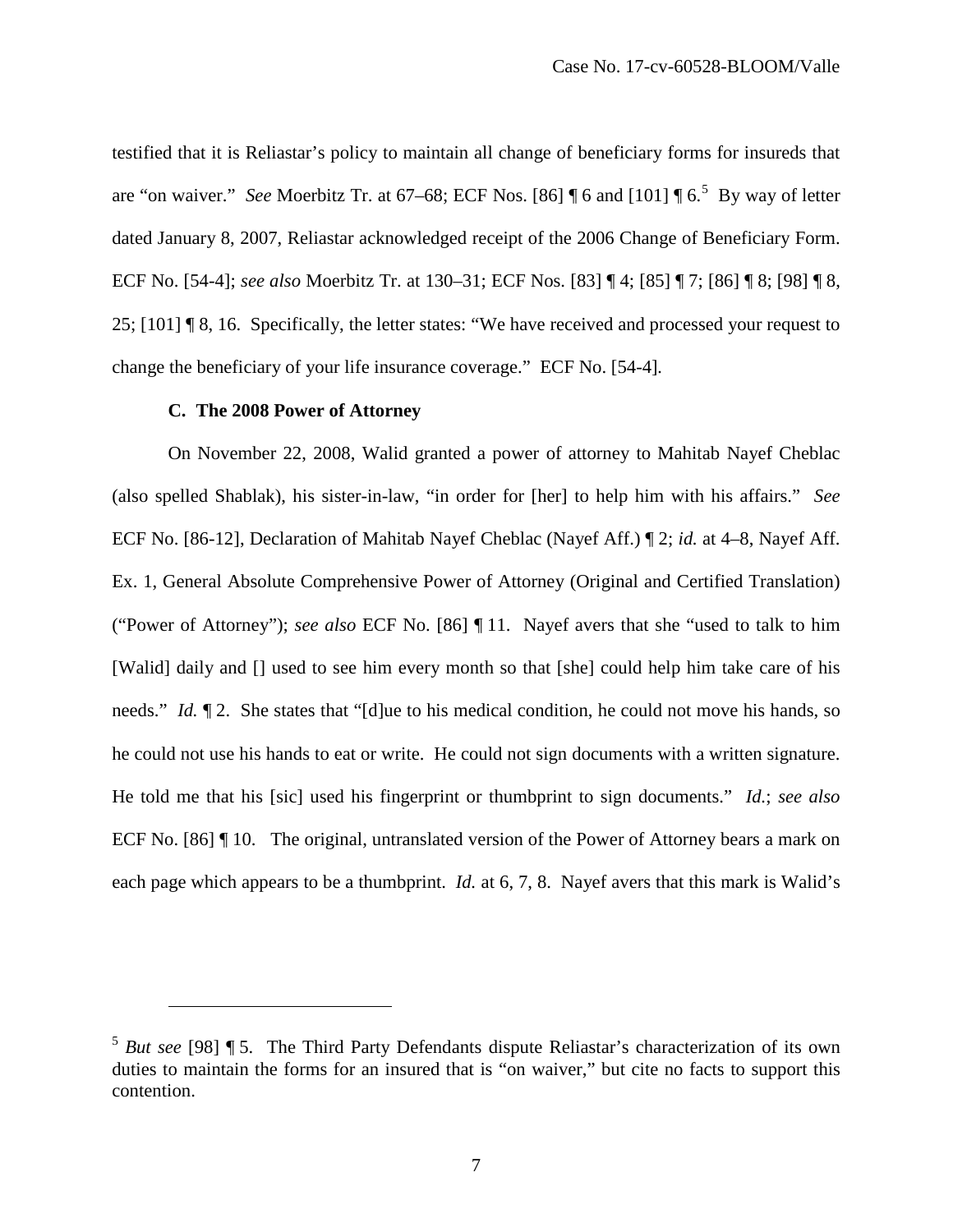thumbprint, and the certified translation of the document ends stating "[t]he mandator Walid Mohamad Hassoun Signs as follows (signature thus)." ECF No. [8[6](#page-7-0)-12]  $\P$  2.<sup>6</sup>

## **D. Walid's Diagnosis**

 $\overline{a}$ 

According to Dr. Mustafa Hamed, Walid's treating physician from 2013 to 2016, Walid was diagnosed with amyotrophic lateral sclerosis ("ALS") in May of 2013. ECF No. [86-11], Affidavit of Dr. Mustafa Hamed dated November 25, 2017 ("Hamed Aff.") ¶ 2; *id.* at 3–4, Hamed Aff. Ex. 1, Neurology Department Report dated May 18, 2016 ("I confirm that my patient Walid Hassoun was affected by amyotrophic lateral sclerosis (ALS)."); *see also* ECF No. [86] ¶ 9; [90] ¶ 9; [92] ¶ 9. Based on his role as treating physician to Walid, Dr. Hamed opines that "[d]ue to his condition, Walid Hassoun was unable to move his hands and so he could not write or use his hands to eat." ECF No. [86-11] ¶ 3. Dr. Hamed further avers that Walid told him that because of his condition, Walid used his fingerprint to sign documents. *Id.* at 3–4, [86-11] Hamed Aff. Ex. 1 ("During the course of his disease he was unable to move his hands (writing, eating), because what [sic] he was using his fingerprint for legal issues").<sup>[7](#page-7-1)</sup>

<span id="page-7-0"></span><sup>6</sup> Neither Reliastar nor Third Party Defendants have introduced any evidence to create an issue of fact regarding the 2008 Power of Attorney.

<span id="page-7-1"></span><sup>&</sup>lt;sup>7</sup> Neither Reliastar nor Third Party Defendants have introduced any evidence to create an issue of fact regarding the statements in Dr. Hamed's affidavit. The Third Party Defendants admit that Walid was diagnosed with ALS and could not use his hands, and do not raise an issue of fact as to the remainder of the statements in the Hamed Affidavit. ECF No. [98] ¶ 9. Rather, on summary judgment, Third Party Defendants object to the statement on evidentiary grounds that his statements are both hearsay and immaterial. *Id.* Similarly, Reliastar does not dispute the facts contained in the Hamed Affidavit, but rather objects to them based on hearsay. ECF No. [101] ¶ 9. However, as explained further in addressing Reliastar's and Third Party Defendants' Motions to Strike and the Motions for Summary Judgment, *infra*, the Court may consider on a motion for summary judgment any facts in the record which may be reduced to an admissible form for trial—such as the live testimony of Dr. Hamed. *Jones v. UPS Ground Freight*, 683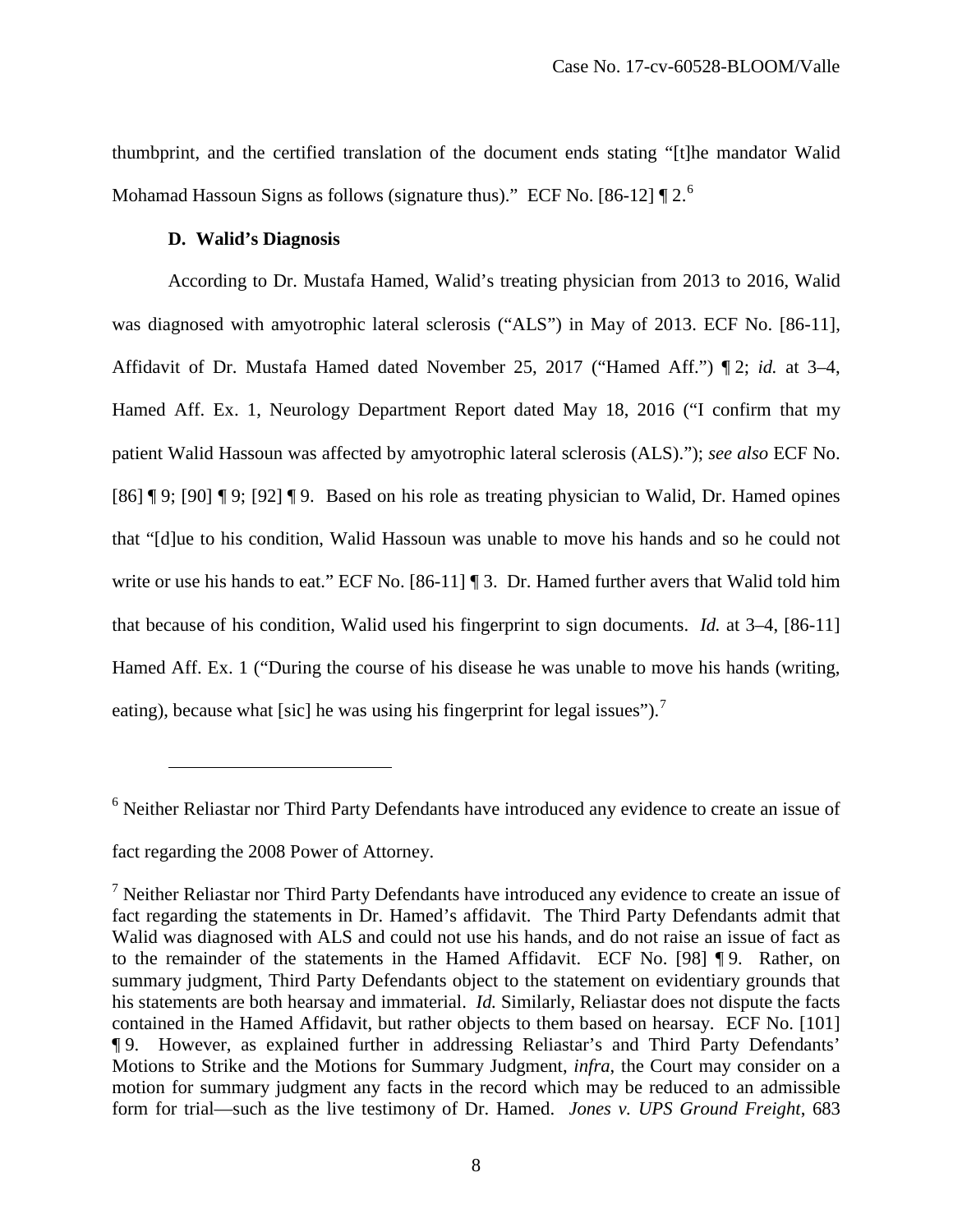#### **E. The 2013 Beneficiary Form**

-

In 2013, Walid lived in Tripoli "in his own house" with his mother, this brother, two nurses, and a maid. Nayef Aff., ECF No. [86-12] ¶ 3; Nawal Aff., ECF No. [86-13] ¶ 3; *see also*  ECF No. [86] ¶ 10. On August 24, 2013 Walid traveled to Nayef's home for a weekend visit. Nayef Aff., ECF No. [86-12] ¶ 4; *see also* ECF No. [86] ¶ 10. Walid brought a blank beneficiary designation form to the visit. While Nayef and Walid were alone in the kitchen and Nayef was helping Walid eat his lunch, Walid told Nayef he wanted to change the beneficiaries under his life insurance policy and instructed Nayef to help him complete the form. ECF No. [86-12] ¶ 4; *see also* ECF No. [86] ¶ 10. Nayef avers that Walid told her to list Plaintiff and his niece as the beneficiaries. ECF No. [86-12] ¶ 4; *see also* ECF No. [86] ¶ 10.Nayef filled out the form accordingly. ECF No. [86-12] ¶ 4.

According to Nayef: "After I filled in the form and listed the beneficiaries, I saw Walid Hassoun place his fingerprint on the beneficiary designation form. He placed the fingerprint on the form in front of me after I filled out the form pursuant to his instructions." *Id.* ¶ 6; *see also*  ECF No. [86] ¶ 11. Nayef further states that Walid used his thumbprint because he could not move his arms or hands anymore. ECF No. [86-12] ¶ 6; *see also* ECF No. [86] ¶ 10.

After Walid placed his thumbprint on the form, Walid instructed Nayef to send the completed beneficiary form, ECF Nos. [22-3], [54-5], [86-4], [90-4], and [92-4] ("2013 Beneficiary Form"), to the United States via Aramex to Walid's uncle in Florida. ECF No. [86-

F.3d 1283, 1293–94 (11th Cir. 2012) (citing *Macuba v. Deboer*, 193 F.3d 1316, 1322 (11th Cir. 1999)). Neither Reliastar nor Third Party Defendants have set forth any record evidence for the Court to consider in contravention to the Hamed Affidavit. Accordingly, the Court will treat the Hamed Affidavit as undisputed.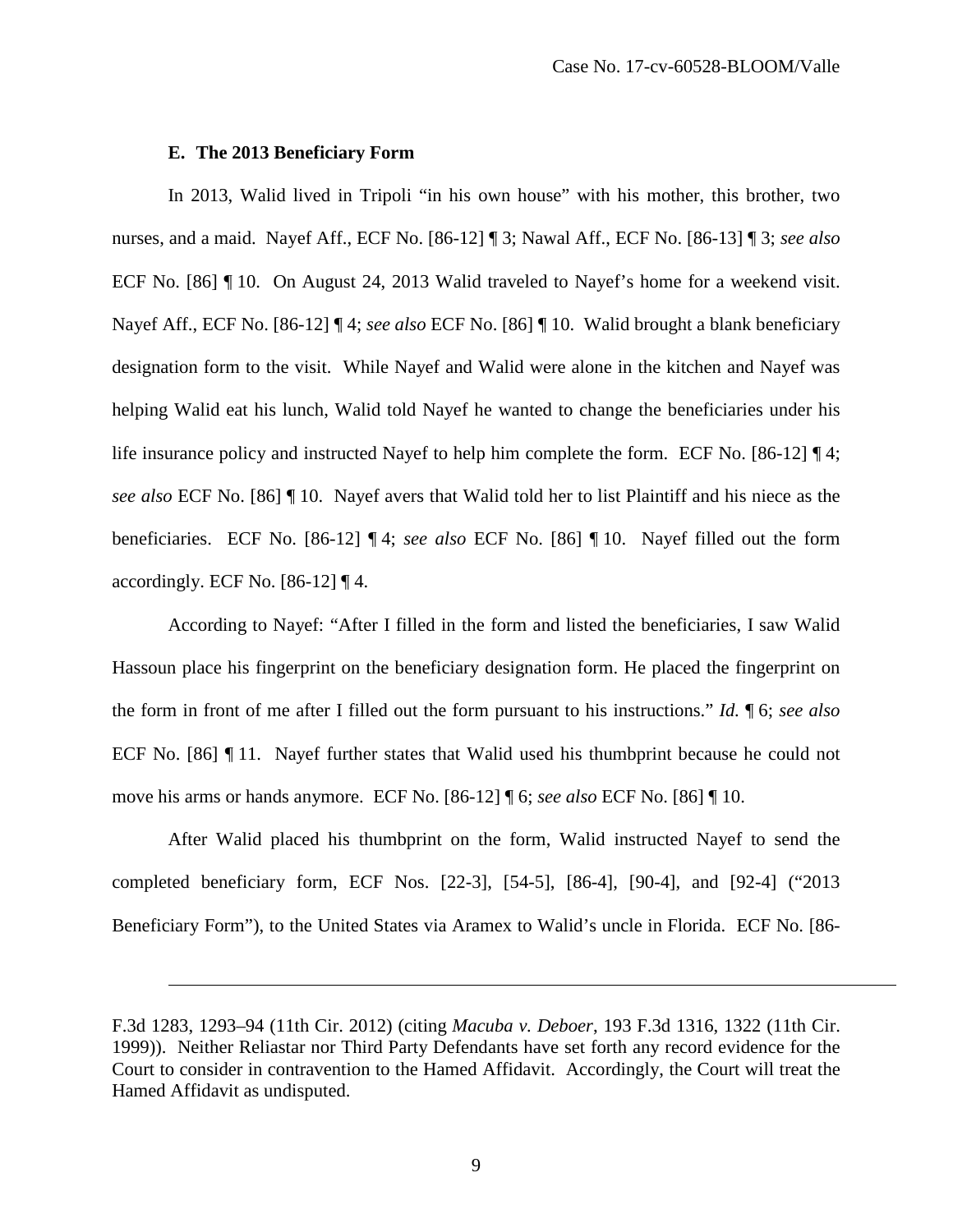12] ¶ 7; *see also* ECF No. [86] ¶ 12. Walid further instructed Nayef to tell the uncle, who also had a power of attorney, to send the forms to Reliastar. ECF No. [86-12] ¶ 4; *see also* ECF No. [86] ¶ 12. Nayef states that she told Walid's uncle to mail the 2013 Beneficiary Form to Reliastar, and later confirmed with the uncle that he had received the 2013 Beneficiary Form and had forwarded it to the insurance company. *Id.*; *see also* ECF No. [86] ¶ 12.[8](#page-9-0)

At some point after August 2013, Nawal traveled to Tripoli, Lebanon. While visiting with Walid, Walid informed Nawal that "he had placed [her] as a beneficiary on his life insurance policy." Nawal Aff., ECF No. [86-13] ¶ 3. Nawal avers that "[g]iven that he signed the 2013 Beneficiary Form in August of 2013, our meeting had to occur after that date because he told me that he had already made me the beneficiary. I did not know anything else about his policy." *Id.* She further states that Walid was "completely disabled due to his medical condition" and that he "could not move his hands or write using his hands," and that [h]e used his finger print or thumbprint to sign documents." *Id.* ¶ 4.

On October 16, 2013, Reliastar received the 2013 Beneficiary Form. ECF Nos. [86] ¶ 13; [90] ¶ 13; [92] ¶ 13; [98] ¶ 13; [101] ¶ 13. As described in the Nayef and Nawal Affidavits, the 2013 Beneficiary Form names Plaintiff, Nawal Hassoun, as the beneficiary and Rima Hassoun, Walid's niece ("Rima"), as the contingent beneficiary. ECF No. [54-5]. The 2013 Beneficiary Form also notes that Walid is "on waiver." *Id.* The 2013 Beneficiary Form

 $\overline{a}$ 

<span id="page-9-0"></span><sup>&</sup>lt;sup>8</sup> Both Reliastar and Third Party Defendants question whether the mark on the 2013 Beneficiary form is a thumbprint and whether it was made intentionally by Walid. However, neither has introduced any record evidence to create an issue of fact beyond their speculation or conclusory denials. In addition, like the Hamed Affidavit, Reliastar and Third Party Defendants also object to the Nayef Affidavit on evidentiary grounds. Again, because the content of the affidavit can be reduced to admissible testimony—namely the testimony of Nayef—the Court may consider these facts on summary judgment. *See Jones*, 683 F.3d at 1293–94 (citing *Macuba*, 193 F.3d at 1322.)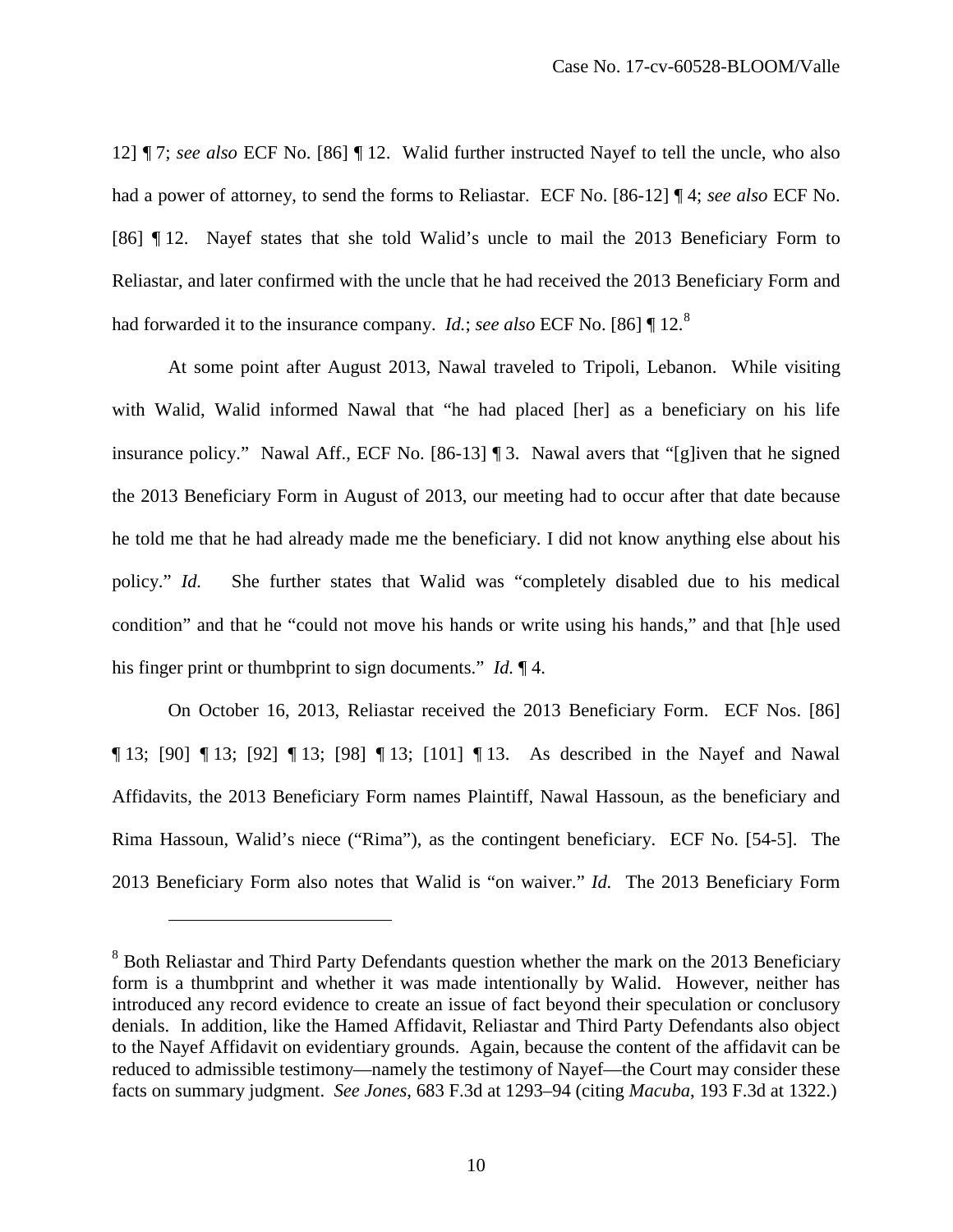contains identical directions to both the insured and plan administrator as the 2006 Beneficiary Form. *Id.* 

The 2013 Beneficiary Form was never processed by Reliastar. ECF Nos. [85] ¶ 10; [86] ¶ 13; [92] ¶ 13; [98] ¶ 13; [101] ¶ 13. The form was initially received by the Waiver Department—the wrong department—and was never forwarded to the Policy Service Department for processing due to "human error." Moerbitz Tr. at 41; *see also* ECF Nos. [83] ¶ 10; [86] ¶ 13; [101] ¶ 13. Reliastar did not review the form, did not accept or deny the 2013 Beneficiary Form, and instead misfiled it electronically within the Waiver Department's folders on its "WISE" document management and workflow system. ECF Nos. [83] ¶ 10; [86] ¶ 13; [[9](#page-10-0)8]  $\P$  13; [101]  $\P$  13. <sup>9</sup> No acknowledgment letter was ever sent to Walid regarding the 2013 Beneficiary Form. ECF Nos. [85] ¶ 10; [86] ¶ 13; [92] ¶ 13; [101] ¶ 13.

## **F. The Claims to the Policy Proceeds**

<u>.</u>

Walid passed away on January 18, 2016. *See* Death Certificate, ECF Nos. [85-5], [90-5], [92-5]; *see also* ECF Nos. [86] ¶ 14; [98] ¶ 14; [101] ¶ 14. On March 7, 2016, Nawal filed a claim with Reliastar for the proceeds from the Policy. ECF Nos. [9-4], [22-4], and [54-6]; *see also* ECF Nos. [86] ¶ 15 and [101] ¶ 15.

Reliastar searched its records for the operative beneficiary forms, but was only able to locate the 1996 Enrollment Form. ECF No. [52-1], Affidavit of Mary Moerbitz  $\P$  5. As

<span id="page-10-0"></span><sup>&</sup>lt;sup>9</sup> Third Party Defendants attempt to dispute Reliastar's assertion that it never processed the 2013 Beneficiary Form and that it takes no position on its validity (*see e.g.*, Moerbitz Tr. at 135–37; ECF No. [101] ¶ 20) by arguing a hypothetical statement. Principally, Third Party Defendants argue that if Reliastar had processed the 2013 Beneficiary Form, Reliastar would have rejected it because the thumbprint would not be accepted as a valid signature. ECF No. [82] ¶¶ 17–19. This assertion is purely speculative and contradicted by the record evidence.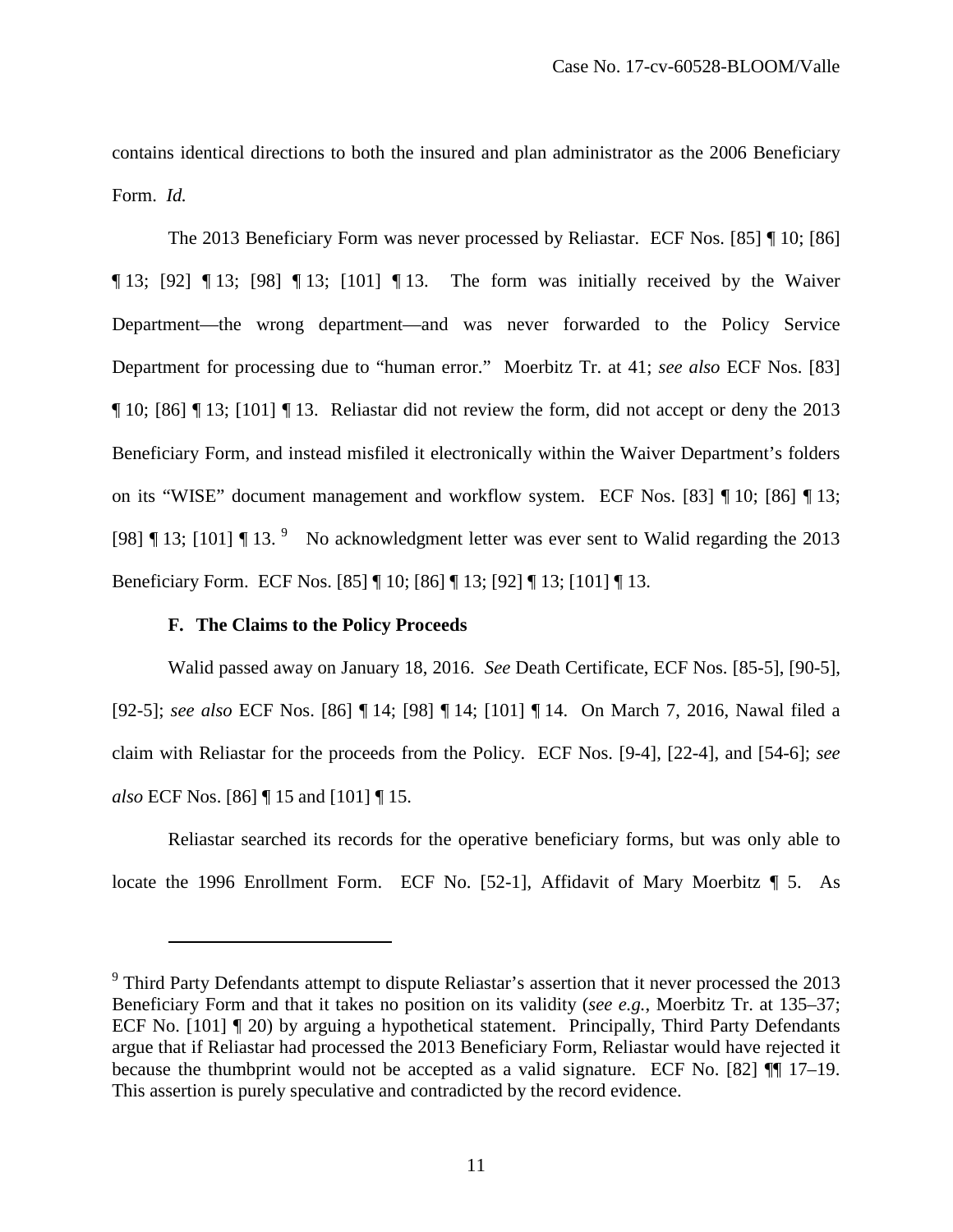Moerbitz testified, "[t]he Reliastar claim adjuster did not search the WISE [document management] system when reviewing the claim submission. A November 28, 2006 Beneficiary Designation Form and an August 24, 2013 Beneficiary Form were housed on that system and were not located while the competing claims were considered. Instead, the adjuster only checked the Oracle IPM system and imaging systems for change of beneficiary forms, located the 1996 beneficiary designation form and believed in good faith that she had exhausted all sources." *Id.* Thus, due to "human error," Reliastar located neither the 2006 Beneficiary Form nor the 2013 Beneficiary Form. *Id.*; *see also* Moerbitz Tr. at 41; ECF Nos. [86] ¶ 16, 18; [98] ¶ 16; [101] ¶ 16. Instead, Reliastar believed that it received the 2013 Beneficiary Form for the first time as an attachment to Nawal's claim for the Policy proceeds after Walid's death. Since as a policy, Reliastar does not consider beneficiary designation forms received after the insured's death, ECF Nos. [86] ¶ 17; [98] ¶ 17; [101] ¶ 17, when Reliastar reviewed the claim it only considered the 2013 Beneficiary Form as a document first received after Walid's death:

> Q: [T]his beneficiary form wasn't considered by the insurance company, because it though it didn't have it in its possession before?

A: Yes.

…

Q: Was there a review done in 2017 or 2016 when you received this beneficiary designation form, was there a review of that designation form done at that time to determine if it was in good order or not?

 $A: No.$ 

Q: Why not?

A: Because it was received after the death.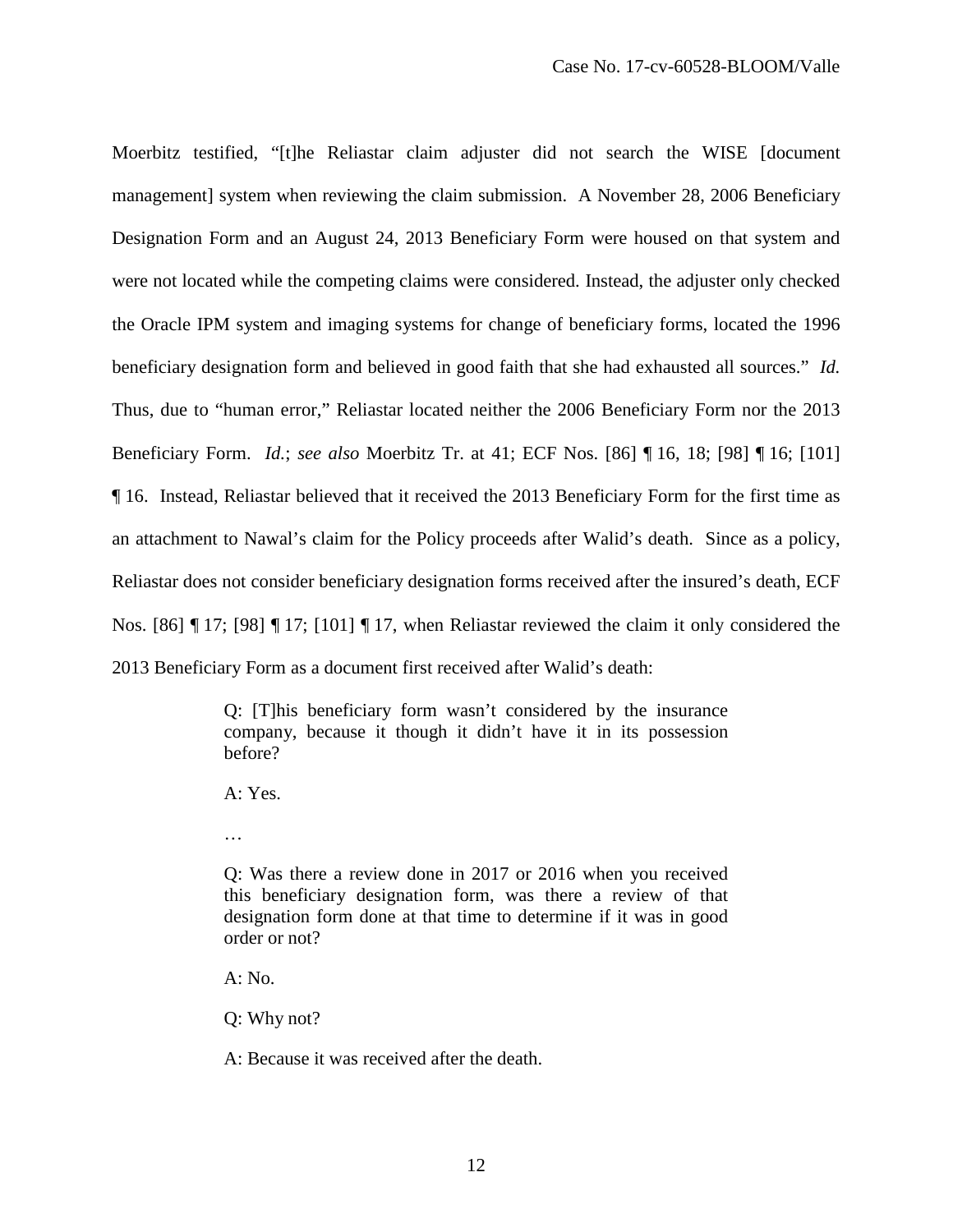Moerbitz Tr. at 120–21; *see also* ECF Nos. [86] ¶ 18; [98] ¶ 18; [101] ¶ 18–19.[10](#page-12-0)

On June 30 2016, Reliastar denied Nawal's claim, finding "[a]ccording to the information we have, you are not named as a beneficiary." ECF Nos. [86-6], [90-6], [92-6] ("June 30, 2016 Letter"); *see also* [86] ¶ 19; [98] ¶ 22; [101] ¶ 21. Nawal appealed the decision via letter dated August 26, 2016. ECF Nos. [86-7], [90-7], [92-7]; *see also* ECF Nos. [86] ¶ 21; [101] ¶ 21, 27.[11](#page-12-1) No administrative appeal was processed. ECF Nos. [86] ¶ 21; [98] ¶ 21; [101] ¶ 21. Instead, Reliastar forwarded the claim directly to its legal department. *Id.* 

Meanwhile, on March 22, 2017, Labeeb Hassoun, the contingent beneficiary under the 1996 Enrollment Form and former party to this action, filed a claim with Reliastar for the Policy Proceeds. ECF Nos. [9-5], [22-5], [54-7]. On November 30, 2016, Reliastar send a letter to Plaintiff confirming its denial of her claim, and noting that "benefits are payable to the contingent beneficiary, Labeeb Hassoun, brother." ECF Nos. [86-9], [90-9], [92-9] ("November 30, 206 Letter), together with the June 30, 2016 Letter, the "2016 Denial").

During the pendency of the litigation on or around June 28, 2017, Reliastar located both the 2006 and 2013 Beneficiary Forms, and subsequently amended its interpleader action to remove Labeeb and add the Third Party Defendants, apparently disavowing the 2016 Denial which found Labeeb to be the proper beneficiary. ECF Nos. [52-1], Moerbitz Aff. [6; [52],

 $\overline{a}$ 

<span id="page-12-0"></span><sup>&</sup>lt;sup>10</sup> Third Party Defendants dispute Reliastar's explanation of its own denial of Nawal's claim, asserting the claim was denied because "the 2013 form was not signed, acknowledged or accepted by the insurer." ECF No. [98] ¶ 18.

<span id="page-12-1"></span> $11$  Third Party Defendants dispute Plaintiff's and Reliastar's explanation of the appeal process stating, in response to this fact: "Disputed. It went to appeal or legal. It was evaluated by the company. Some claims go directly to legal. The claim was denied because the 2013 form was not signed, acknowledged or accepted by the insurer." ECF No. [98] ¶ 21 (citations omitted).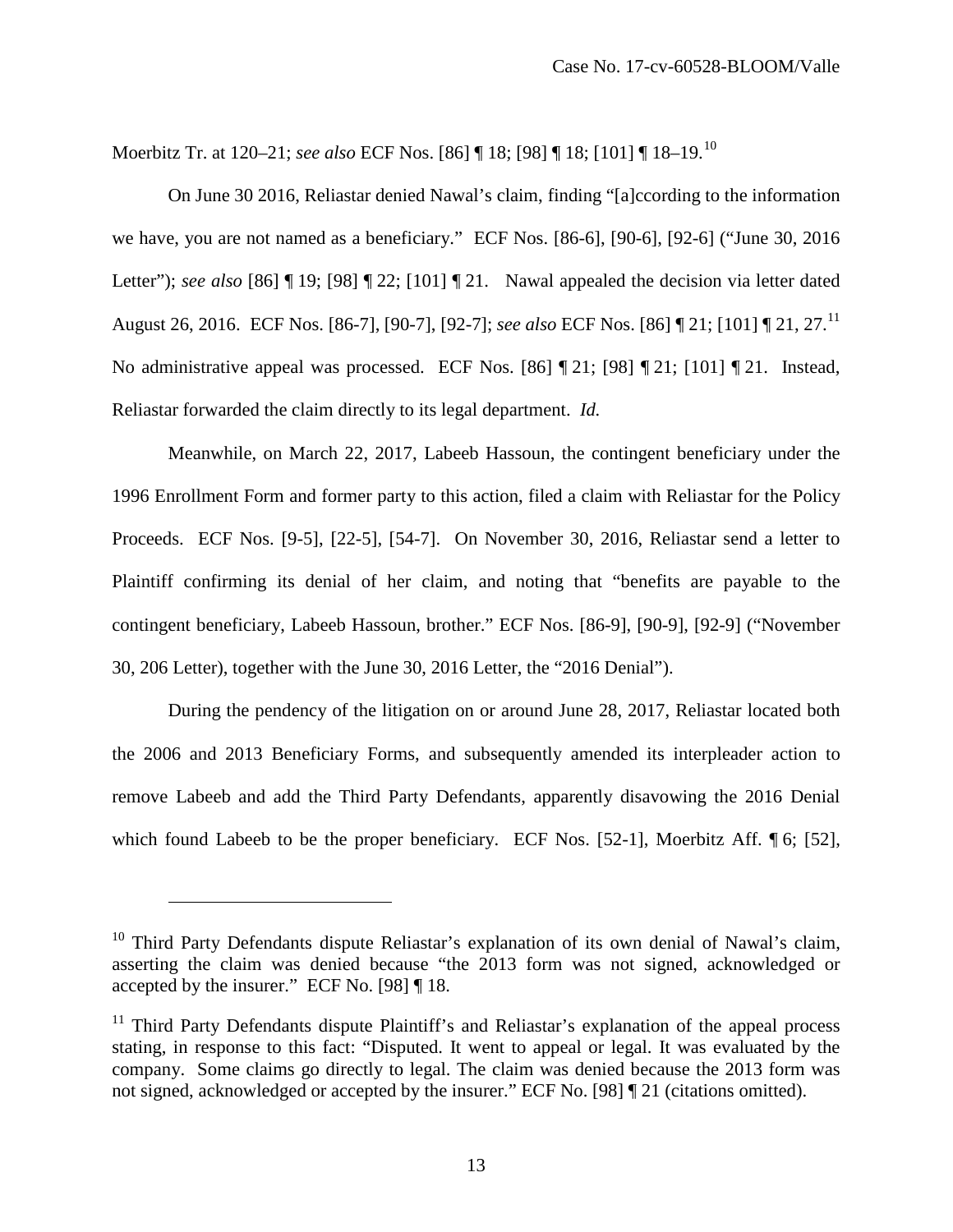Reliastar's Motion to Join Non-Parties and Amend Scheduling Order; and [56], Reliastar's Notice of Voluntary Dismissal of Third-Party Defendant Labeeb Hassoun. Reliastar now states that it "is unable to determine the person or persons entitled to the Policy's proceeds without hazard to itself and without exposing itself to double or multiple liability from claims by Nawal Hassoun, Labeeb Hassoun, Kayria T. Hassoun and Jameel M. Hassoun," and thus seeks the Court's intervention to determine the proper beneficiary. ECF No. [54] at ¶ 27.

## **II. MOTION FOR DISCHARGE**

 $\overline{a}$ 

First, the Court will address Reliastar's Motion for Discharge. ECF No. [77]. In the Motion, Reliastar argues that it is a disinterested stakeholder under 28 U.S.C. § 2361 and thus is entitled to discharge from the action and a permanent injunction against all future actions. ECF No. [77] at 2. Specifically, Reliastar argues that it is entitled to discharge because "[e]ven a cursory review of the Second Amended Complaint evidences that it is practically identical to Reliastar's interpleader action . . . [except that Plaintiff] contends that she is the rightful beneficiary whereas Reliastar affirmatively asserts that it is a disinterested stakeholder, and makes no claim to the proceeds." *Id.* at  $5<sup>12</sup>$  $5<sup>12</sup>$  $5<sup>12</sup>$  Reliastar seeks an order discharging it from this action, permanently enjoining the claimants form any future claims against it, and awarding attorney's fees and costs associated with the interpleader action. *Id.*

In Opposition,  $13$  Nawal argues that the Court should deny the Motion to Discharge because Reliastar is not a disinterested, innocent stakeholder. ECF No. [88] at 1–2. Rather,

<span id="page-13-0"></span> $12$  The Court notes that in its moving brief, ECF No. [77], Reliastar does not cite a single case from this Circuit in support of its motion and relies exclusively on persuasive authority.

<span id="page-13-1"></span><sup>&</sup>lt;sup>13</sup> On reply, Reliastar argues that the Court should not credit Nawal's Opposition because it was untimely filed. Because the Court finds that the record does not support discharge, it need not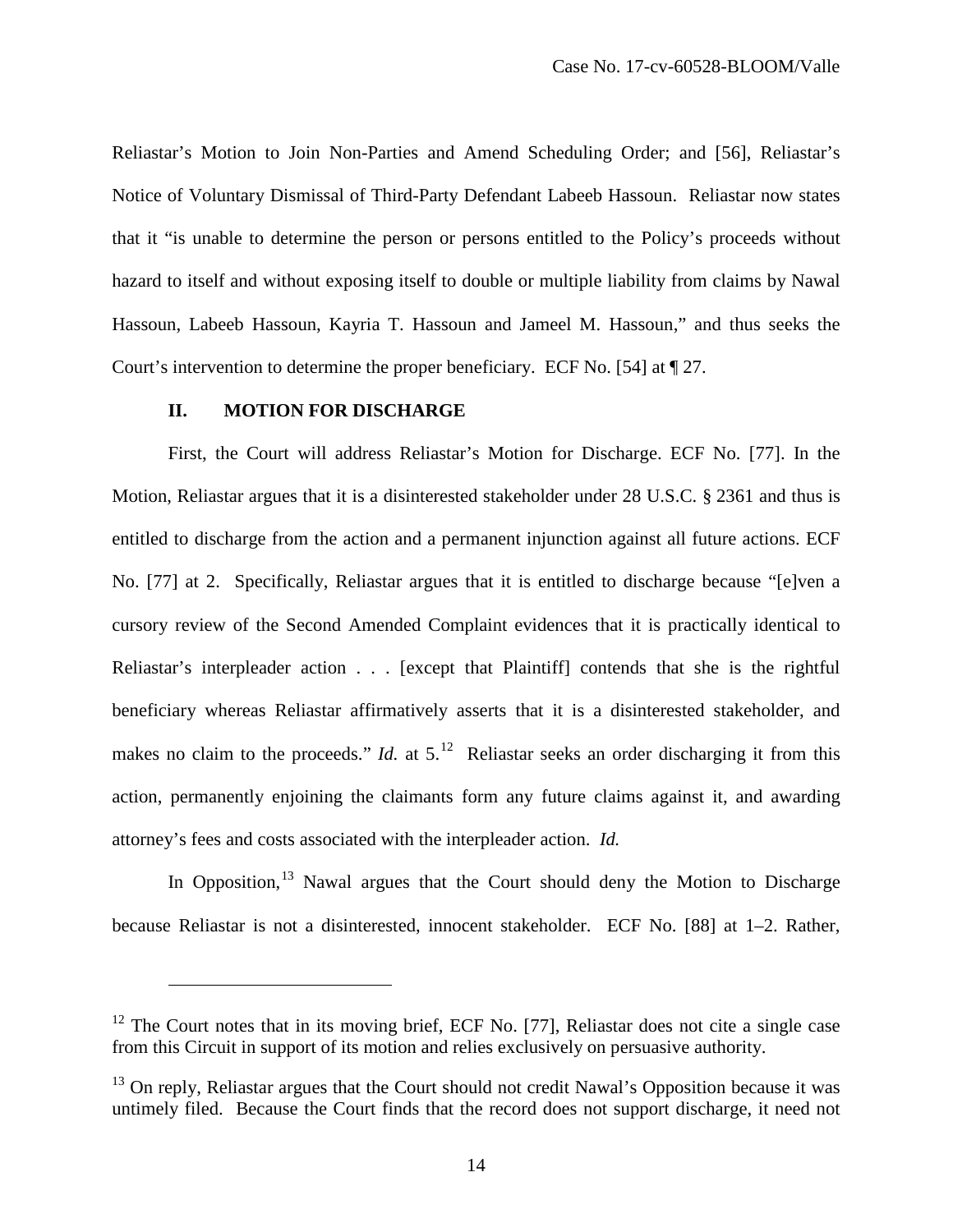Reliastar's own recordkeeping failure contributed to the need for this litigation. *Id.* For the same reasons, Nawal argues that Reliastar is not entitled to attorneys' fees, and that an award of attorneys' fees would be disproportional to the funds deposited in the registry. *Id.* at 7–8.In addition, Nawal argues in opposition that discharge is inappropriate because Reliastar may be independently liable for attorneys' fees to the Plaintiff, *id.* at 11–12, and that an injunction is inappropriate because Reliastar has failed to meet the high burden required, *id.* at 12–14.

As the Eleventh Circuit has observed: "Interpleader is the means by which an innocent stakeholder, who typically claims no interest in an asset and does not know the asset's rightful owner, avoids multiple liability by asking the court to determine the asset's rightful owner." *In re Mandalay Shores Co-op. Hous. Ass'n, Inc.*, 21 F.3d 380, 383 (11th Cir. 1994). "A successful interpleader suit results in the entry of a discharge judgment on behalf of the stakeholder; once the stakeholder turns the asset over to the registry of the court, all legal obligations to the asset's claimants are satisfied." *Id.* An action in interpleader "affords a party who fears being exposed to the vexation of defending multiple claims to a limited fund or property that is under his control a procedure to settle the controversy and satisfy his obligation in a single proceeding." 7 CHARLES ALAN WRIGHT, ARTHUR R. MILLER, AND MARY KAY KANE, FEDERAL PRACTICE AND PROCEDURE § 1704, at 540 (3d ed. 2001). Although a successful interpleader action typically results in the court discharging the stakeholder, discharge is improper where the stakeholder is itself alleged to be independently liable to the defendants. *See, e.g.*, *Am. Gen. Life Ins. Co. v. Logus Mfg. Corp.*, No. 10-81244-CIV, 2011 WL 13117083, at \*1 (S.D. Fla. May 2, 2011) (citing

address this argument. ECF No. [89].

 $\overline{a}$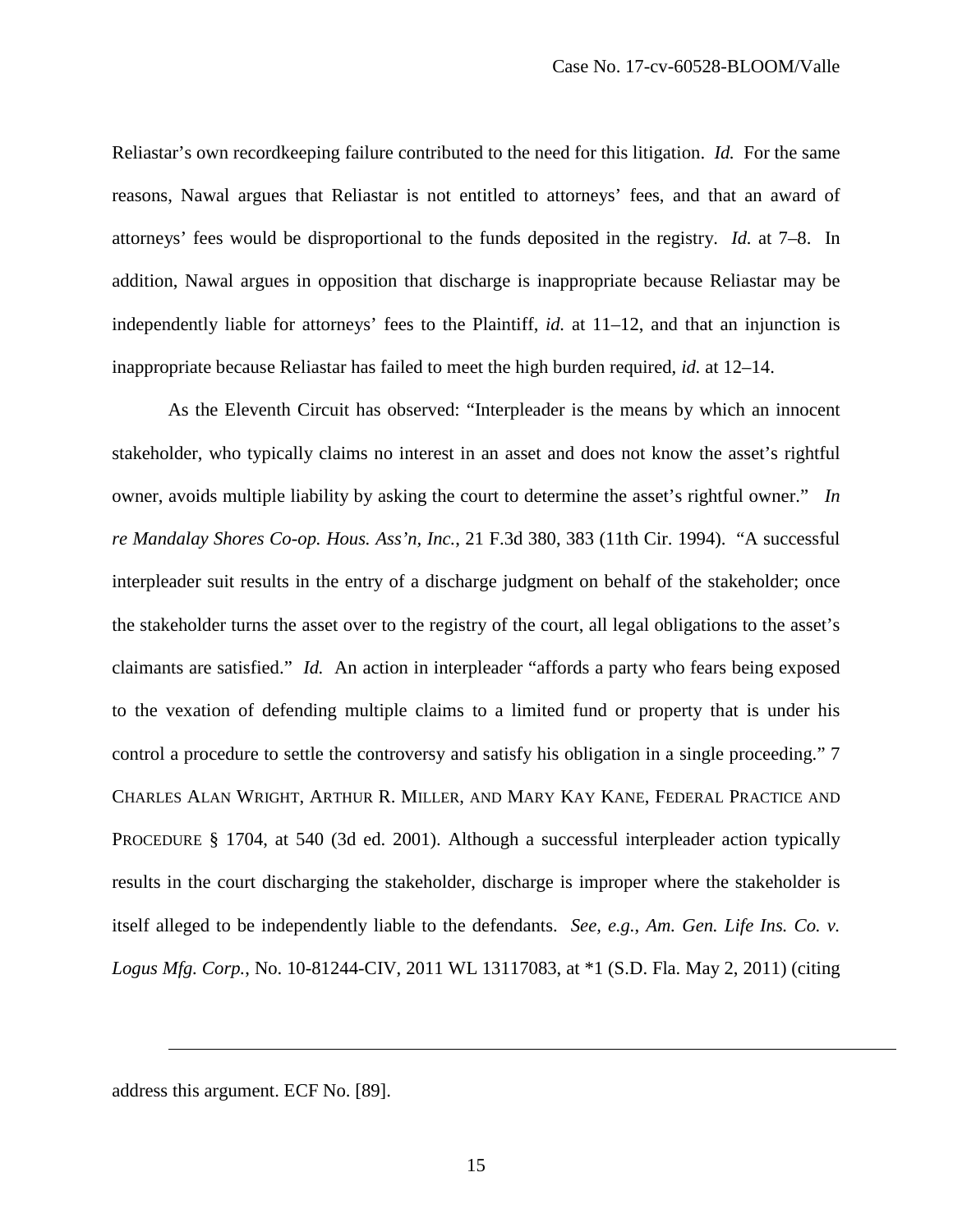*re Mandalay Shores*, 21 F.3d at 383 and *Am. Gen. Life Ins. Co. v. Soule*, 2008 WL 4790654, \*3 (M.D. Fla. Oct. 27, 2008)).

While the operative pleadings only seek a declaratory judgment, based on the record currently before the Court discharge is improper. Indeed, "it is possible that the [Reliastar] may be liable to at least some of the [parties]. This is not an instance where an innocent stakeholder unwittingly comes into possession of disputed funds." *Alan L. Frank Law Assocs. P.C. v. OOO RM Invest*, No. 16-22484-CIV, 2016 WL 9383519, at \*4 (S.D. Fla. Dec. 1, 2016), *report and recommendation adopted*, No. 16-22484-CIV, 2016 WL 9348095 (S.D. Fla. Dec. 16, 2016); *Campbell v. N. Am. Co. for Life & Health Ins.*, No. 3:04CV1118 JTEM, 2007 WL 2209249, at \*3 (M.D. Fla. July 30, 2007) (finding insurance company was not a disinterested stakeholder under Florida law because it initiated the interpleader action for its own protection in response to a breach of contract action originally filed in state court).

While Reliastar argues on reply that "regardless of Reliastar's handling of Plaintiff's claim," which included its failure to locate the two change of beneficiary forms and the 2016 Denial without consideration of either of those forms in its possession, Reliastar still has filed a claim in interpleader. ECF No. [89] at 3–4. That may be so. But given Reliastar's conduct here—and its consequential effect on the competing beneficiary forms—Reliastar cannot hide behind a claim that it is an "innocent stakeholder." *See* ECF No. [52-1], Affidavit of Mary Moerbitz ¶ 5. Accordingly, Reliastar's motion seeking discharge from the action and a permanent injunction against all future actions is denied.

Reliastar also moves for an order awarding it an unspecified amount of attorneys' fees. "Attorneys' fees are justified in many interpleader actions for several reasons," including that "an interpleader action often yields a cost-efficient resolution of a dispute in a single forum,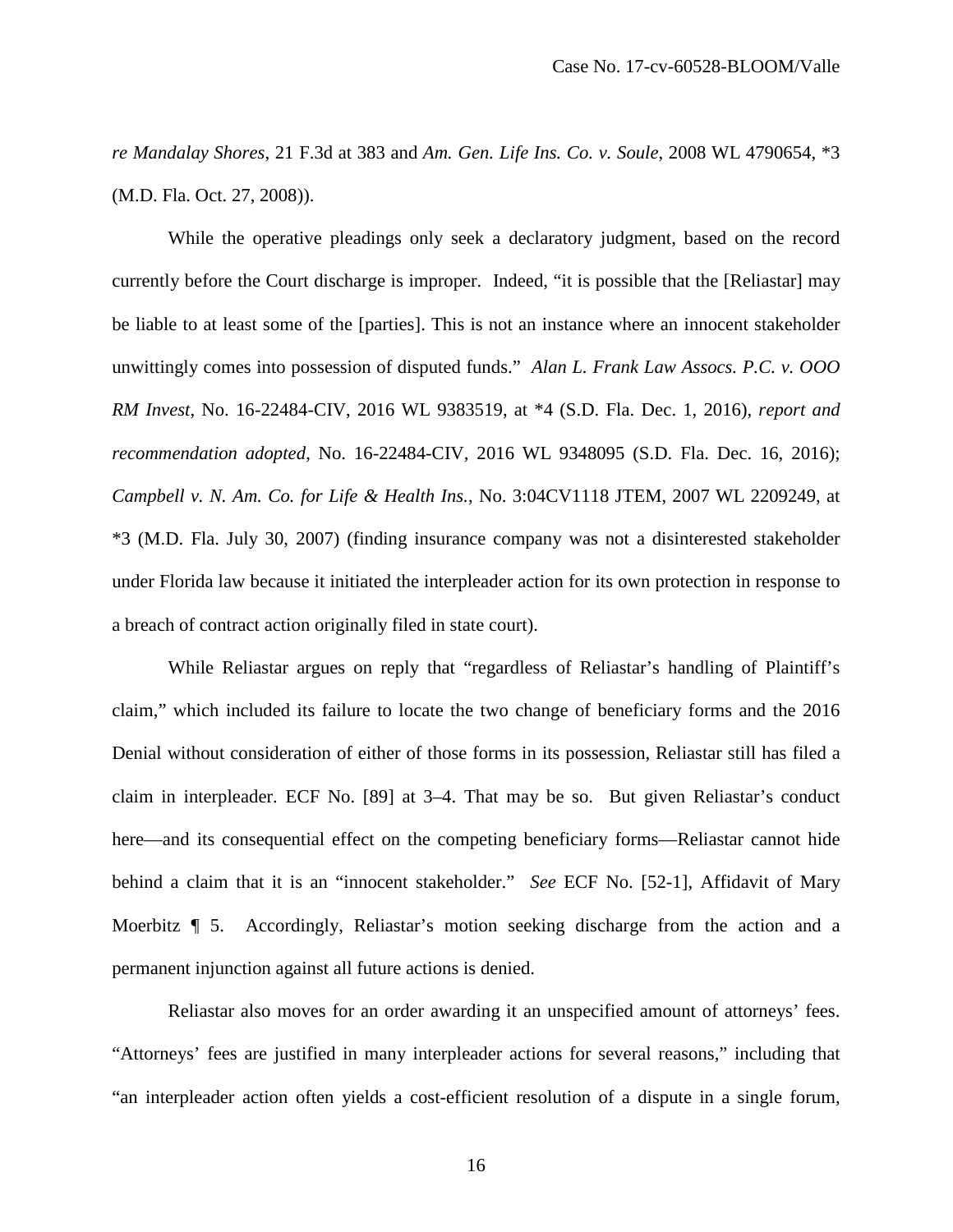rather than multiplicitous, piecemeal litigation[;] ... the stakeholder in the asset often comes by the asset innocently and in no way provokes the dispute among the claimants[; and the ] fees for the stakeholder typically are quite minor and therefore do not greatly diminish the value of the asset." *Mandalay Shores*, 21 F.3d at 383. Because the Court has found that discharge is not appropriate, Reliastar is not "an innocent stakeholder entitled to attorneys' fees." *Id.* Reliastar's request for attorneys' fees is denied.

### **III. MOTIONS TO STRIKE**

Rule 12(f) of the Federal Rules of Civil Procedure permits a court to "strike from a pleading an insufficient defense or any redundant, immaterial, impertinent, or scandalous matter," granting courts broad discretion in making this determination. Fed. R. Civ. P. 12(f); *see also Morrison v. Executive Aircraft Refinishing, Inc.*, 434 F. Supp. 2d 1314, 1318–19 (S.D. Fla. 2005); *Williams v. Eckerd Family Youth Alternative*, 908 F. Supp. 908, 910 (M.D. Fla. 1995). Under Rule 12(f), "[a] motion to strike will usually be denied unless the allegations have no possible relation to the controversy and may cause prejudice to one of the parties." *Harty v. SRA/Palm Trails Plaza, LLC*, 755 F. Supp. 2d 1215, 1218 (S.D. Fla. 2010) (internal quotation and citation omitted); *see also Tarasewicz v. Royal Caribbean Cruises Ltd.*, No. 14-CIV-60885, 2015 WL 1566398, at \*1 (S.D. Fla. Apr. 8, 2015) (same). Courts have broad discretion in considering a motion to strike under Federal Rule of Civil Procedure 12(f). *Sakolsky v. Rubin Mem'l Chapel, LLC.*, No. 07-80354-CIV, 2007 WL 3197530, at \*1 (S.D. Fla. Oct. 26, 2007). However, Rule 12(f) motions to strike are considered drastic, granted sparingly and often disfavored. *Pujals ex rel. El Rey De Los Habanos, Inc. v. Garcia*, 777 F. Supp. 2d 1322, 1327 (S.D. Fla. 2011).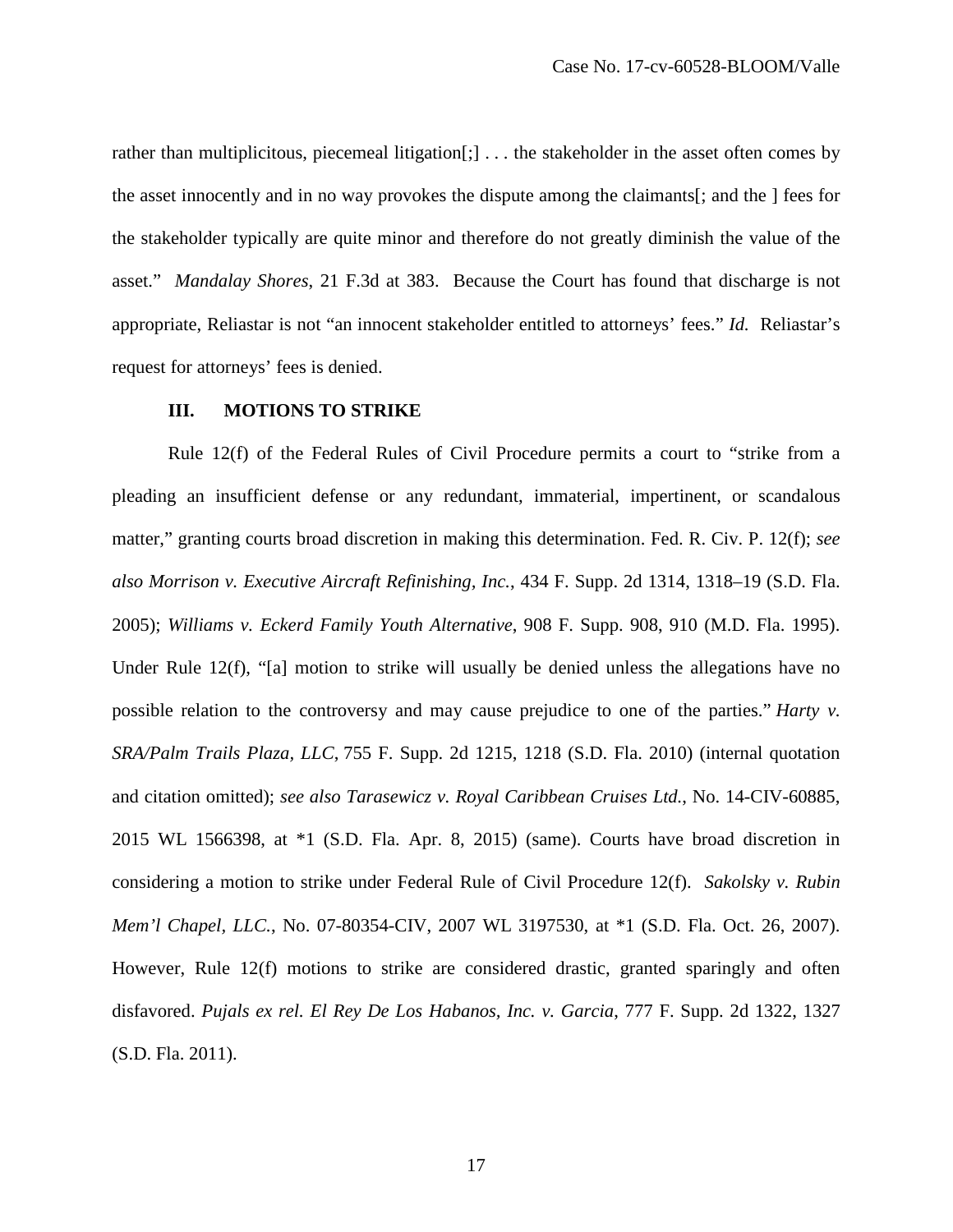Reliastar and the Third Party Defendants both move to strike certain portions of Plaintiff's Motion for Summary Judgment. *See* ECF Nos. [96] and [104]. The Third Party Defendants move to strike Plaintiff's Statement of Material Facts, ECF No. [86], and its attached exhibits, apparently in their entirety. *See* ECF No. [96] at 1. Reliastar moves to strike three affidavits attached to Plaintiff's Statement of Material Facts, ECF Nos. [86-11], [86-12], and [86-13]. Reliastar argues that the Court should strike these affidavits because they contain hearsay and because they contain information outside the administrative record. Reliastar claims this contravenes the standard for review articulated in *Blankenship v. Metro. Life Ins. Co.*, 644 F.3d 1350, 1354 (11th Cir. 2011), which requires a deferential standard applied in claims brought under ERISA seeking review of an administrative decision denying benefits.

The Third Party Defendants, in turn, make several arguments in their motion to strike. *See* ECF No. [96]. First, similar to Reliastar, they argue that under the administrative review standard articulated in *Blankenship* and its progeny, the Court must strike any facts that were "not been part of the administrative record when the decision was made," *id.* ¶¶ 1–2. Third Party Defendants also argue the affidavits attached to Plaintiff's Motion for Summary Judgment, ECF Nos. [86-11], [86-12], and [86-13], contain "immaterial facts regarding intent" and must be stricken, *id.* ¶ 3; that certain paragraphs of Plaintiff's Statement of Material Facts contain inadmissible evidence and must be stricken, *id.* ¶ 4; that certain paragraphs contain more than one fact per paragraph, "do not have separate numbering," and/or do not have pinpoint line numbers and must be stricken, *id.* ¶¶ 5–6; and that Plaintiff failed to file an index of exhibits and therefore the exhibits must be stricken, *id.* ¶¶ 8–9.

All of these arguments are without merit. First, as more fully explained below in the Court's analysis of the Motions for Summary Judgment, *infra*, the framework set forth in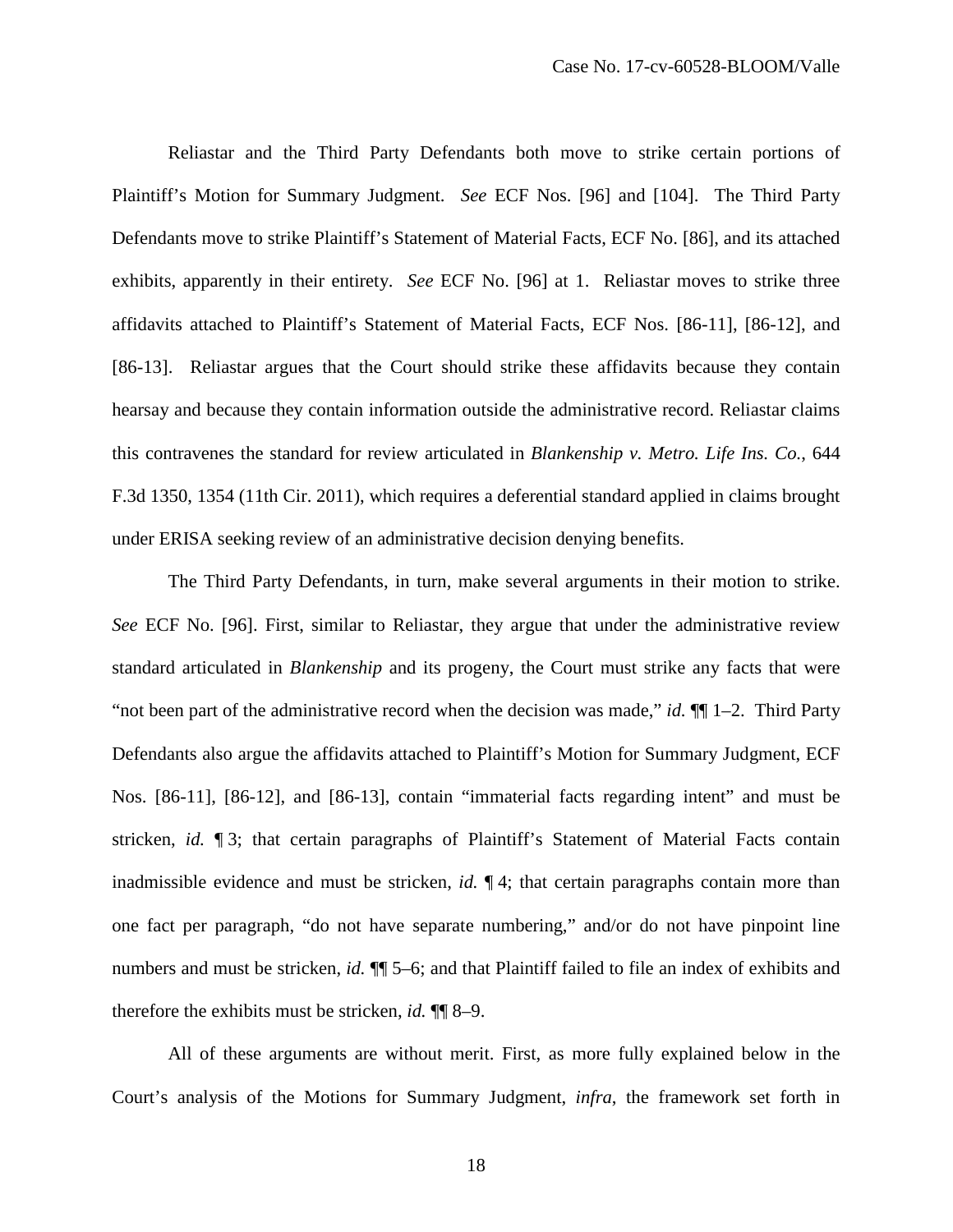*Blankenship* does not apply here. To the extent Reliastar had the discretionary authority to determine plan benefits, here it has explicitly declined to do so and instead has filed its action in interpleader seeking judicial determination of the rightful beneficiary. *See* Moerbitz Tr. at 83 (Q: ReliaStar does not have a position one way or the other as to whether the designation form that was submitted in 2013 is sufficient, right? A: Correct). While Reliastar and Third Party Defendants urge the Court to limit its review to the administrative record, Reliastar has stated not only that the administrative record used to render its decision denying Nawal's claim was incorrect due to administrative errors, *see* Moerbitz Tr. at 40–41, but also that it has declined to take a position on the beneficiary forms, *see id.* at 82–83, 120, 152. On both those bases, neither Reliastar nor the Third Party Defendants are entitled to review under *Blankenship*, and accordingly the record*.* 

Reliastar's Motion to Strike Plaintiff's Supporting Affidavits based on hearsay is also misplaced. "The general rule is that inadmissible hearsay cannot be considered on a motion for summary judgment." *Jones v. UPS Ground Freight*, 683 F.3d 1283, 1293–94 (11th Cir. 2012) (citing *Macuba v. Deboer*, 193 F.3d 1316, 1322 (11th Cir. 1999). "Nevertheless, a district court may consider a hearsay statement in passing on a motion for summary judgment if the statement could be reduced to admissible evidence at trial or reduced to admissible form." *Jones*, 683 F.3d at 1293–94 (quoting *Macuba v. Deboer*, 193 F.3d. at 1323 (internal quotation marks omitted); *see also* ECF No. [104] at 5–6. "The most obvious way that hearsay testimony can be reduced to admissible form is to have the hearsay declarant testify directly to the matter at trial." *Jones*, 683 F.3d at 1294 (citing *Pritchard v. S. Co. Servs.*, 92 F.3d 1130, 1135 (11th Cir. 1996). Reliastar argues that the affidavits, each of which is based on the personal knowledge of the affiant, should be stricken. However, it asserts no plausible arguments as to why the affiants, including Plaintiff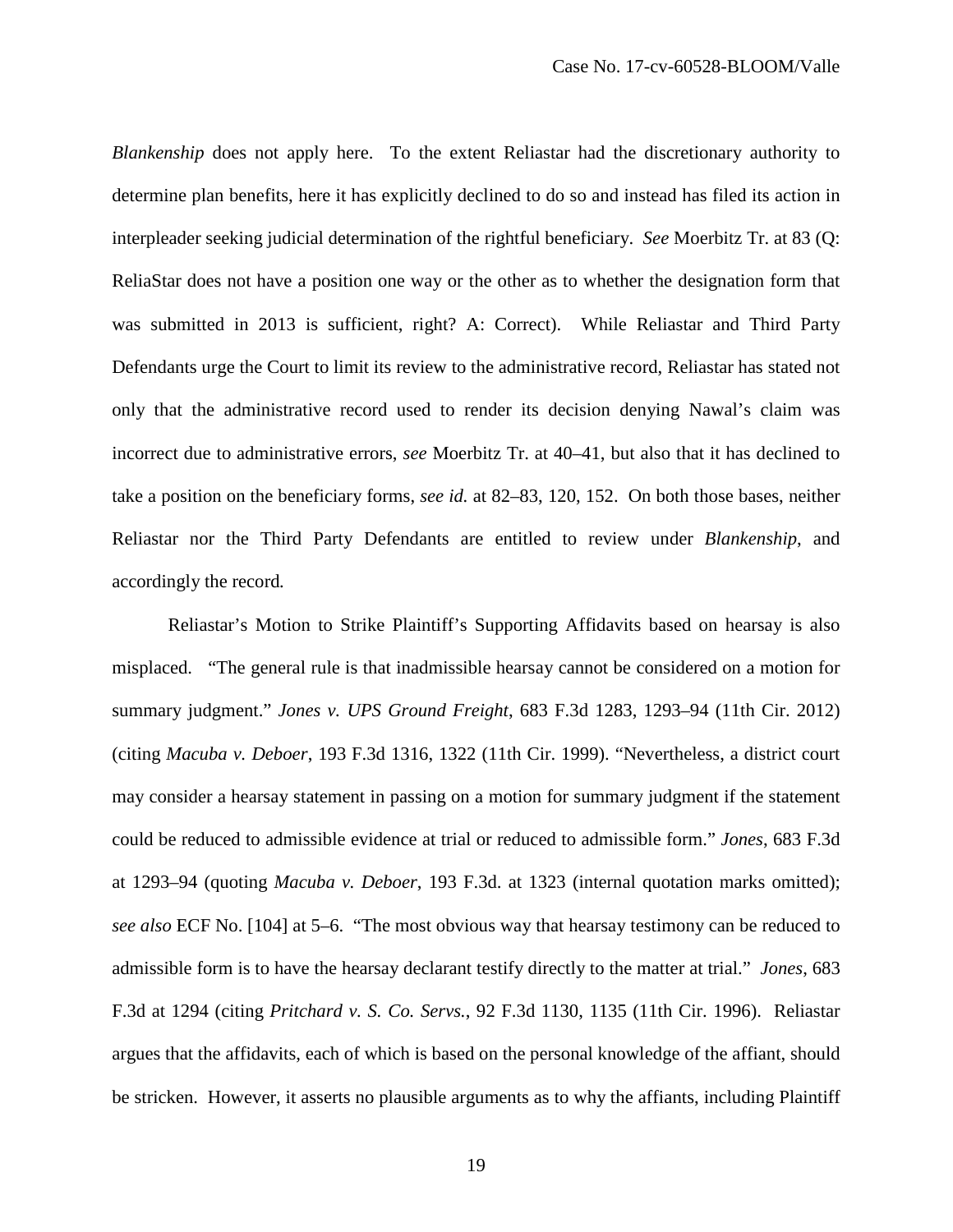herself, will not be available at trial, or why another hearsay exception, such as the state of mind exception as argued by Plaintiff in opposition to the motions, would not apply to the statements regarding Walid's intent. *See* ECF No. [109] at 6–7. The Court denies the motion to the extent Reliastar seeks striking of certain testimony based on hearsay.

Finally, Third Party Defendants' arguments that the Court should strike Plaintiff's Statement of Material Facts and its exhibits because Plaintiff failed to comply with the Local Rules and the Court's Orders regarding certain numbering and indexing requirements are, at best, petty. While the Court reserves the right to enter appropriate orders or sanctions for failure to comply with its Orders or the Local Rules, a motion to strike is an inappropriate vehicle to remedy the noncompliance argued here.

Accordingly, the Motions to Strike, ECF Nos. [96] and [104], are denied. The Court will therefore review the record consistent with Federal Rule of Civil Procedure 56 in addressing the Motions for Summary Judgment.

#### **IV. THE MOTIONS FOR SUMMARY JUDGMENT**

#### **A. Legal Standard**

The standard of review for cross-motions for summary judgment does not differ from the standard applied when only one party files a motion. *See Am. Bankers Ins. Grp. v. United States*, 408 F.3d 1328, 1331 (11th Cir. 2005). Under Federal Rule of Civil Procedure 56, summary judgment is appropriate "if the pleadings, depositions, answers to interrogatories, and admissions on file, together with the affidavits, if any, show that there is no genuine issue as to any material fact and that the moving party is entitled to a judgment as a matter of law." *Celotex Corp. v. Catrett*, 477 U.S. 317, 322 (1986); *see also* Fed. R. Civ. Pro. 56(a). The parties may support their positions by citation to the record, including, *inter alia*, depositions, documents, affidavits,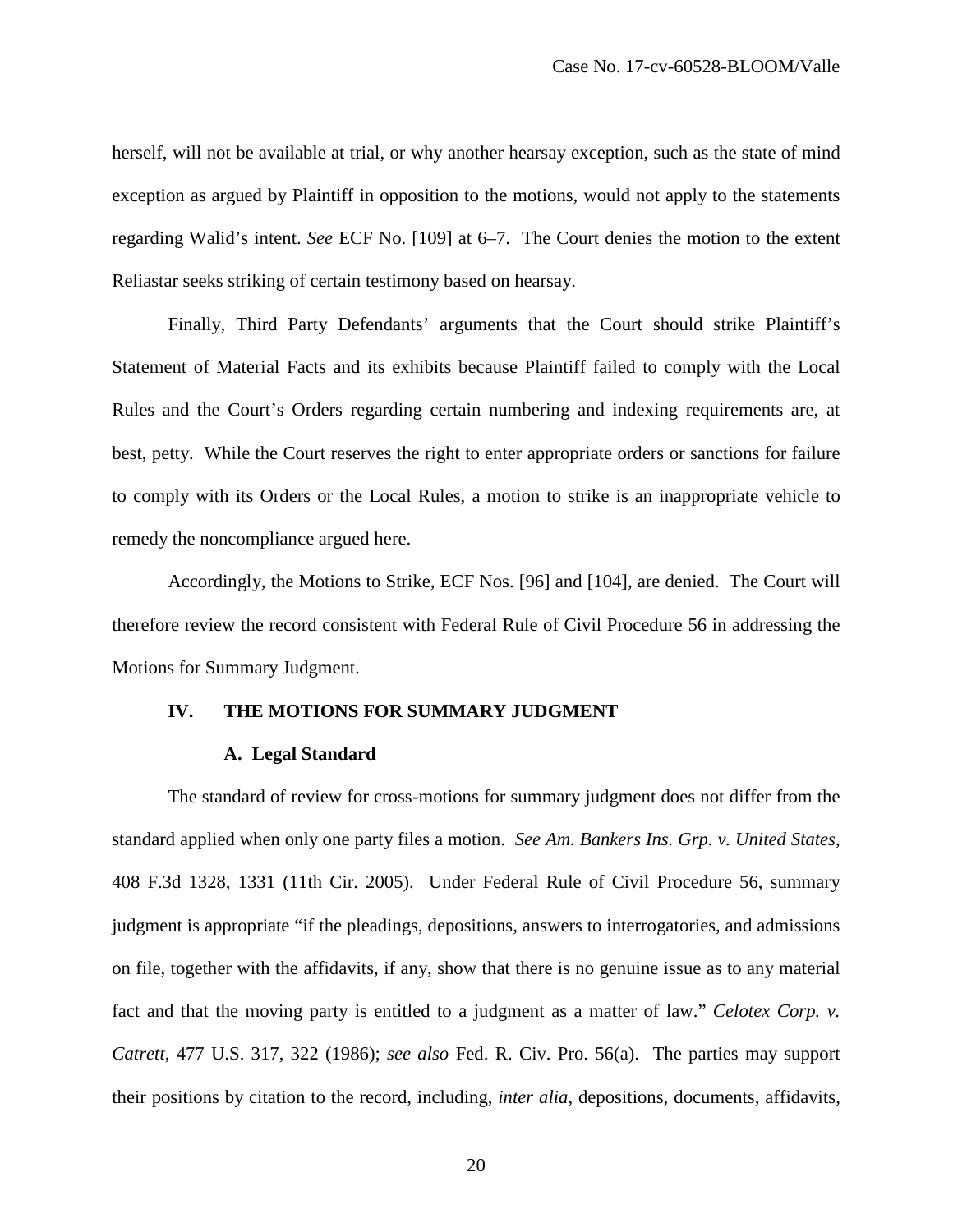or declarations. *See* Fed. R. Civ. P. 56(c). An issue is genuine if "a reasonable trier of fact could return judgment for the non-moving party." *Miccosukee Tribe of Indians v. United States*, 516 F. 3d 1235, 1243 (11th Cir. 2008) (quoting *Anderson v. Liberty Lobby, Inc.*, 477 U.S. 242, 247–48 (1986)). A fact is material if it "might affect the outcome of the suit under the governing law." *Id.* (quoting *Anderson*, 477 U.S. at 247–48).

The moving party shoulders the initial burden to demonstrate the absence of a genuine issue of material fact. *See Shiver v. Chertoff*, 549 F.3d 1342, 1343 (11th Cir. 2008). Once the moving party has met its burden, the non-movant must "go beyond the pleadings" and show that there is a genuine issue for trial. *Celotex*, 477 U.S. at 324; *see also* Fed. R. Civ. Pro. 56(c)(1). To avoid summary judgment, the nonmoving party "must do more than simply show that there is some metaphysical doubt as to the material facts." *Matsushita Elec. Indus. Co. v. Zenith Radio Corp.*, 475 U.S. 574, 586 (1986) (emphasis added). A movant must present evidence demonstrating that it can establish the basic elements of his claim. *Celotex*, 477 U.S. at 322. After the nonmoving party has responded to the motion for summary judgment, a court must grant summary judgment if there is no genuine issue of material fact and the moving party is entitled to judgment as a matter of law. Thus, "[a] 'judge's function' at summary judgment is not 'to weigh the evidence and determine the truth of the matter but to determine whether there is a genuine issue for trial.' "*Tolan v. Cotton*, 134 S. Ct. 1861, 1866 (2014) (per curiam) (quoting *Anderson*, 477 U.S. at 249) (emphasis added).

As before the Court here, "cross motions for summary judgment may be probative of the nonexistence of a factual dispute, but this procedural posture does not automatically empower the court to dispense with the determination whether questions of material fact exist." *Georgia State Conference of NAACP v. Fayette Cty. Bd. of Comm'rs*, 775 F.3d 1336, 1345–46 (11th Cir.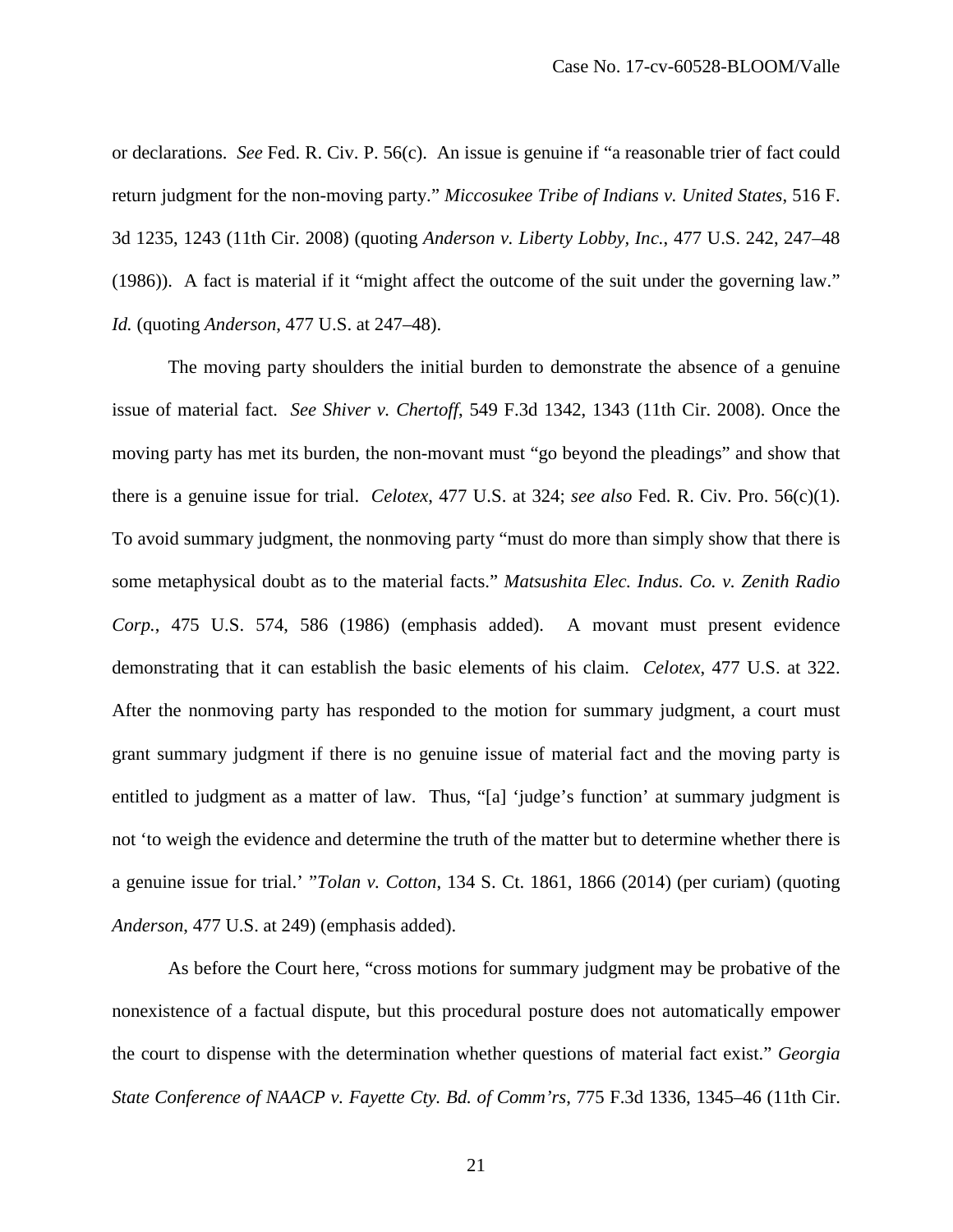2015). In particular, where "the parties respond[] to each respective summary judgment motion with disputes as to the 'undisputed' facts, add[] 'material facts' of their own, and then repl[y] with subsequent objections to the other party's additional facts," the mere filing of cross motions for summary judgment is not conclusive. *Id.* Thus, where the parties disagree as to the facts, summary judgment cannot be entered unless one of the parties meets its burden of demonstrating that "there is no dispute as to any material facts with the evidence and all inferences drawn therefrom viewed in the light most favorable" to the other party. *Shook v. United States*, 713 F.2d 662, 665 (11th Cir. 1983).

## **B. The Parties' Summary Judgment Motions**

Before the Court are three motions for summary judgment, ECF Nos. [84], [82], [87] (together, "Summary Judgment Motions"). Because the memoranda of law filed in support of and in opposition to the Summary Judgment Motions contain overlapping arguments, and Reliastar filed a single brief both in opposition to Plaintiff's Motion for Summary Judgment and in reply in support of its own Motion for Summary Judgment, the Court will briefly outline the arguments in each motion before addressing the Summary Judgment Motions.

The Third Party Defendants move for summary judgment seeking, *inter alia*, an order "upholding the administrator's decision that the proceeds be paid according to the 2006 Beneficiary Designation." ECF No. [82] at 9. The Third Party Defendants argue that the Court should apply *Blankenship* and affirm Reliastar's 2016 Denial.<sup>[14](#page-21-0)</sup> In support, they argue that they prevail on each step of the *Blankenship* framework. *Id.*

 $\overline{a}$ 

<span id="page-21-0"></span> $14$  The Court notes that, on the record before it, there is no benefits decision by Reliastar which found that the "the proceeds be paid according to the 2006 Beneficiary Designation." ECF No. [82] at 9. The only administrative decision in the record before it is the 2016 Denial, which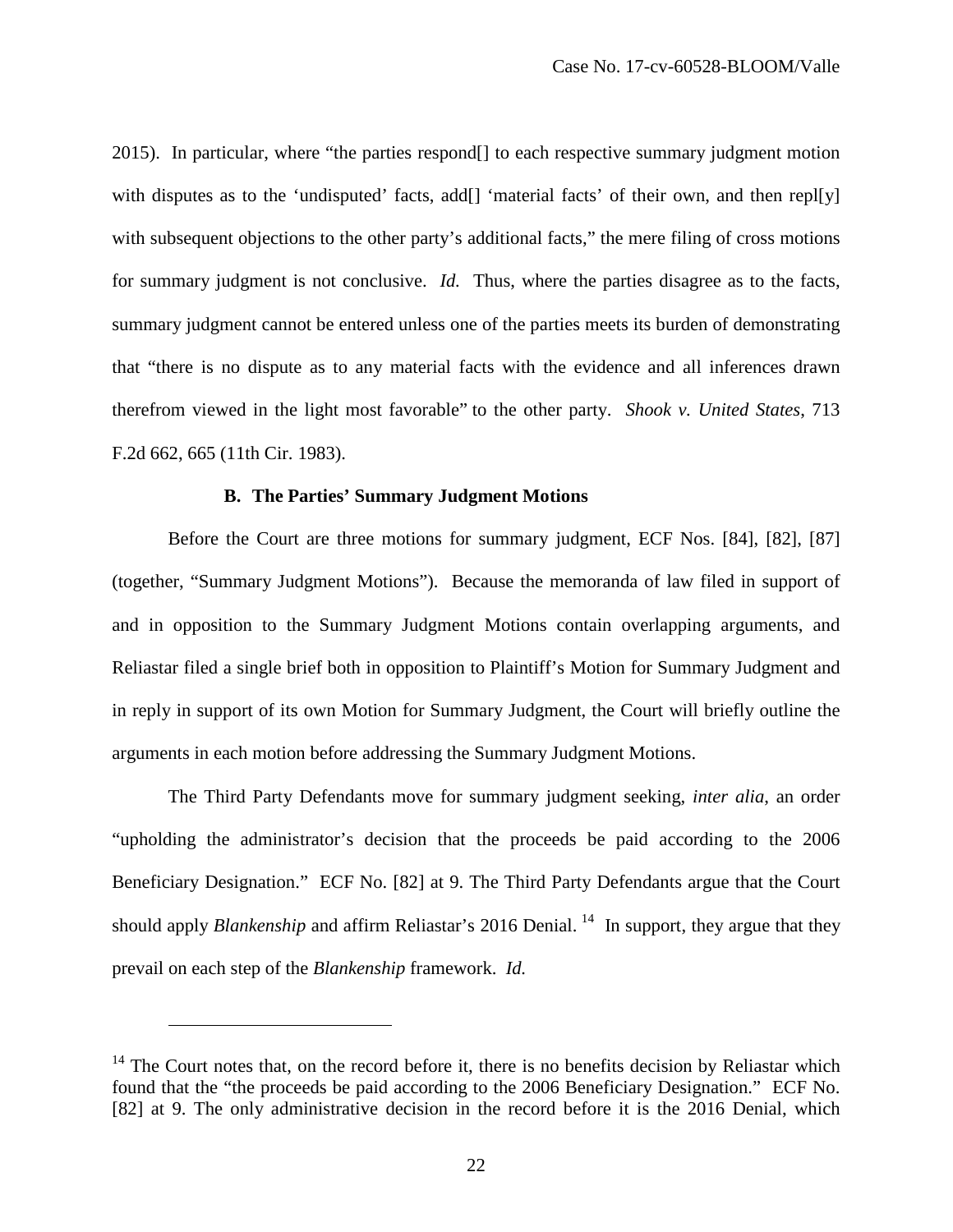In opposition, Plaintiff argues that the *Blankenship* standard does not apply because Reliastar never approved or rejected the 2013 Beneficiary Form, ECF No. [90] at 2, 6–11. Further, Plaintiff argues that the Court should reject Third Party Defendants' arguments that the 2013 Beneficiary Form is invalid, and instead urges the Court to find that the 2013 Beneficiary Form controls. *Id.* at 11–18. Plaintiff also argues that the Court may apply the substantial compliance doctrine to evaluate whether the 2013 Beneficiary Form controls. *Id.* at 19–20.

Reliastar has also moved for summary judgment seeking an order in interpleader affirming the 2016 Denial. ECF No. [84] at 2. In support, Reliastar argues that the Court should grant summary judgment in Reliastar's favor because the 2013 Beneficiary Form does not strictly comply with the Policy requirements for a change of beneficiary. *Id.* at 2–4. In particular, Reliastar states that "2013 Beneficiary Designation Form was not signed as required by the plan and the unambiguous language of the form; rather it contained what appeared to be a thumbprint with no indicia of authentication." *Id.* at 7.Reliastar further argues the Court should affirm the 2016 Denial under *Blankenship* and grant summary judgment in Reliastar's favor. *Id.*  at 4–10.

In response, Plaintiff argues, *inter alia*, that Reliastar's "substantive analysis of the issues in this case is flawed" because Reliastar seeks an order affirming the 2016 Denial, while it simultaneously no longer contends that the 1996 Enrollment Form controls and has dismissed Labeeb from this case. ECF No. [93] at 3. Plaintiff further argues that the *Blankenship* standard

-

denied Nawal's claim and found that Labeeb is the proper beneficiary pursuant to the 1996 Enrollment Form. *See* 2016 Denial, ECF Nos. [86-6] and [86-9]. Third Party Defendants have not cited to any documentary or testimonial evidence of an affirmative decision by Reliastar that the Policy proceeds should be paid according to the *2006 Beneficiary Form.*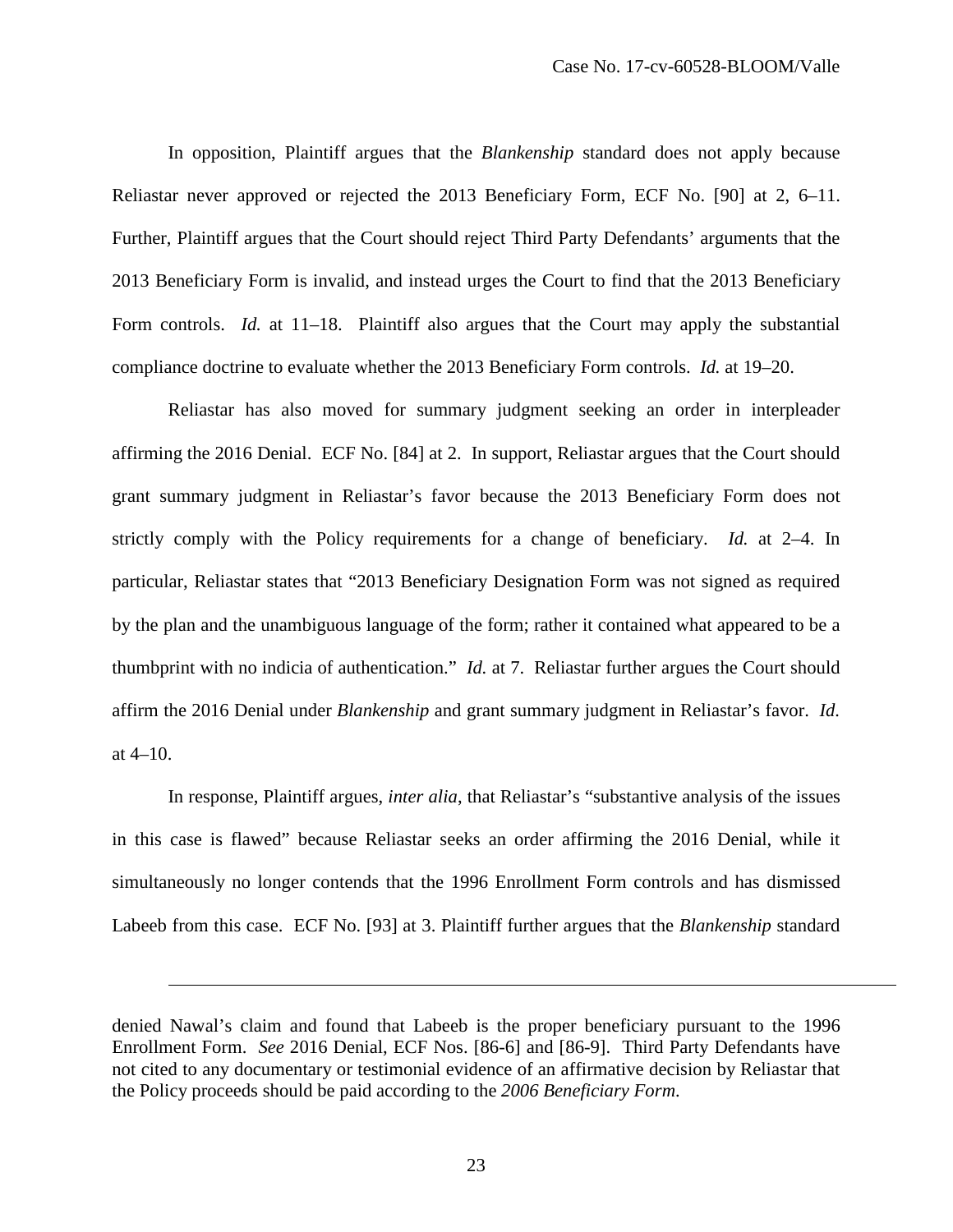does not apply, and even if it did apply, Reliastar's decision was *de novo* "wrong" and unreasonable, precluding summary judgment in Reliastar's favor. *Id.* at 4–12. Plaintiff also argues that the Court should find that the 2013 Beneficiary Form properly designated Nawal as the beneficiary because it was signed with Walid's thumbprint and no affirmative approval was required by Reliastar to effectuate the change in beneficiary, and even if not, that Walid substantially complied with the Policy's requirements. *Id.* 12–17.

Similar to its opposition to Reliastar's Motion for Summary Judgment, Plaintiff argues in its own Motion for Summary Judgment that the *Blankenship* standard does not apply because neither the insurer nor the administrator has made a final determination as to the correct beneficiary under the policy. ECF No. [87] at 4–8. Plaintiff further argues that under the standard articulated in Federal Rule of Civil Procedure 56, Plaintiff has demonstrated that Walid successfully designated her as the beneficiary because the 2013 Beneficiary Form was signed with a thumbprint, a valid signature under state law, and because Walid substantially complied with the requirements of the Policy to change a beneficiary. *Id.* at 8–15.

In response, Reliastar argues that Plaintiff fails to follow certain procedural requirements, fails to show why summary judgment should not be granted on Reliastar's interpleader complaint, and fails to show why *Blankenship* does not apply. *See* ECF No. [102] at 3–11. In response to Plaintiff's arguments regarding the efficacy of the thumbprint, Reliastar argues that Plaintiff cannot demonstrate that the 2013 Beneficiary Form was signed by Walid because "there is nothing on the 2013 Beneficiary Designation Form indicating or evidencing that the decedent voluntarily placed (or was assisted in placing) his thumbprint on the document with the intent to change beneficiaries. There is no admissible evidence that the decedent had even adopted his thumbprint as his signature on legal documents in 2013. Absent evidence of the decedent's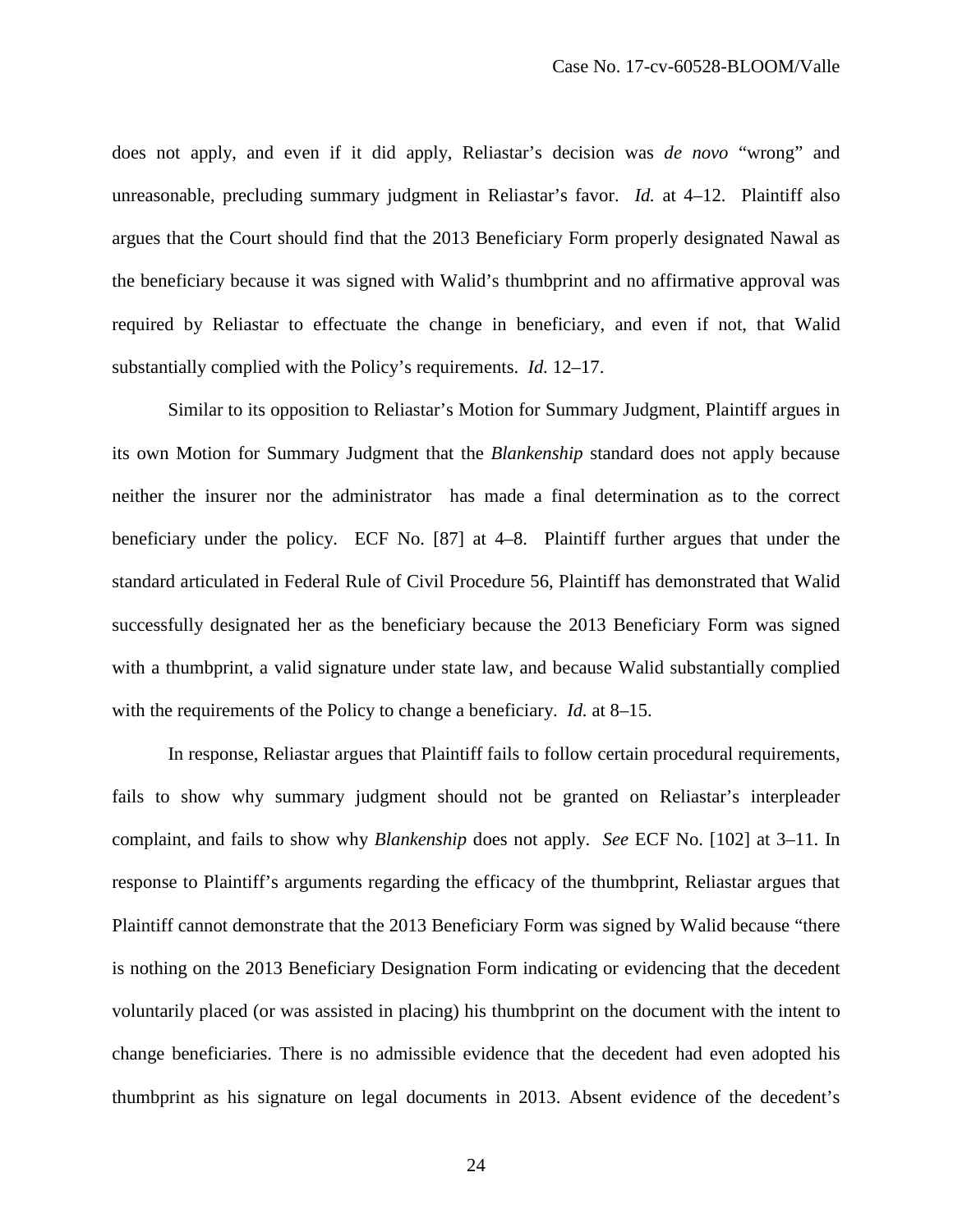intent, the case law clearly provides that a mark cannot constitute a signature on a document that conveys property under Florida law." ECF No. [102] at 17.

# **C. Applicable Law**

## **a. The Blankenship Standard Does Not Apply**

Both Reliastar and Third Party Defendants urge this Court to apply the deferential standard articulated in *Blankenship v. Metro. Life Ins. Co.*, 644 F.3d 1350 (11th Cir. 2011) used to interpret a plan administrator's ERISA benefits decision to this case. ECF Nos. [82] ¶ 5; [84] at 4–5. Under *Blankenship*, the Court applies the following framework to review an administrator's benefits decision under ERISA:

- (1) Apply the de novo standard to determine whether the claim administrator's benefits-denial decision is "wrong" (i.e., the court disagrees with the administrator's decision); if it is not, then end the inquiry and affirm the decision.
- (2) If the administrator's decision in fact is "de novo wrong," then determine whether he was vested with discretion in reviewing claims; if not, end judicial inquiry and reverse the decision.
- (3) If the administrator's decision is "de novo wrong" and he was vested with discretion in reviewing claims, then determine whether "reasonable" grounds supported it (hence, review his decision under the more deferential arbitrary and capricious standard).
- (4) If no reasonable grounds exist, then end the inquiry and reverse the administrator's decision; if reasonable grounds do exist, then determine if he operated under a conflict of interest.
- (5) If there is no conflict, then end the inquiry and affirm the decision.
- (6) If there is a conflict, the conflict should merely be a factor for the court to take into account when determining whether an administrator's decision was arbitrary and capricious.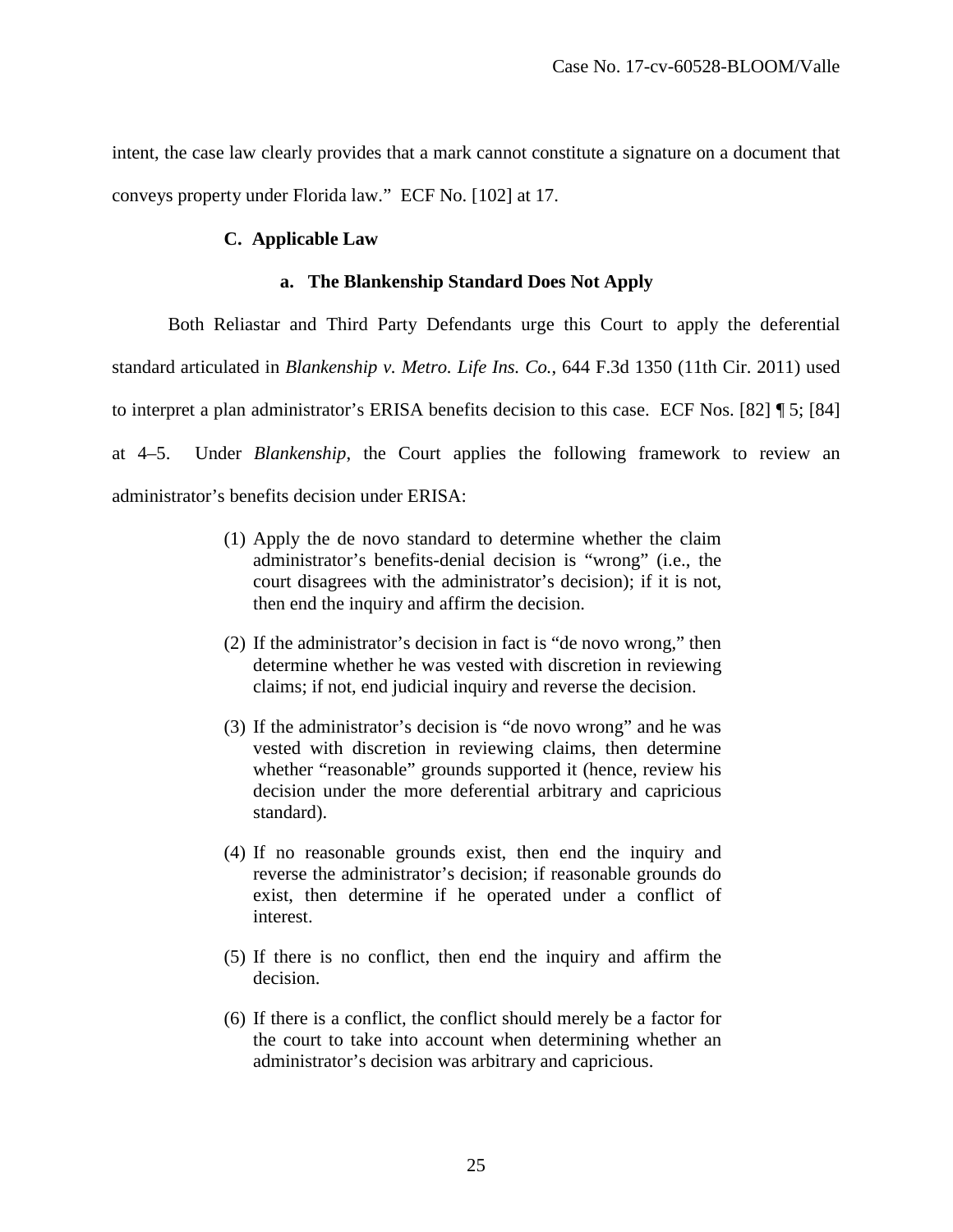*Blankenship*, 644 F.3d at 1355. While the Policy is governed by ERISA, Plaintiff's claim in this case is not a claim regarding a *plan administrator's decision*. The only administrative decision rendered by Reliastar to which the Court could apply *Blankenship* is the 2016 Denial, which denied Nawal's claim and found that Labeeb is the proper beneficiary pursuant to the 1996 Enrollment Form. *See* ECF Nos. [86-6] and [86-9]. However, as noted above, the weight of the record before the Court indicates that Reliastar has effectively abandoned that administrative decision because it dismissed Labeeb from this case after it located the 2006 and 2013 Beneficiary Forms and determined that the 1996 Enrollment Form does not control.

Moreover, while Reliastar muddies the waters by arguing in its Summary Judgment Motion that the Court should affirm the June 2016 Denial, the record is replete with statements by Reliastar that it has not rendered a decision on the 2013 Beneficiary Form or on the proper beneficiary of the Policy proceeds. In fact, that position is the entire basis of Reliastar's Interpleader Complaint. *Cf.* ECF Nos. [84] at 11 ("[T]his Court should grant ReliaStar's Motion for Summary Judgment, because its denial of Nawal Hassoun's claim was not "*de novo* wrong.") *with* [101] ¶ 19–20 ("ReliaStar has not made a determination as to the validity of the 2013 Beneficiary Designation Form. . . . [Reliastar] admit[s] that [it] has not taken a position in this litigation as to whether the thumbprint that purports to be on the 2013 Beneficiary Designation Form constitutes a signature, because it has deposited the funds into the Court Registry, and therefore, is a disinterested stakeholder."); [54] at ¶ 27 ("ReliaStar is unable to determine the person or persons entitled to the Policy's proceeds without hazard to itself and without exposing itself to double or multiple liability from claims by Nawal Hassoun, Labeeb Hassoun, Kayria T. Hassoun and Jameel M. Hassoun."); ECF No. [86-8] Interrogatory Response 7 ("ReliaStar is a disinterested stakeholder and has not and will not make a determination of the 'proper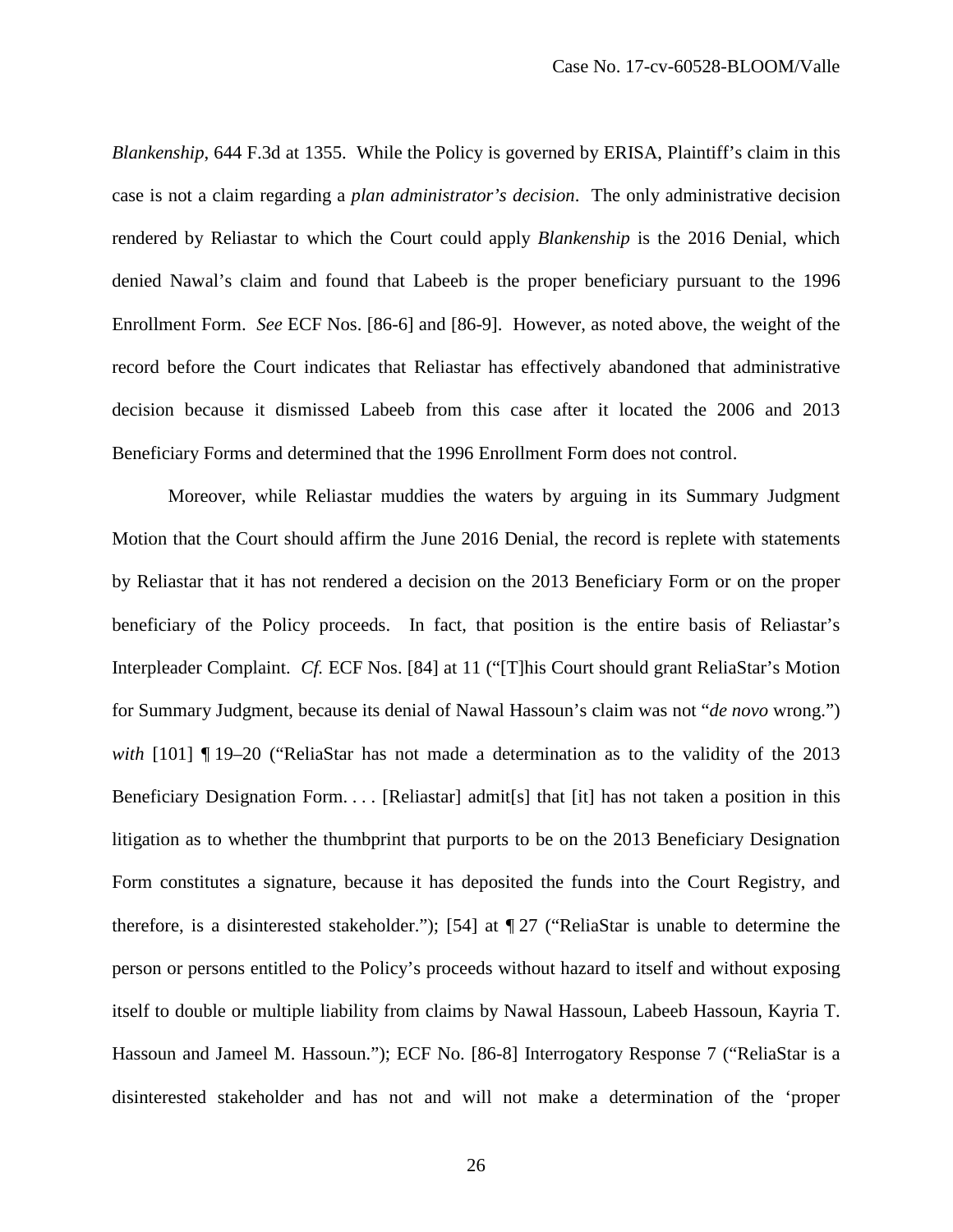beneficiary' of the Policy. ReliaStar did not assess the validity of the 2013 Beneficiary Designation or confirm the intention of the insured."). The Court thus looks skeptically at the application of *Blankenship* to a decision which has already been disavowed by the insurer.

Further, the cases cited by Reliastar and Third Party Defendants apply *Blankenship* to cases—unlike here—where the insurer seeks to defend its administrative decision. *See, e.g.*, *Capone v. Aetna Life Ins. Co.*, 592 F.3d 1189, 1194 (11th Cir. 2010) (applying *Blakenship* to wrongful denial of benefits under 29 U.S.C. § 1132(a)(1)(B)); *Lee v. BellSouth Telecommunications, Inc.*, 318 F. App'x 829, 835 (11th Cir. 2009) (finding denial of benefits arbitrary and capricious); *Melech v. Life Ins. Co. of N. Am.*, 739 F.3d 663, 666 (11th Cir. 2014) (reversing and remanding denial of benefits because insurer failed to consider SSA record in denying disability insurance); *Dunn v. Cox*, 560 F. Supp. 2d 1247, 1251 (M.D. Fla. 2008) (noting that at trial, the parties stipulated to the introduction of evidence outside the administrative record). These cases thus provide little support for their argument that the Court should look to this framework to review the 2016 Denial.

Accordingly, the Court declines to apply *Blankenship.* To the extent that Reliastar and Third Party Defendants move for summary judgment based on this deferential administrative standard, the motions for summary judgment are denied. The Court will assess Reliastar's and the Third Party Defendants' remaining argument using the standard found in Federal Rule of Civil Procedure 56.

### **b. Federal Common Law Applies**

While the Court has declined to apply *Blankenship*, it still must determine what law applies to the claims in this case. In this Circuit, a benefit plan under ERISA is governed by the language of the statute. *Brown v. Connecticut Gen. Life Ins. Co.*, 934 F.2d 1193, 1195 (11th Cir.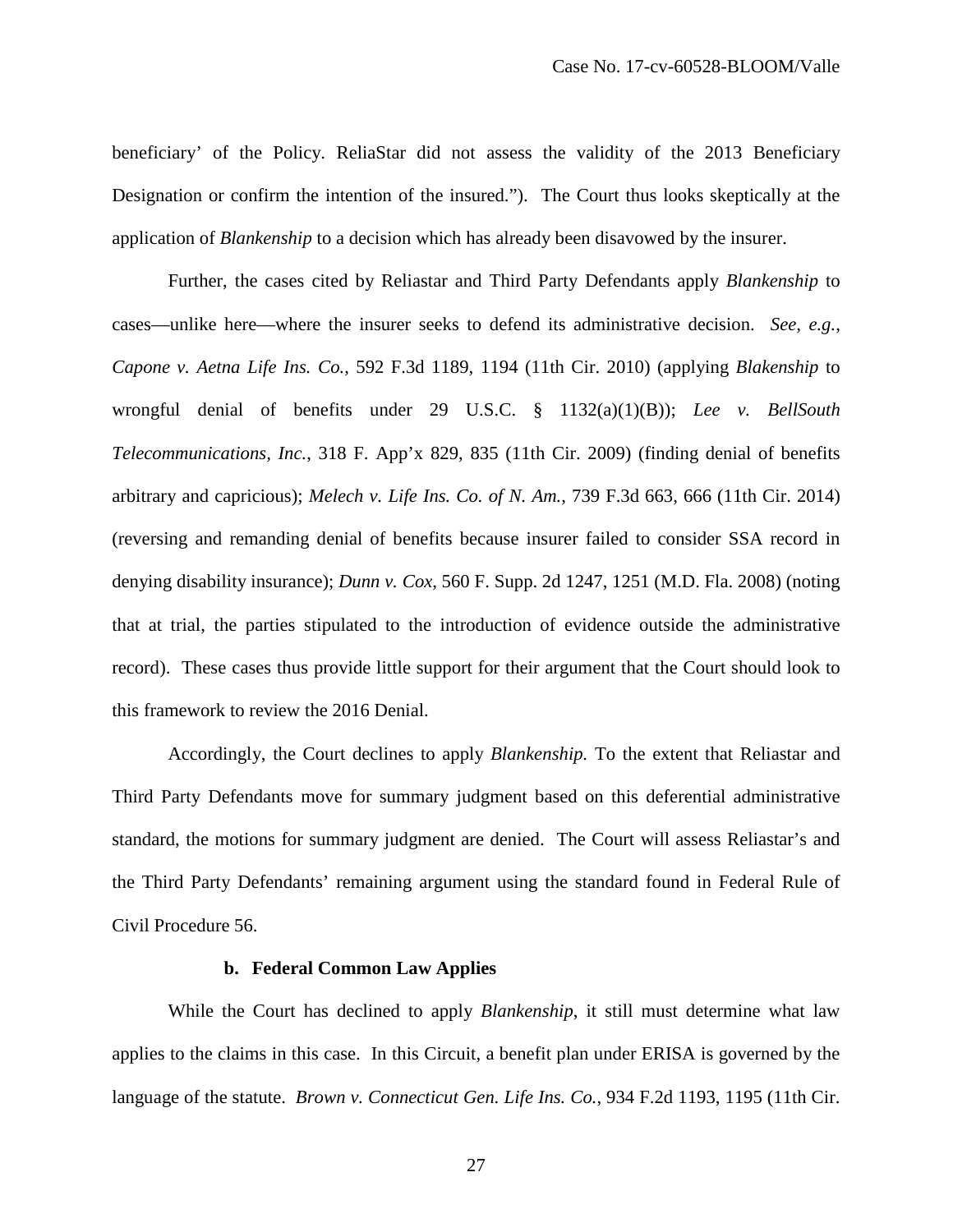1991). However, in enacting ERISA, Congress contemplated that, where ERISA was silent, "[t]he federal courts are to develop a federal common law of rights and obligations under ERISA-regulated plans." *Arnold v. Life Ins. Co. of N. Am.*, 894 F.2d 1566, 1567 (11th Cir. 1990) (quoting *Firestone Tire & Rubber Co. v. Bruch*, 489 U.S. 101, 110, 109 S. Ct. 948, 954, 103 L. Ed. 2d 80 (1989)). Here, "although [ERISA] is a comprehensive and reticulated statute," *Horton v. Reliance Standard Life Ins. Co.*, 141 F.3d 1038, 1041 (11th Cir. 1998) (quoting *Nachman Corp. v. Pension Benefit Guar. Corp.*, 446 U.S. 359, 361 (1980) (internal quotation marks omitted)), the statue appears to be silent on the signature and approval requirements to change a beneficiary of the Policy. Further, neither the parties nor the Court have located authority applying federal common law under ERISA to the questions at issue here.

"[W]hen crafting a body of common law, federal courts may look to state law as a model because of the states' greater experience in interpreting insurance contracts and resolving coverage disputes." *Horton v. Reliance Standard Life Ins. Co.*, 141 F.3d 1038, 1041 (11th Cir. 1998) (per curiam). "To decide whether a particular rule should become part of ERISA's common law, courts must examine whether the rule, if adopted, would further ERISA's scheme and goals. ERISA has two central goals: (1) protection of the interests of employees and their beneficiaries in employee benefit plans; and (2) uniformity in the administration of employee benefit plans." *Id.* (citing *Nachwalter v. Christie*, 805 F.2d 956, 960 (11th Cir. 1986) and *Smith v. Jefferson Pilot Life Ins. Co.*, 14 F.3d 562, 570–71 (11th Cir. 1994)) (holding that the negative presumption against suicide and affirmative presumption of accidental death as applied by the district court fulfilled these purposes). Having reviewed the common law contract principles applied in Florida, the Court finds that their application furthers ERISA's scheme and goals and will use Florida common law to guide its analysis here.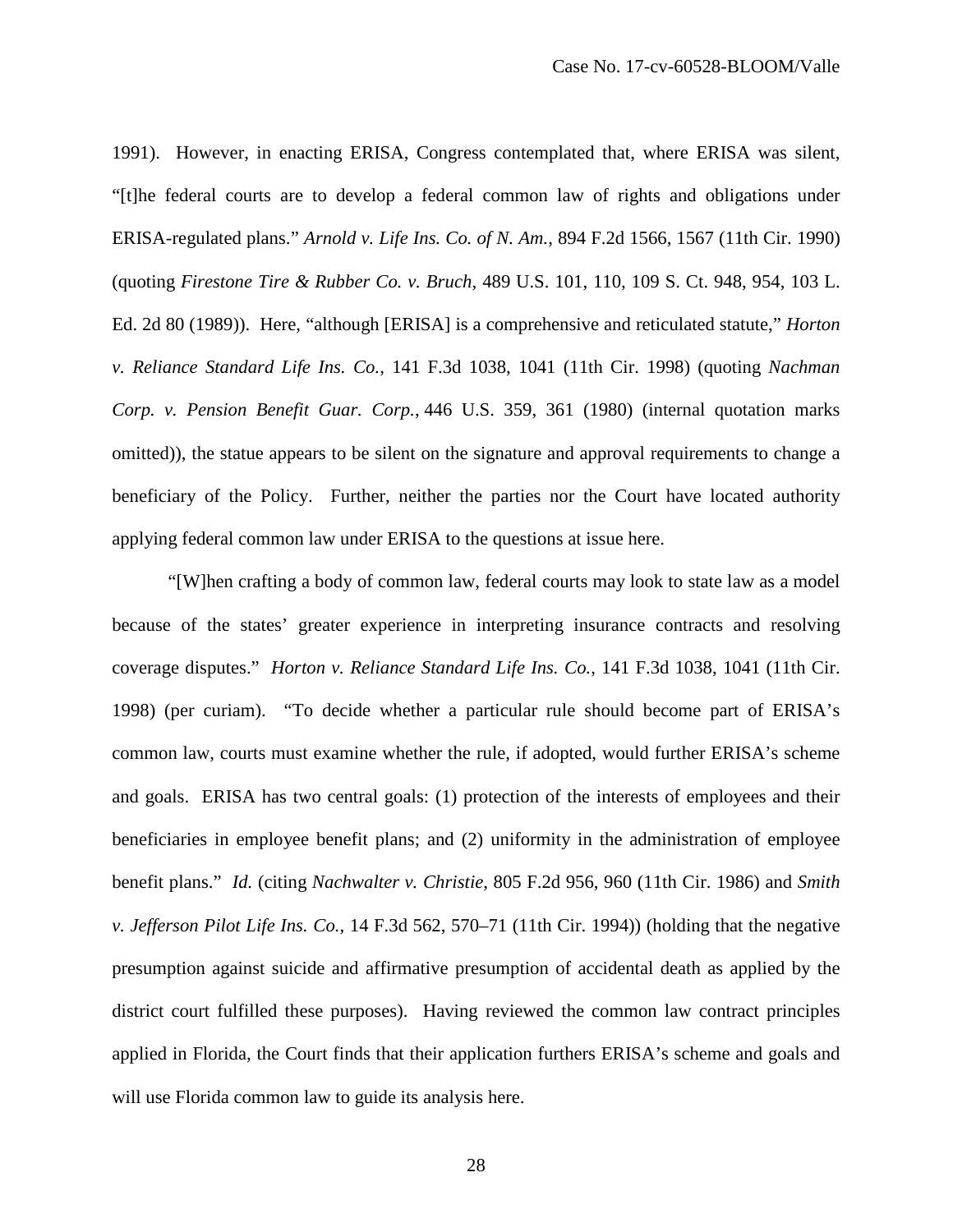"Under Florida law, an insurance policy is treated like a contract, and therefore ordinary contract principles govern the interpretation and construction of such a policy." *Pac. Emp'rs Ins. Co. v. Wausau Bus. Ins. Co.*, No. 3:05-cv-850-J-32TEM, 2007 WL 2900452, at \*4 (M.D. Fla. Oct. 2, 2007) (citing *Graber v. Clarendon Nat'l Ins. Co.*, 819 So. 2d 840, 842 (Fla. 4th DCA 2002)). As with all contracts, the interpretation of an insurance contract is a question of law to be determined by the court. *Id.*; *Travelers Indem. Co. of Illinois v. Hutson*, 847 So. 2d 1113 (Fla. 1st DCA 2003) (stating that whether an ambiguity exists in a contract is a matter of law).

Further, "[u]nder Florida law, insurance contracts are construed according to their plain meaning." *Garcia v. Fed. Ins. Co.*, 473 F.3d 1131, 1135 (11th Cir. 2006) (quoting *Taurus Holdings, Inc. v. U.S. Fid. & Guar. Co.*, 913 So. 2d 528, 532 (Fla. 2005)). If the terms of an insurance contract are "clear and unambiguous," Florida law requires a court to "interpret the contract in accordance with its plain meaning and, unless an ambiguity exists, a court should not resort to outside evidence or the complex rules of construction to construe the contract." *Key v. Allstate Ins. Co.,* 90 F.3d 1546, 1548–49 (11th Cir.1996) (citing *Rigel v. National Casualty Co.*, 76 So.2d 285, 286 (Fla.1954)); *Excess Risk Underwriters, Inc. v. Lafayette Life Ins. Co.*, 328 F. Supp. 2d 1319, 1338 (S.D. Fla. 2004)

The "terms of an insurance policy should be taken and understood in their ordinary sense and the policy should receive a reasonable, practical and sensible interpretation consistent with the intent of the parties-not a strained, forced or unrealistic construction." *Siegle v. Progressive Consumers Ins. Co.*, 819 So. 2d 732, 736 (Fla. 2002) (quoting *Gen. Accident Fire & Life Assurance Corp. v. Liberty Mut. Ins. Co.*, 260 So. 2d 249 (Fla. 4th DCA 1972); *see also Gilmore v. St. Paul Fire & Marine Ins.*, 708 So. 2d 679, 680 (Fla. 1st DCA 1998) ("The language of a policy should be read in common with other policy provisions to accomplish the intent of the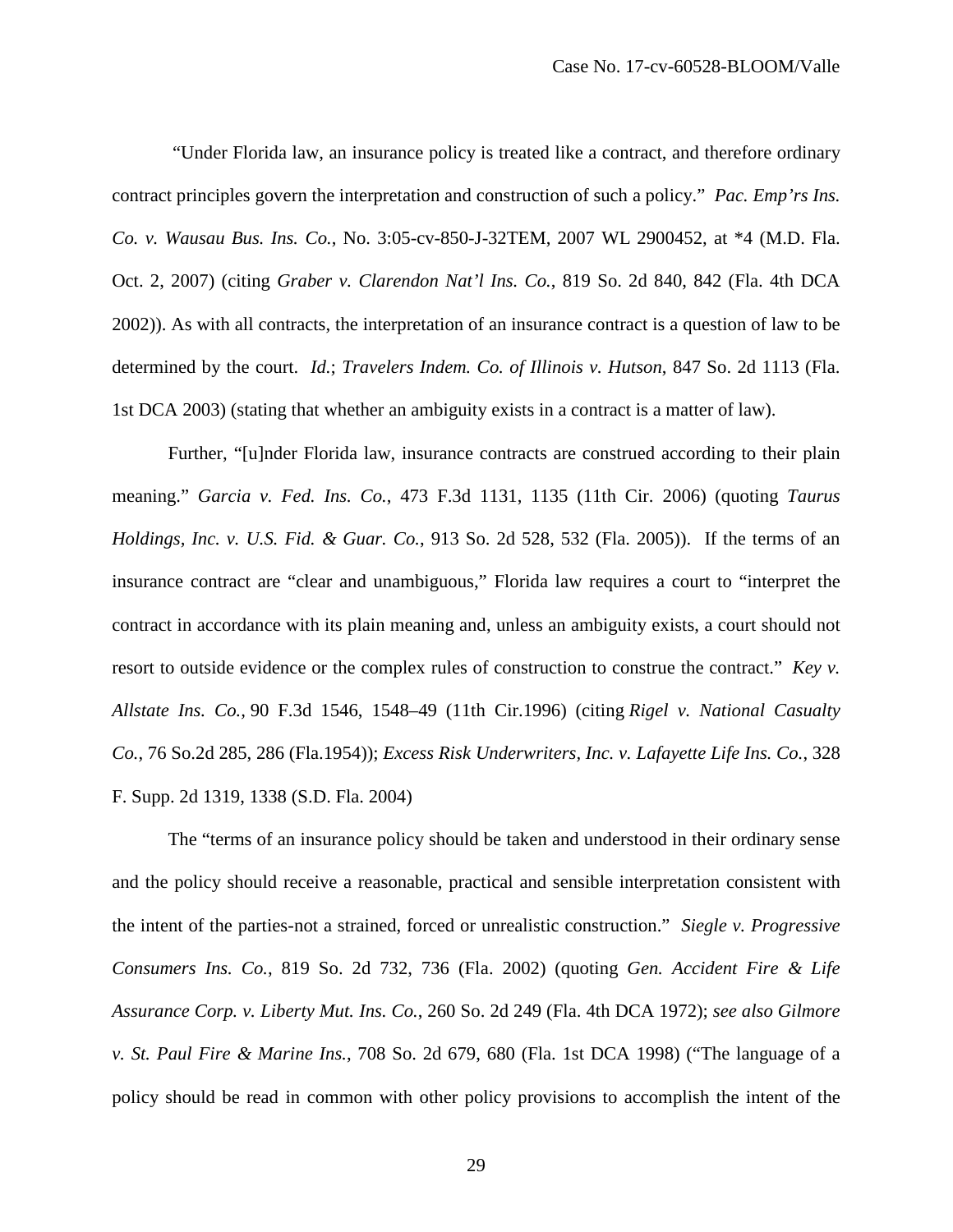parties."). "If, and only if, a contract is ambiguous should the court construe it in order to determine the parties' intent. *Washington Nat. Ins. Corp. v. Ruderman*, 117 So. 3d 943, 954–55 (Fla. 2013) (citing *Se. Fire Ins. Co. v. Lehrman*, 443 So.2d 408, 408–09 (Fla. 4th DCA 1984)). "If all available construction tools, including extrinsic evidence, fail to resolve the ambiguity, only then is the contract construed against the drafter, under the theory that 'having chosen the language employed and being responsible for the alleged uncertainty and ambiguity,' the drafter 'must suffer the result of having such [ambiguous] language construed against [it].' " *Id.*  (collecting cases).

# **D. The Thumbprint Is a Valid Signature**

In its Motion for Summary Judgment and in opposition to Third Party Defendants' Motion for Summary Judgment, Plaintiff argues that the Court should apply common law to determine whether Walid validly executed the 2013 Beneficiary Form with his thumbprint because ERISA is silent on the use of a thumbprint as a signature. ECF Nos. [87] at 10–11 and [91] at 14–16. Applying common law contract principles, Plaintiff argues that the thumbprint is a valid signature, and based on the record before the Court, the 2013 Beneficiary Form was properly executed by Walid. *Id.* 

Third Party Defendants argue in their Motion for Summary Judgment and in opposition to Plaintiffs' Motion for Summary Judgment that the Court should not apply common law contract principles. However, they do not cite to any cases to support this argument. *See* ECF No. [97] ¶ 22. They further argue that the authority cited by Plaintiff is inapplicable because it requires that the symbol used in lieu of a written signature be adopted with intention, and no such evidence exists here. *Id.* **[14.** 29–30. Critically, the Third Party Defendants do not address the Hamed, Nayef, and Nawal affidavits. *See id.*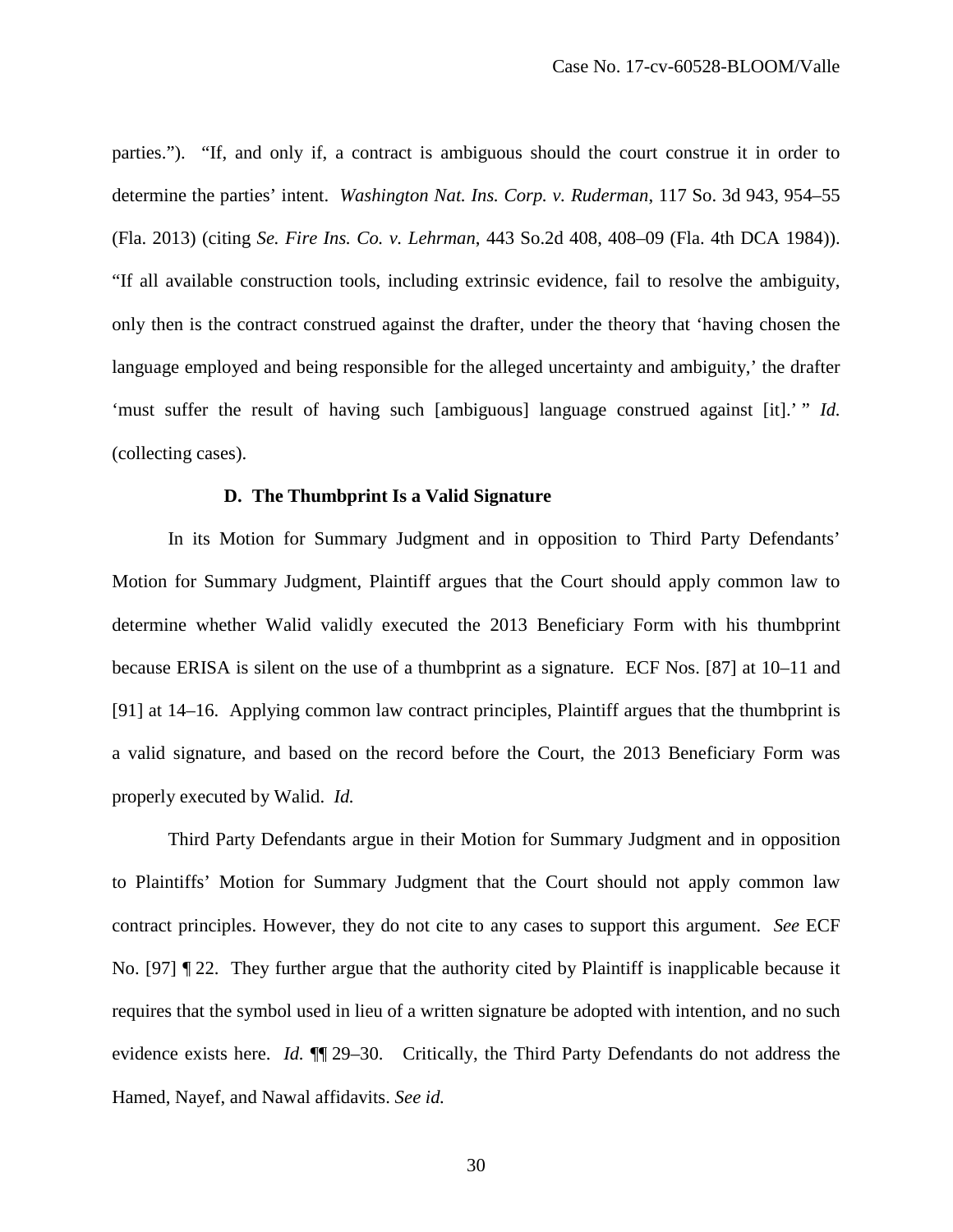Reliastar does not take a position on whether a thumbprint may constitute a valid signature. *See e.g.*, ECF No. [86-8], Interrogatory Response 4 ("ReliaStar does not take a position on the legal significance of the thumbprint on the 2013 Beneficiary Designation"); ECF No. [101] ¶ 20 ([Reliastar] admit[s] that [it] has not taken a position in this litigation as to whether the thumbprint that purports to be on the 2013 Beneficiary Designation Form constitutes a signature . . ."); Moerbitz Tr. at 156 ("Q: Now, it's my understand from your testimony that the company doesn't -- the insurance company doesn't take a position one way or the other whether a thumbprint could be constituted as a proper signature, right? A: Correct."); ECF No. [86-8], Interrogatory Responses 4 & 5 ("ReliaStar does not take a position on the legal significance of the thumbprint on the 2013 Beneficiary Designation. . . . ReliaStar docs not contend that the 2013 Beneficiary Designation Form is invalid or does not effectively change beneficiaries.").

Neither the parties nor the Court have located authority applying federal common law to determine the effect of a thumbprint or other mark on an ERISA beneficiary change form. However, review of Florida common law as well as the persuasive authority cited indicates that a thumbprint or other mark may be recognized under certain circumstances as a valid signature. In *In re Williams' Estate,* the Supreme Court of Florida held that a testator's mark, an "X", satisfied the statutory requirement that the will be "signed" by the testator. *In re Williams' Estate*, 182 So. 2d 10, 12 (Fla. 1965). There, the Court observed: "The great majority of the courts which have dealt with cases like these involving similar statutes hold as we do here, that a mark made by the testator at the proper place on his will with the intent that it constitute his signature and evidence his assent to the will is sufficient to satisfy the statutory requirement that he 'sign' his will." *Id.* 

Also instructive is the definition of signature found in 1 U.S.C. 1 which states: "In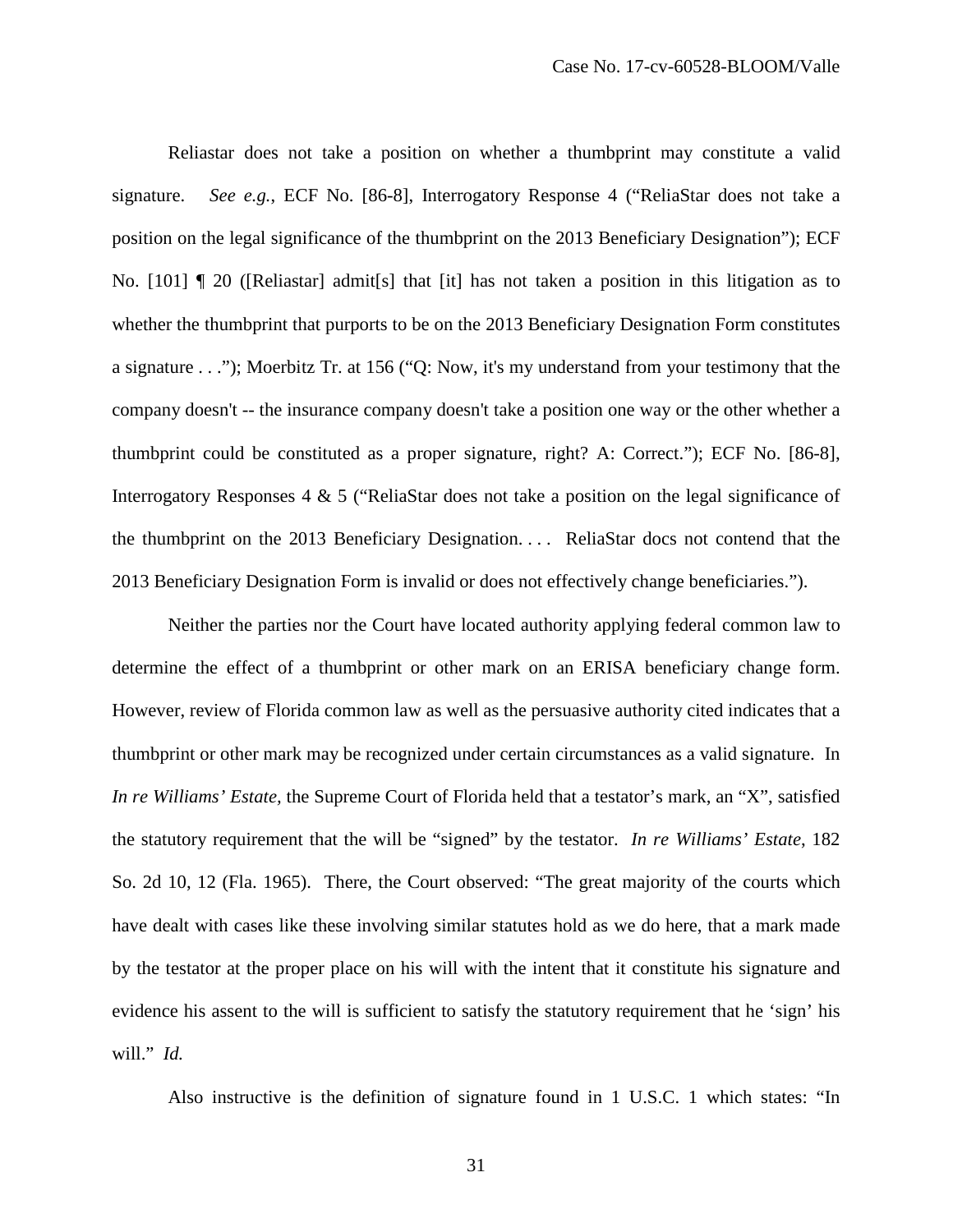determining the meaning of any Act of Congress, unless the context indicates otherwise . . . 'signature' or 'subscription' includes a mark when the person making the same intended it as such." 1 U.S.C.A. § 1. The Uniform Commercial Code incorporates a similar definition: " 'Signed' includes using any symbol executed or adopted with present intention to adopt or accept a writing." U.C.C. § 1-201(b)(37). Courts in other circuits have applied both definitions to change of beneficiary forms. *See, e.g.*, *Bonner v. Metro. Life Ins. Co.*, 621 F.3d 530, 535 (6th Cir. 2010) (holing that "the definition of "signature" found in 1 U.S.C. § 1 applies when assessing whether a beneficiary designation is "signed" for purposes of FEGLIA"). As the RESTATEMENT (SECOND) OF CONTRACTS summarizes: "The signature to a memorandum may be any symbol made or adopted with an intention, actual or apparent, to authenticate the writing as that of the signer." *Id.* § 134. Comment a. elaborates that "[t]he traditional form of signature is of course the name of the signer, handwritten in ink. But initials, thumbprint or an arbitrary code sign may also be used." *Id.* 

Application of these principles to change of beneficiary forms would meet ERISA's twin aims by protecting both insureds and beneficiaries, but also preserving uniform application of the statute. Distilling this authority, a mark is sufficient to constitute a signature for purposes of a change of beneficiary form if the document contains (1) a thumbprint, symbol, or other mark; (2) made by the insured; (3) in the proper place for signature; (4) with the actual or apparent intent to authenticate the document. If factual issues exist regarding the intent of the insured, summary judgment is inappropriate. *Bonner*, 621 F.3d at 534 (citing *Metro. Life Ins. Co. v. Grant*, No. 96–136–Civ–Oc–10B, slip. op. (M.D. Fla. July 7, 1997)).

The Court finds that the thumbprint here constitutes a valid signature. Taking the facts in the light most favorable to Reliastar and Third Party Defendants on Plaintiff's Motion for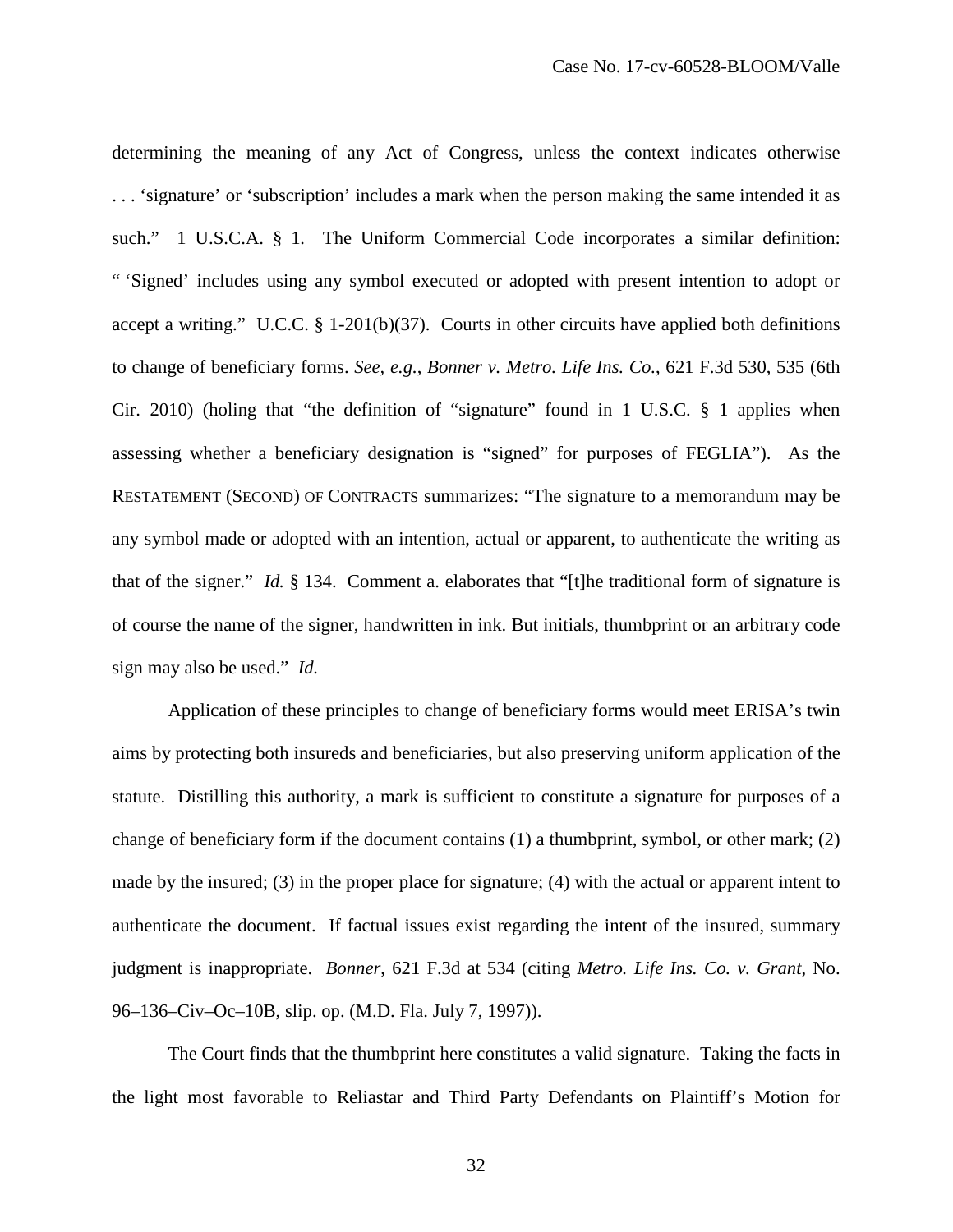Summary Judgment, the undisputed evidence demonstrates that Walid placed his thumbprint on the 2013 Beneficiary Form with the intent to sign it. *See* ECF No. [86-12]. Plaintiff has introduced documentary evidence of the mark in the proper place for a signature and testimonial evidence through an affidavit that the mark was made by the insured with the intent for the mark to serve as his signature. *Id.* Plaintiff has further introduced evidence that Walid used his thumbprint because he was unable to move his hands and arms as a result of ALS. *See* ECF Nos. [86-11], [86-12], [86-13]. Thus, the record evidence is undisputed that the thumbprint constitutes a valid signature.<sup>[15](#page-32-0)</sup>

Neither Reliastar nor Third Party Defendants have introduced any evidence to create an issue of fact regarding the thumbprint or Walid's intent. To the extent that they argue to the contrary, it is only with conclusory statements questioning whether the mark is a thumbprint at all, whether the mark was made by Walid, and whether the mark was made voluntarily. For example, in its Statement of Material Facts in Opposition to Plaintiff's Statement of Material Facts, Reliastar denies that Walid's thumbprint appears on the document or that the mark on the 2013 Beneficiary Form can be identified as a thumbprint. *See* ECF No. [101] ¶ 13 ("Denied that the corporate representative admitted it was a thumbprint"); Moerbitz Tr. at 140–41 ("I don't know if that's a thumbprint"). However, Reliastar also states multiple times in the record including in its same Statement of Material Facts in Opposition to Plaintiff's Statement of Material Facts—that it has made no determination regarding the "thumbprint" or the validity of the 2013 Beneficiary Form. *See e.g.*, ECF No. [101] ¶ 20; Moerbitz Tr. at 137, 156; ECF No.

<u>.</u>

<span id="page-32-0"></span><sup>15</sup> Because the Court finds that the 2013 Beneficiary Form was signed per the Policy requirements, the Court need not address Plaintiff's arguments on substantial compliance.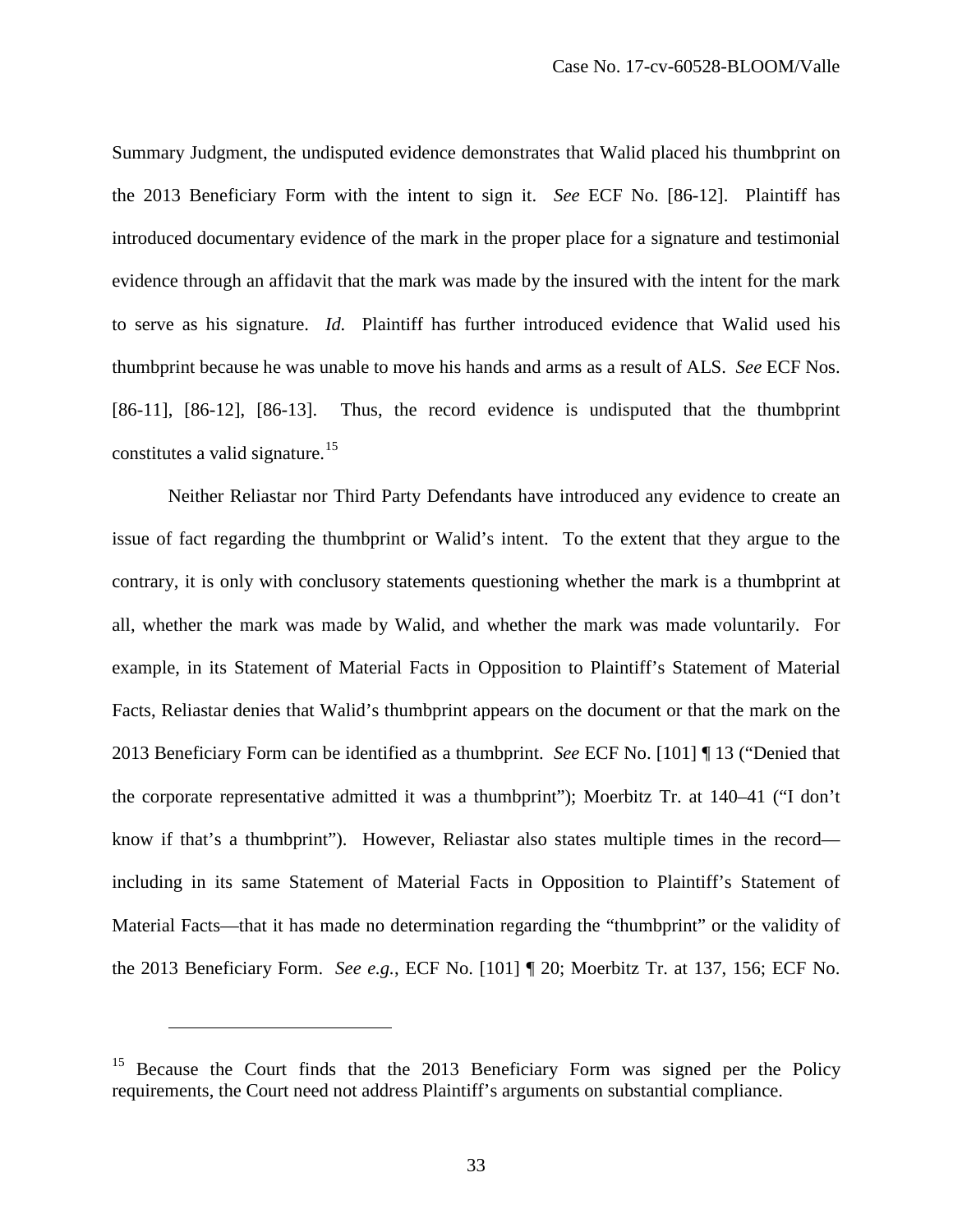[86-8].

Similarly, Third Party Defendants state that the 2013 Beneficiary Form was "unsigned," but offer no record evidence to dispute that the mark found on the 2013 Beneficiary Form is not Walid's thumbprint or was not made by him intentionally. ECF No. [83] ¶ 8. Third Party Defendants state that "Plaintiff has disclosed no experts in fingerprint analysis to even say that the finger print was the owner's," *id.* ¶ 15, but ignore the statements in the Nayef, Hamed, and Nawal Affidavits based on personal knowledge that Walid used his thumbprint to sign the 2013 Beneficiary Form and that Walid used his thumbprint to sign legal documents. *See* ECF Nos. [86-11], [86-12], [86-13].

Finally, both Reliastar and Third Party Defendants argue that the evidence produced by Plaintiff in support of her Motion for Summary Judgment is hearsay, and thus cannot be considered by the Court. However, as already explained above, as is permitted on summary judgment, the Court may rely upon the facts in the Nayef, Hamed, and Nawal Affidavits that can be reduced to admissible evidence.

### **E. Reliastar's Approval of the Beneficiary Is Permissive**

Having found that the 2013 Beneficiary Form was validly executed, the Court now turns to whether Reliastar was required to affirmatively approve the executed 2013 Beneficiary Form for it to take effect. The Policy provides that "[a]ll requests are *subject to our approval*. A change will take effect as of the date it is signed but will not affect any payment we make or action we take before receiving your notice." *See, e.g.*, ECF Nos. [54-1] at 11. Reliastar and Third Party Defendants argue that this language requires that Reliastar affirmatively approve any change of beneficiary form. *See, e.g.*, ECF No. [82] ¶ 6 ("In this case, there is a two-step process to effectuate a change in beneficiaries. First, a signed, completed, and dated Beneficiary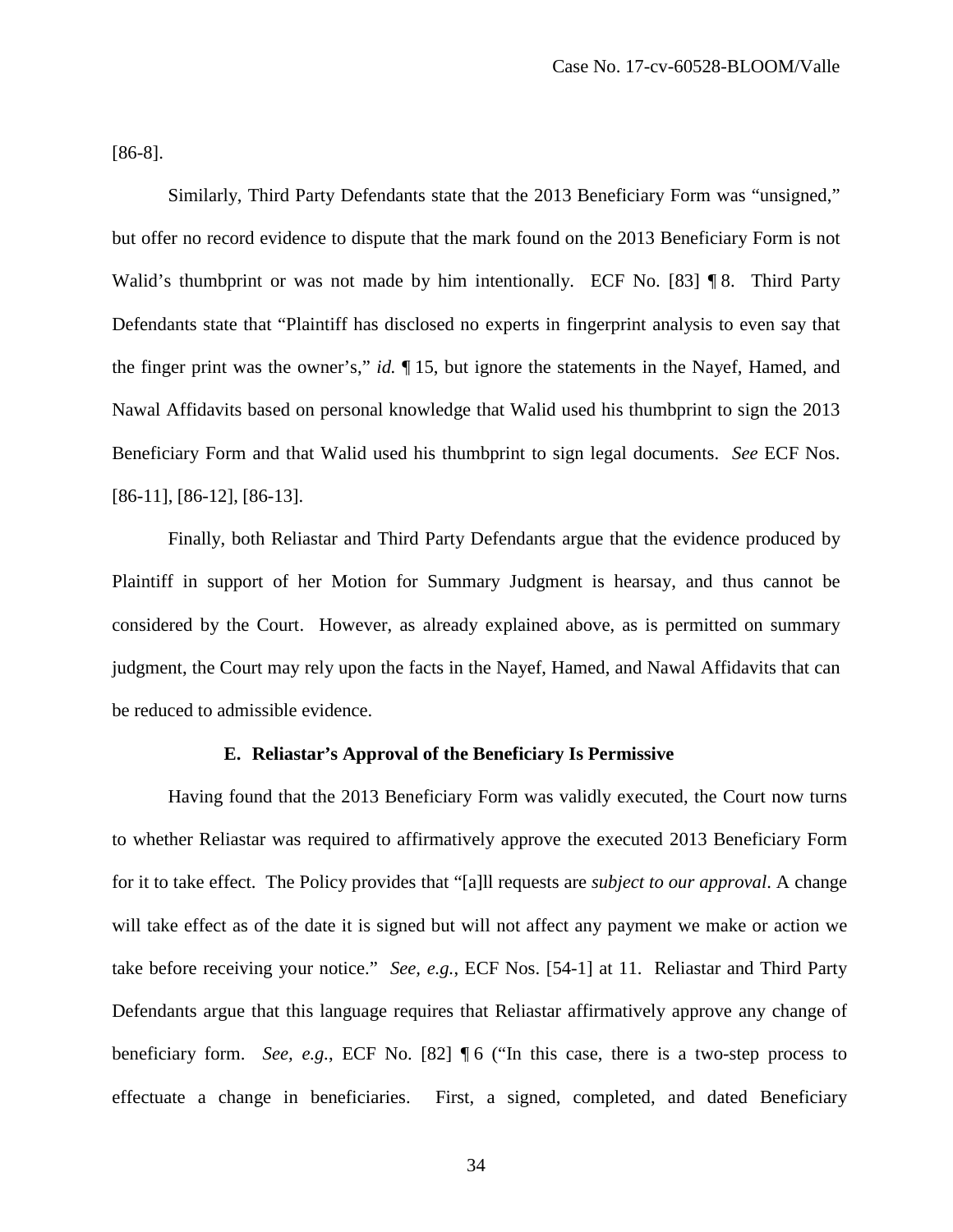Designation Form needs to be received by Reliastar. Next according to the Plan documents, the form must be accepted and acknowledged by Reliastar. In this case, neither step was reached for the 2013 Beneficiary Designation."). Plaintiff argues that the language is permissive, allowing Reliastar to reject the form but not requiring affirmative approval. ECF No. [87] at 8. Plaintiff further argues that because there is no specified time frame for approval, Reliastar could approve the form at any time, including when it discovered three years after receipt that it had logged but not processed the 2013 Beneficiary Form. *Id.* at 6.

As the Supreme Court of Florida has observed, "subject to" is defined "as 'contingent on or under the influence of some *later action* ([e.g.,] the plan is subject to discussion).' " *Smith v. Smith*, 224 So. 3d 740, 747 (Fla. 2017) (quoting *Merriam–Webster's Collegiate Dictionary* 1243 (11th ed. 2014) (emphasis in original)). "According to Webster's International Dictionary, 'subject' is defined as 'likely to be conditioned, affected, or modified in some indicated way: having a contingent relation to something and usu[ally] dependent on such relation for final form, validity, or significance.' " *Id.* (quoting *Webster's Third New International Dictionary* 2275 (1993)). The words "subject to" have been interpreted under Florida law to have both permissive and obligatory meanings. *Cf. Stuart v. Franklin Life Ins. Co.*, 165 F.2d 965, 967 (5th Cir. 1948) (finding "the use of the words 'and subject further to' indicates not a suggestion but a requirement") *and Dodge City, Inc. v. Byrne*, 693 So. 2d 1033, 1035 (Fla. 2d DCA 1997) (finding "subject to" language which required dealership to find financing for car was a condition precedent and allowed dealership to repossess the car when no financing was secured) *with Smith v. Smith*, 224 So. 3d 740, 747 (Fla. 2017) (In the context of section  $744.3215(2)(a)$ , "the right to marry is subject to court approval" means that the ward's right to marry is contingent on court approval, though that approval may come later in time, such as after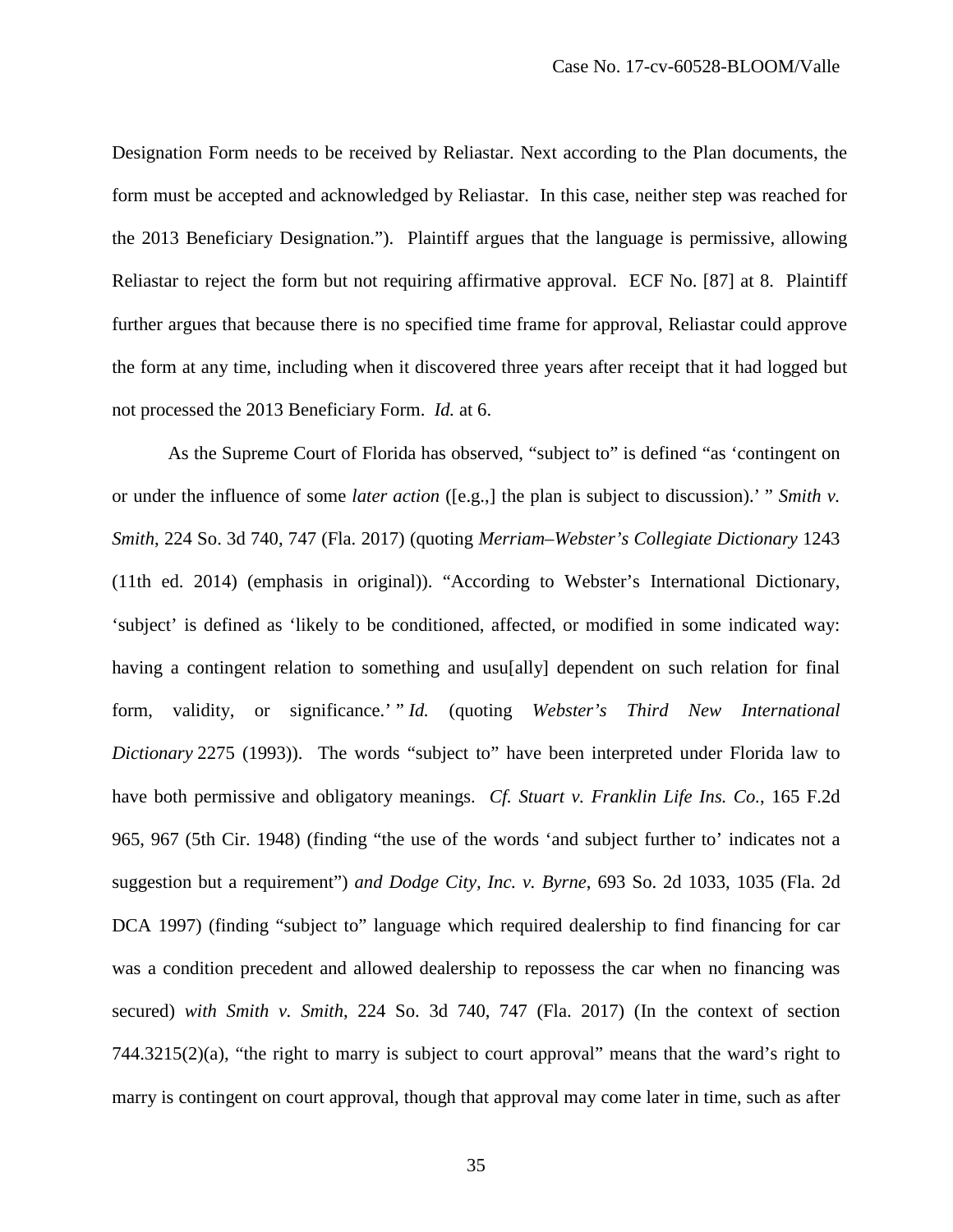the marriage ceremony.") Since the application of the Florida Supreme Court's principles of contract construction—both those noted above and detailed further below—are consistent with ERISA's scheme and goals, the Court will apply them here.

In the Policy, the words "subject to" appear to reflect Reliastar's reservation of the right to approve beneficiary designations. Read in conjunction with the second sentence which states that "[a] change will take effect as of the date it is signed but will not affect any payment we make or action we take before receiving your notice," it is unclear whether this reservation requires the affirmative approval of each change of beneficiary form—contemporaneous or otherwise—or whether it simply allows Reliastar to reject a beneficiary form should it so choose. While on the one hand the second sentence seems superfluous if approval is required in all instances, on the other, the second sentence could be read to simply reflect the administrative reality that while the change in beneficiary is effective immediately, because of required processing—and approval such changes cannot be reflected until received.

While this Court has not located a case within this District interpreting similar language, the Seventh Circuit has had occasion to do so. In *Minnesota Life Ins. Co. v. Kagan*, 724 F.3d 843, 851 (7th Cir. 2013), the insured did not specify a beneficiary for the life insurance policy in question at the time he enrolled, and Minnesota Life Insurance Company had no record of any change of beneficiary at the time of the insureds death. Under the terms of the policy—like Walid's policy—the proceeds would first pass directly to the surviving spouse of the insured where no beneficiary was specified. However, the insureds' three children located a beneficiary form after the insureds' death which named them as beneficiaries. Like Walid's policy, this policy in *Kagan* stated: "[a] request to add or change a beneficiary must be made in writing. All requests are subject to our approval. A change will take effect as of the date it is signed, but will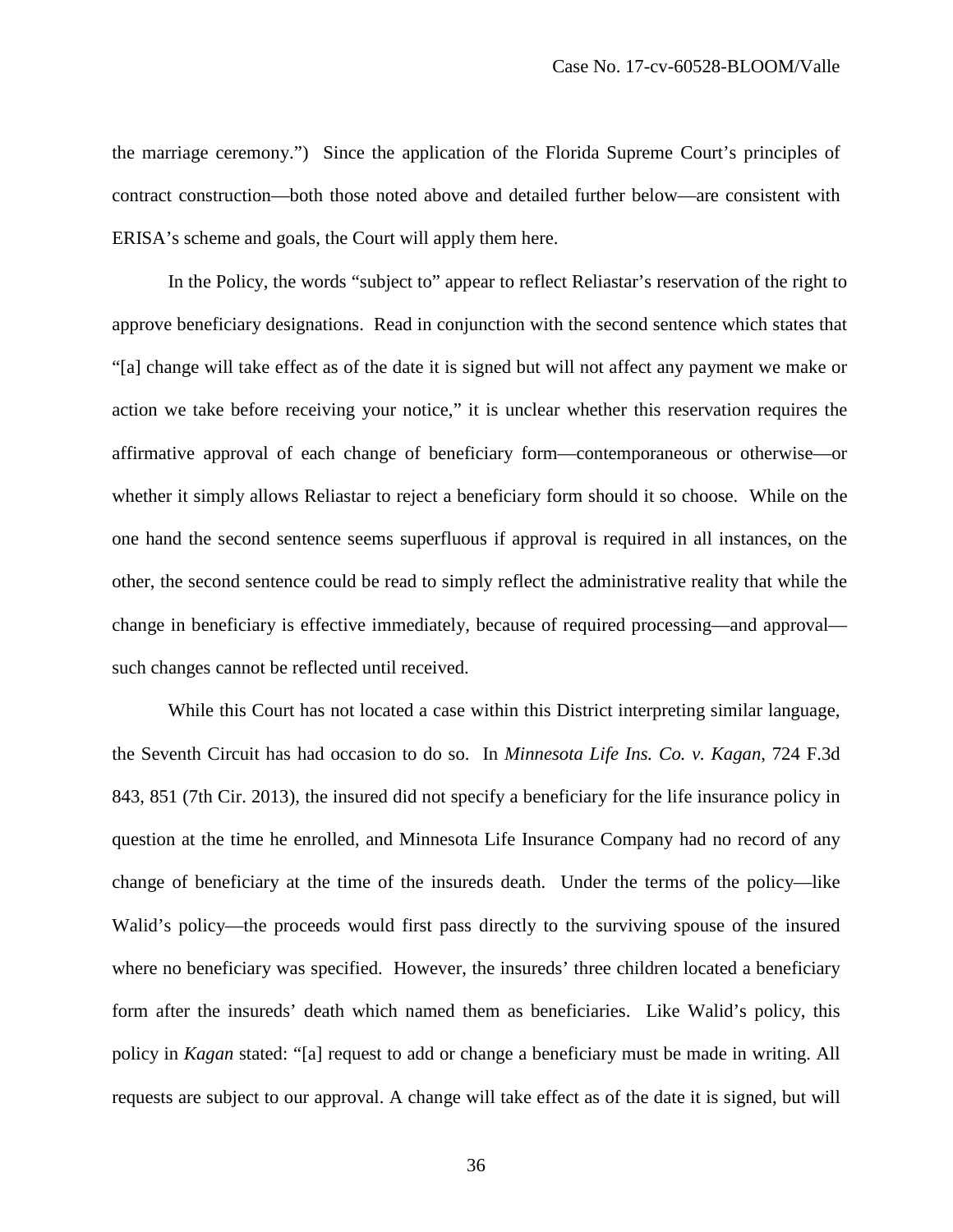not affect any payment we make or action we take before receiving an insured's notice." *Id.* at

848.

In reviewing the language, the Seventh Circuit agreed with the District Court's observation that "[t]he terms of the [] policy . . . are hardly 'a model of clarity.' " *Id.* at 850. Reviewing the contract language, the Seventh Circuit observed.

> [T]he children do seem to have a point when the phrase, "A change will take effect as of the date it is signed," is viewed in isolation. By itself, this phrase suggests that all a policyholder needs to do is complete and sign the Beneficiary Designation form in order to change beneficiaries. Under this line of reasoning, as long as Minnesota Life receives the form before it is obligated to pay the death benefit to the policyholder's beneficiaries, the company should not care who sent back the Beneficiary Designation form, how they sent it back, or when they sent it back.

. . .

When the phrase, "A change will take effect as of the date it is signed," is read in context of the rest of the policy terms, it becomes clear that a policyholder's responsibilities do not end after completing and signing the Beneficiary Designation form. Rather, the signing of a Beneficiary Designation form is merely the first step in "request[ing] to add or change a beneficiary." And that request is not guaranteed to be successful; on the contrary, the request is "subject to [Minnesota Life's] approval." The juxtaposition of the words "request" and "approval" with the phrase in question indicates that new beneficiaries are not set in stone as soon as a policyholder completes and signs a form. Additional action is required; a policyholder must request Minnesota Life's approval for the desired change. But in the present case, there is no evidence that [the insured] ever attempted to request Minnesota Life's approval.

Thus, after considering the language of the death benefit information section as a whole, we believe that the phrase, "A change will take effect as of the date it is signed," must mean that only an *approved* change will take effect as of the date it is signed. In other words, a change that follows all policy requirements including the policyholder submitting a request for Minnesota Life's approval—will take effect as of the date it is signed.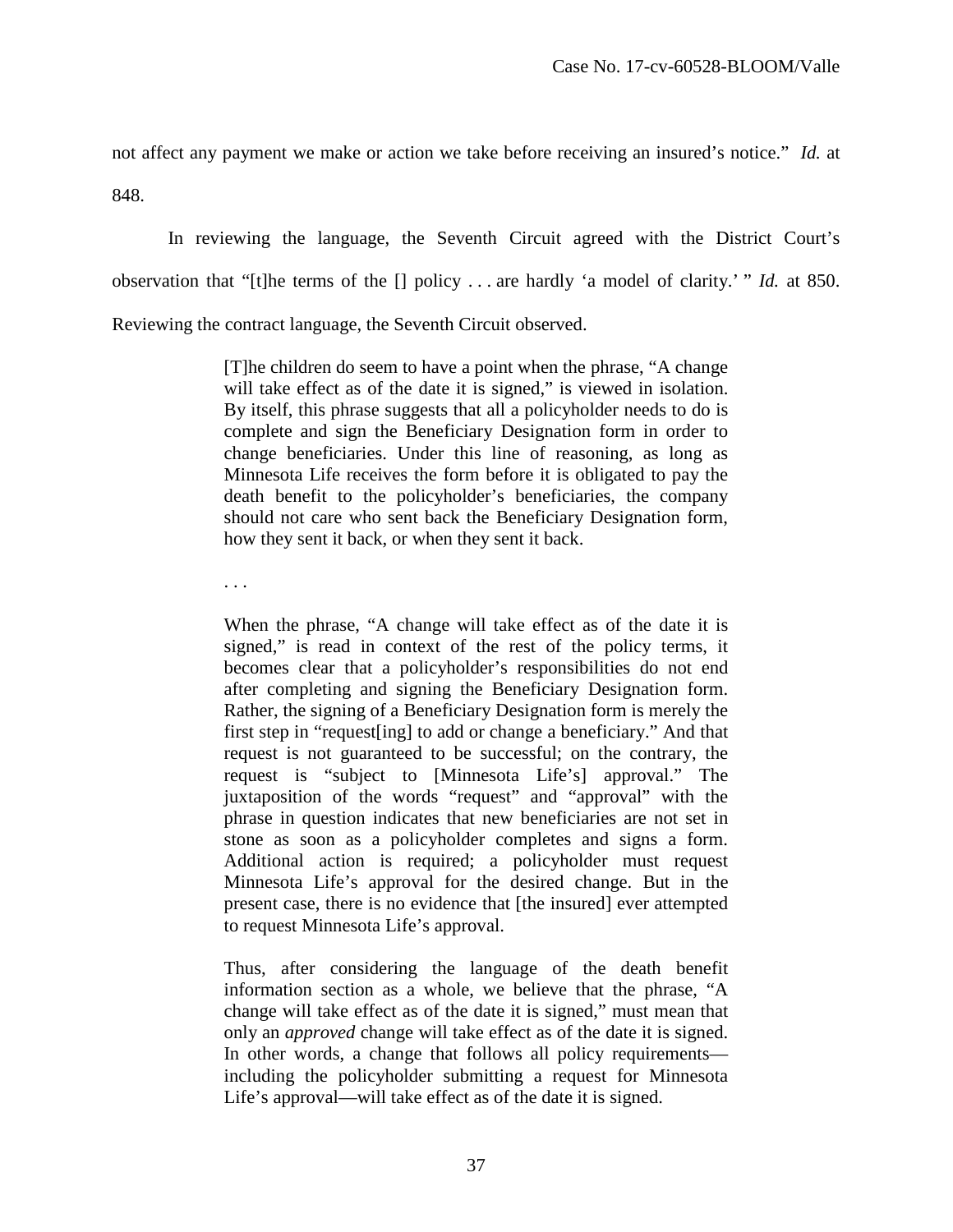*Id.* at 851. The Court agrees with the analysis in *Kagan* that Walid did not change the Policy beneficiary merely by signing and dating the 2013 Beneficiary Form, without more. Rather, the Policy required that Reliastar receive the change of beneficiary form in order for the change to be effectuated. *See*, *e.g.*, ECF No. [54-1] at 3 ("Your beneficiary is the last beneficiary you named, according to the records on file in our Home Office or on file by the Plan Administrator, if applicable"). However, because the insured in *Kagan* never mailed the change of beneficiary form to the insurance company, the *Kagan* Court did not reach the question of whether such a change requires the affirmative approval of the form, or whether the phrase simply reserves the insurer's right to do so. Because both interpretations are reasonable, the Court finds the term ambiguous.

Under Florida law, "[i]f a written contract is ambiguous or obscure in its terms, so that the contractual intention of the parties cannot be understood from a mere inspection of the instrument, extrinsic evidence of the subject-matter of the contract, of the relations of the parties to each other, and of the facts and circumstances surrounding them when they entered into the contract may be received to enable the court to make a proper interpretation of the instrument." *Washington Nat. Ins. Corp. v. Ruderman*, 117 So. 3d 943, 955 (Fla. 2013). In particular, under insurance contracts, the Supreme Court of Florida "has recognized the role that extrinsic evidence plays in the construction of ambiguous insurance contracts: Where either general language or particular words or phrases used in insurance contracts are 'ambiguous,' that is, doubtful as to meaning, or, in the light of other facts, reasonably capable of having more than one meaning so that the one applicable to the contract in question cannot be ascertained without outside aid, extrinsic evidence may be introduced to explain the ambiguity." *Id.* (citing

38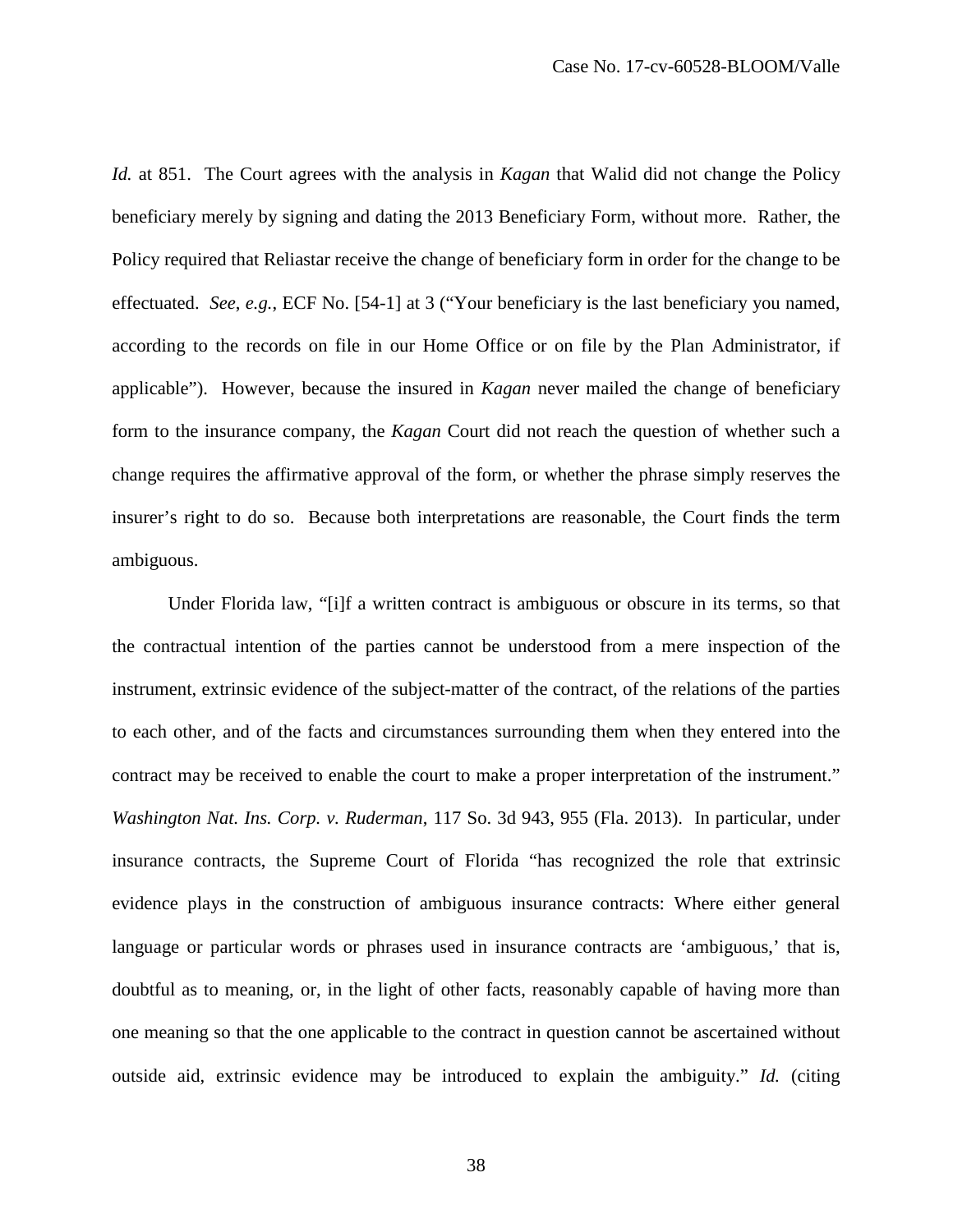*Friedman*, 56 So.2d at 517). Accordingly the Court will review the extrinsic evidence in the

record to construe the ambiguity.

First, the Court examines the change of beneficiary form itself. The 2013 Beneficiary

Form states:

## **Instructions:**

## **Insured/Owner:**

• Type of print legibly in ink. Sign and date form. Return original and retain a copy for your records.

## **Plan Administrator:**

- Send the completed form to the insurance company for approval if any of the following apply. 1) The wording used in the request differs from the examples given on the reverse side; 2) The policy/certificate has been assigned; 3) the previous beneficiary is irrevocable; or 4) The coverage is under an individual policy. Also send copies of all previous beneficiary changes, assignment forms, and a copy of the insured's enrollment form or application. The insurance company will return a copy of the approved form.
- For forms that do not require insurance company approval, retain a copy of the approved form with the insured's records.

ECF No. [54-5] at 1.

Under the plain language of the beneficiary form, approval by Reliastar is not required in all cases. If it were, the directions to the plan administrator would be superfluous—if not nonsensical. Approval is only required in the enumerated circumstances listed on the form. However, none of those circumstances are applicable here. First, the wording on the 2013 Beneficiary Form comports with the required language on the back of the form for designation of an individual beneficiary because both Nawal's and Rima's full legal names are listed. *See* ECF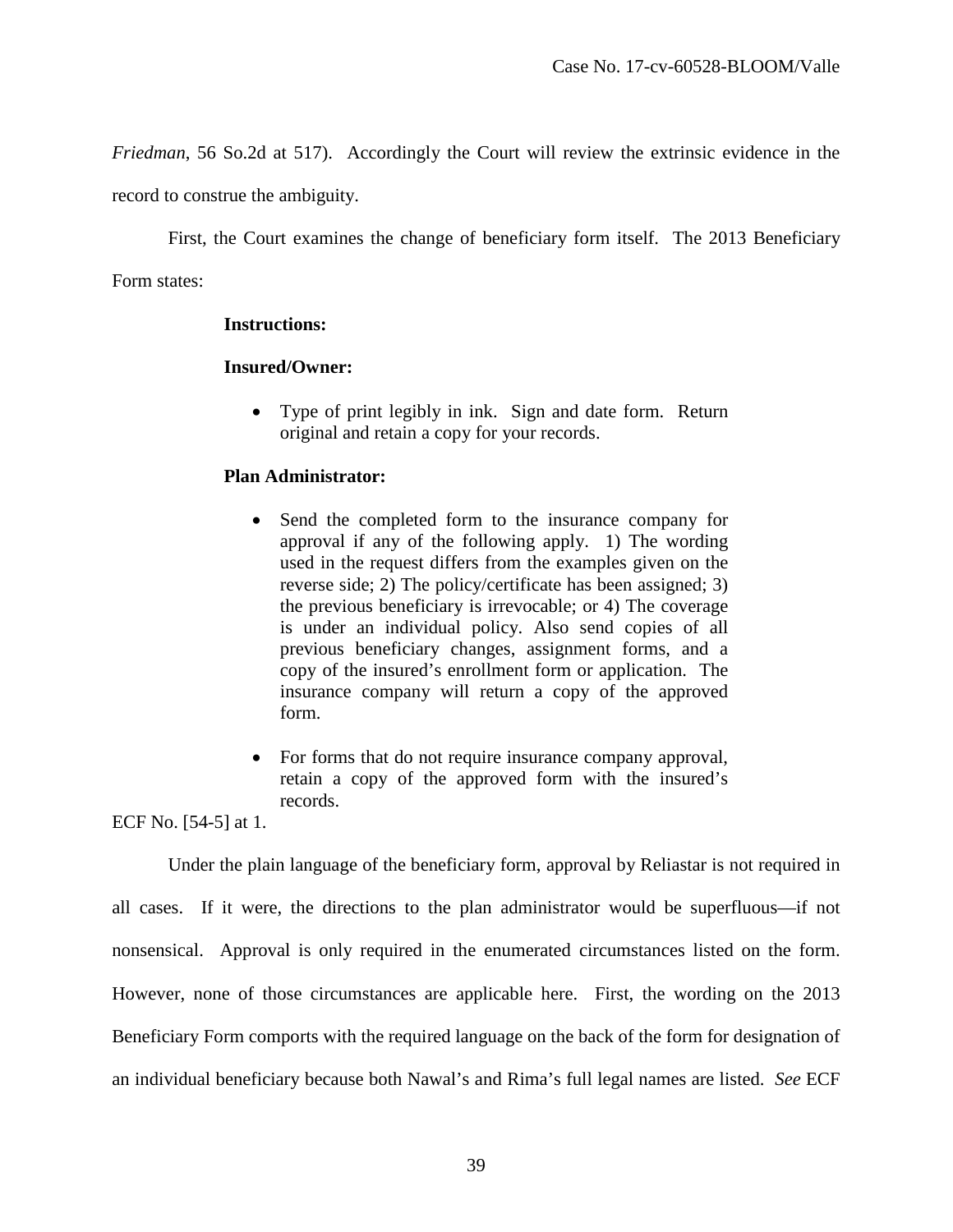No. [54-5] at 2. Second, there is no evidence of assignment of the Policy, and Moerbitz stated in her deposition that the Policy had no irrevocable beneficiaries. Moerbitz Tr. at 108. It is undisputed that the Policy is a group, and not individual, policy. *See* ECF Nos. [9-1], [22-1], [54-1], [86-1], [90-1], and [92-1].

Additional extrinsic evidence supports this conclusion. While Moerbitz testified that "[a]ll requests are subject to approval—to our approval" (Moerbitz Tr. at 122; *see also* 126, 146, 151), that statement is inconsistent with her subsequent testimony that a change of beneficiary for which was not approved or acknowledged would still "matter." *Id.* at 146 (Q: So, if you receive a change of beneficiary form but there is neither approval or an acknowledgement, that change of beneficiary form just doesn't matter? . . . A: It does matter but it's not the beneficiary of record.") Further, Reliastar also stated that it only "attempts to send a letter to the insured within ten (10) days either accepting or denying the form." ECF No. [101] 14. Accordingly, while approval may have been required in some instances and Reliastar may have reserved the right to reject a beneficiary form, no affirmative approval was required under the circumstances here to validate the 2013 Beneficiary Form.

#### **F. Conclusion on the Motions for Summary Judgment**

Walid complied with all Policy requirements to change his beneficiary designation for the Policy. Although he could not use his hands to write, he brought a blank beneficiary form to the home of his sister-in-law, who also held power of attorney. Walid then asked her assist him with filling out the 2013 Beneficiary Form per his wishes. Walid affixed his thumbprint below the signature line with the intent to authenticate the document, and he instructed his sister-in-law to mail the form to the U.S. to be sent to Reliastar. It is undisputed that Reliastar received the 2013 Beneficiary Form, but due to human error, never processed it. The 2013 Beneficiary Form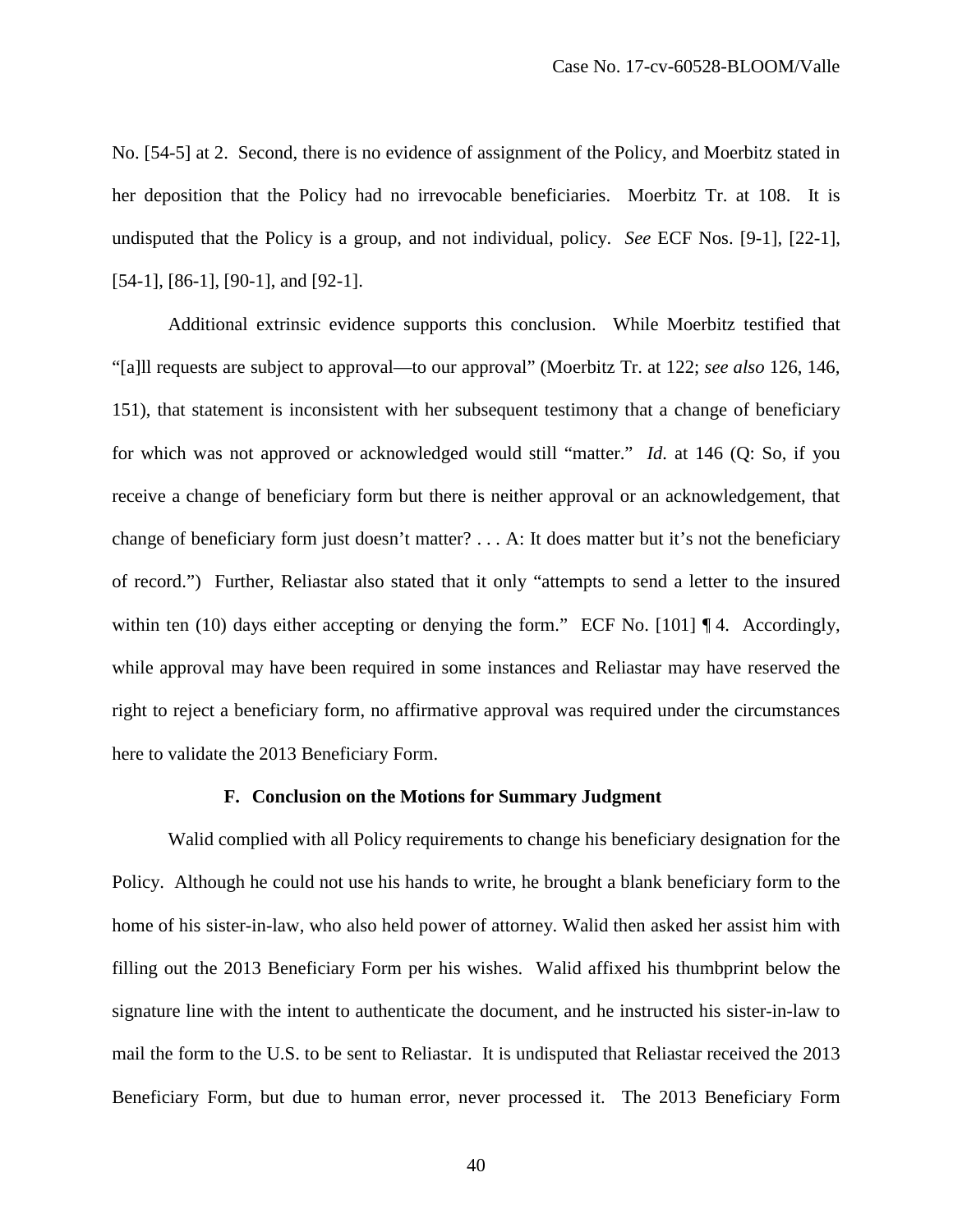cannot be avoided—and Walid's wishes defeated—simply because of Reliastar's administrative error. Taking all the facts in the light most favorable to non-moving parties Reliastar and the Third Party Defendants, there is no genuine dispute of material fact regarding the signing of the 2013 Beneficiary Form or the approval requirements. Accordingly, the 2013 Beneficiary Form is enforceable and summary judgment is granted in favor the Plaintiff. Reliastar and the Third Party Defendants' Motions for Summary Judgment are denied. The Court has considered the remaining arguments of the parties and finds them without merit.

#### **CONCLUSION**

For the foregoing reasons, it is **ORDERED AND ADJUDGED** as follows:

- 1. Reliastar's Motion for Discharge from Action and Permanent Injunction from Future Claims and Incorporated Memorandum of Law, **ECF No. [77],** is **DENIED**;
- 2. Reliastar's Motion for Summary Judgment and Memorandum of Law, **ECF No. [84]**, is **DENIED** ;
- 3. Third-Party Defendants' Motion for Final Summary Judgment, ECF No. [82], is **DENIED**;
- 4. Plaintiff's Cross-Motion for Summary Judgment, **ECF No. [87]** is **GRANTED**;
- 5. Third-Party Defendants' Motion to Strike Statement of Material Facts Pursuant to Local Rule 56.1(a), **ECF No. [96]**, is **DENIED**;
- 6. Reliastar's Motion to Strike Declarations of Dr. Mustafa Hamed, ECF No. [ 86- 11], and Mahiatab Nayef Cheblac, ECF No. [86-12], and Affidavit of Nawal Hassoun, ECF No. [86-13], **ECF No. [104]**, is **DENIED;**